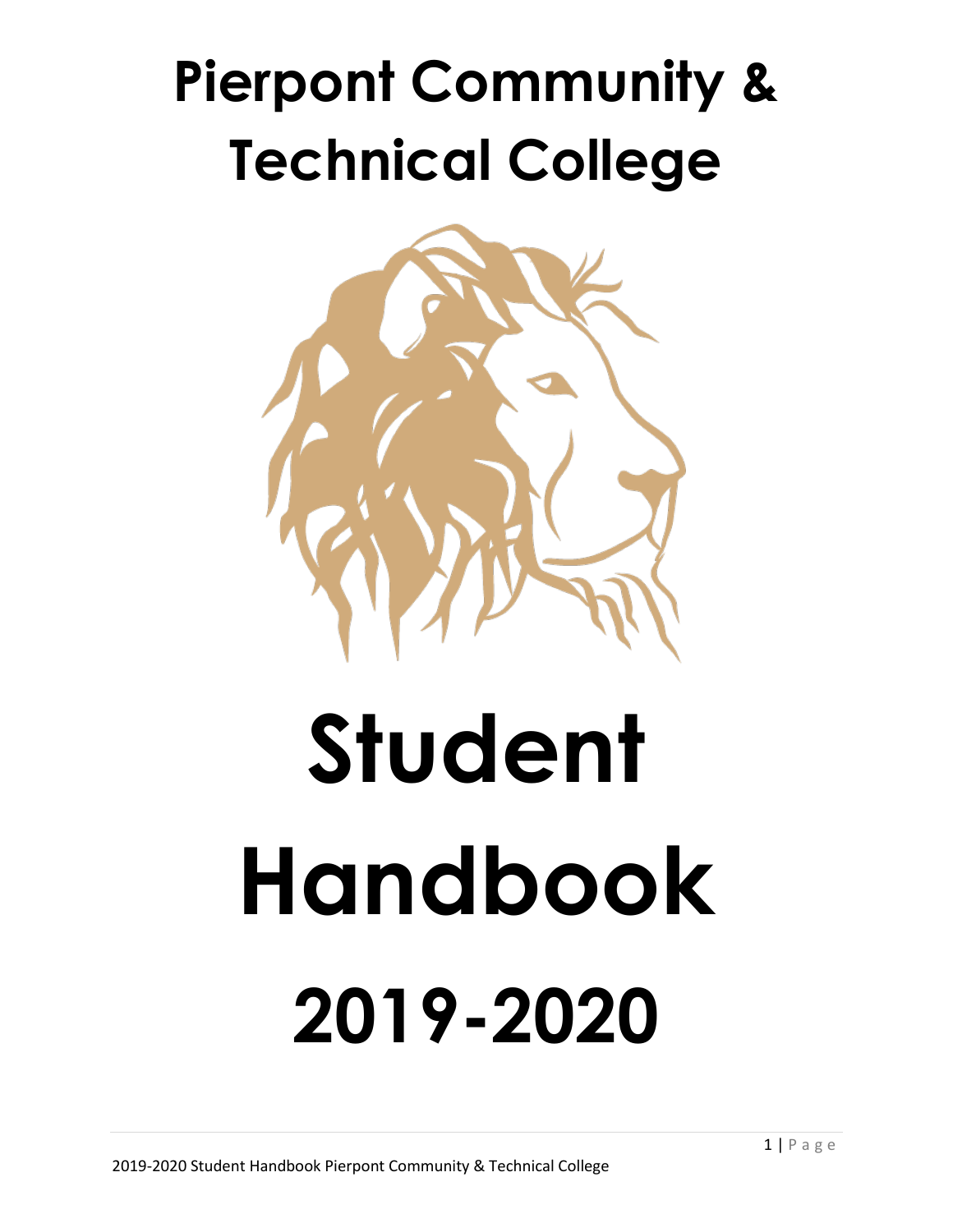# **Equal Opportunity and Affirmative Action Statement**

Pierpont Community & Technical College is an Equal Opportunity-Affirmative Action Institution. In compliance with Title VI of the Civil Rights Act of 1964, Title VII of the Civil Rights Act, the West Virginia Human Rights Act, Title IX (Educational Amendments of 1972), Section 504 of the Rehabilitation Act of 1973, as amended, the Americans with Disabilities Act of 1990, as amended and the other applicable laws and regulations, the College provides equal opportunity to all prospective and current members of the student body, faculty, and staff on the basis of individual qualifications and merit without regard to race, color, gender, national origin, age, height, weight, religion, creed, genetic information disability, veteran's status, sexual orientation, gender identity, and gender expression/association that is identified and defined by applicable laws and regulations in employment, admissions, educational programs and activities.

All career and technical education courses and programs are offered at Pierpont regardless of race, color, national origin, gender or disability.

The College neither affiliates knowingly with, nor grants recognition to an individual, group or organization having policies that discriminate based on race, color, gender, national origin, age, height, weight, religion, creed, genetic information disability, veteran's status, sexual orientation, gender identity, and gender expression/association that is identified and defined by applicable laws and regulations in employment, admissions, educational programs and activities.

Further inquiries may be directed to the Assistant Vice President for Organizational Development who is the Section 504 and Title IX Coordinator and Affirmative Action Office, Room 200 Advanced Technology Center, 500 Galiher Way Fairmont WV 304- 367-4692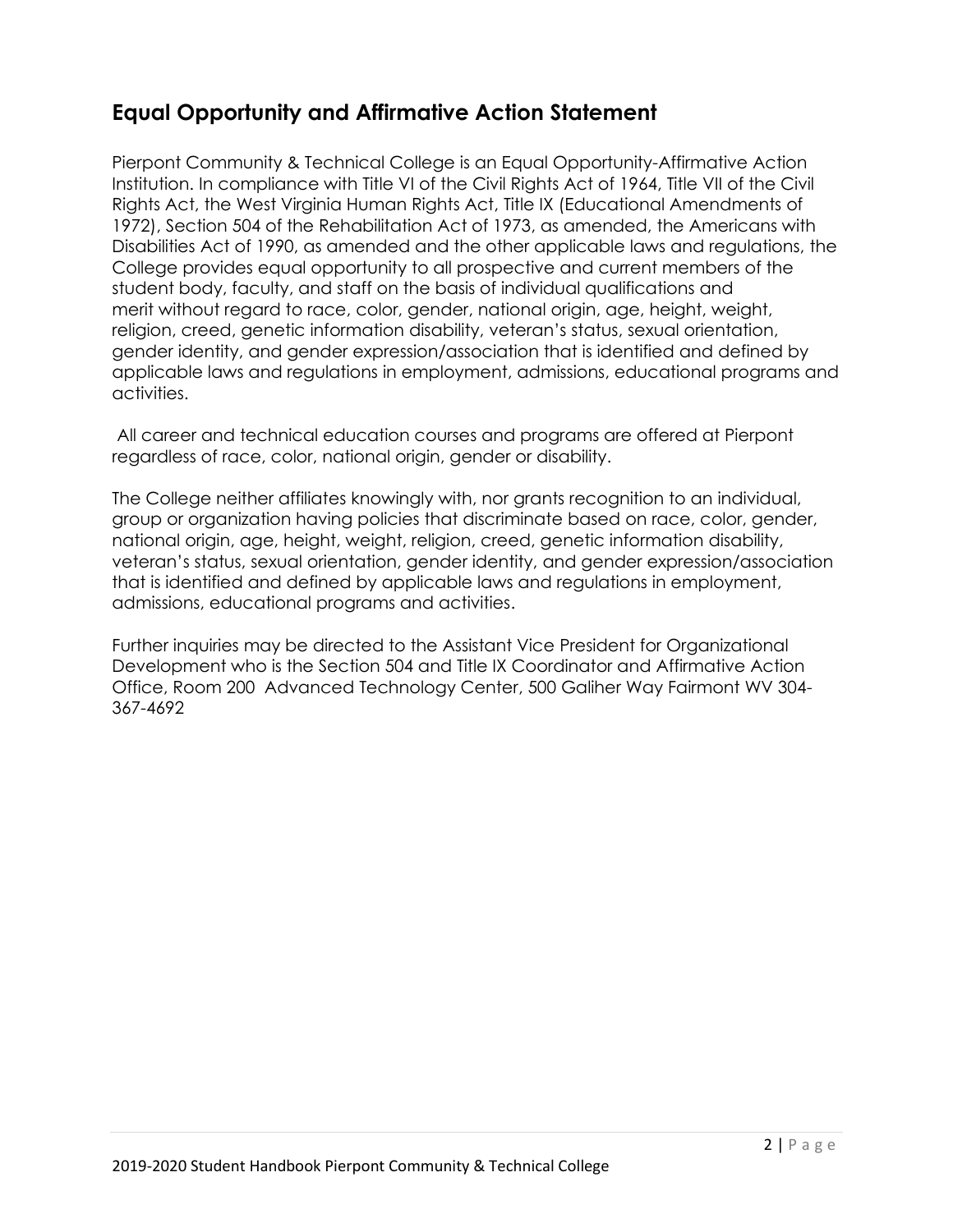# **CAMPUS LOCATIONS**

# **The Locust Avenue Campus**

120l Locust Avenue, Fairmont, WV 26554 (304)367-4907 or (304)367-4786

# **The Gaston Caperton Center**

501 W. Main Street, Clarksburg, WV 26301 (304)367-4037

# **The Robert C. Byrd National Aerospace Education Center**

1050 East Benedum Industrial Drive, Bridgeport, WV 26330 (304)842-8300

# **REGIONAL SITES**

# **The North Central Advanced Technology Center**

500 Galliher Drive, Fairmont, WV 26554 (304)333-3684 (admissions), (304)367-4920 (center for workforce), (304)222-2718 (general)

# **Pierpont at Braxton County High School**

200 Jerry Burton Drive, Sutton, WV 26601 (304)368-7235

# **Pierpont at Lewis County High School**

205 Minutemen Drive, Weston, WV 26452 (304)269-6389 or (304)368-7256

# **Pierpont at MTEC**

1000 Mississippi Street, Morgantown, WV 26501 (304)291-9245 ext. 264

# **WVU Medicine- United Hospital Center**

327 Medical Park Drive, Bridgeport, WV 26330 (681)342-1871

# **WVU Medicine- West Virginia University Hospitals**

1 Medical Center Drive, Morgantown, WV 26506 (304)598-4251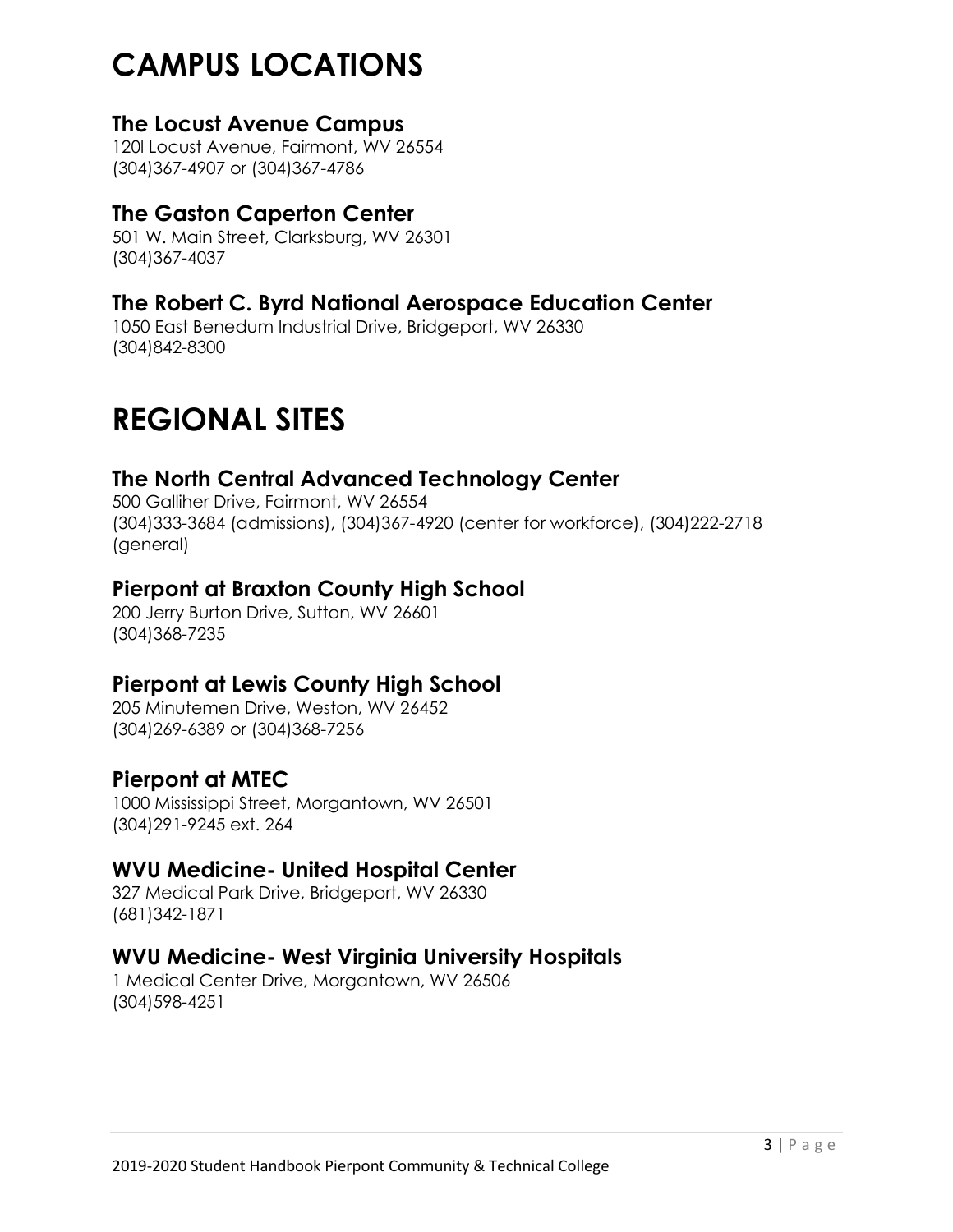# **PIERPONT'S HISTORY & MISSION**

#### **Introduction**

 Pierpont Community & Technical College is headquartered on a 120-acre campus in Fairmont, West Virginia, which it shares with its partner institution, Fairmont State University. With a population of about 19,000, Fairmont, located approximately 90 miles south of Pittsburgh, Pennsylvania, is the seat of government for Marion County. The mission of Pierpont is to provide opportunities for learning, training, and further education that enrich the lives of individuals and promote the economic growth of our service region and state.

 Pierpont is part of the state's growing high technology corridor with a metro area of about 50,000 residents. Pierpont offers more than 40 associate degrees, certificate of applied science degrees, and skill set/advanced skill set certificates, as well as a variety of courses at ten sites in North Central West Virginia, including the Braxton County Center in Flatwoods, the Lewis County Center in Weston and the Pierpont Center at MTEC in Morgantown. Through its Center for Workforce Education located at the North Central WV Advanced Technology Center, in Fairmont, Pierpont provides workforce training and community education for its thirteen-county region. Pierpont co-operates the Robert C. Byrd National Aerospace Education Center in Bridgeport, which offers a Pierpont associate degree program in aviation maintenance. Pierpont also offers classes at a co-operated branch campus in Clarksburg, the Gaston Caperton Center.

#### **MISSION STATEMENT**

The Mission of Pierpont Community & Technical College is to provide opportunities for learning, training, and further education that enrich the lives of individuals and promote the economic growth of our service region and state.

Pierpont Community & Technical College strives to enhance the quality of life for people of North Central West Virginia through accessible, affordable, comprehensive, responsive, workforce-related training, and quality higher education opportunities. To fulfill this mission, Pierpont Community & Technical College will:

• Provide a comprehensive selection of career/technical educational opportunities at the certificate and associate degree levels developed through interaction with employers, employees, and college personnel

• Offer transfer education opportunities enabling students to acquire an affordable general education background before matriculating to the college or university of choice

• Provide opportunities for seamless transition from certificates to associate and baccalaureate degrees

• Make available developmental educational opportunities to students who need assistance in improving academic skills to be successful in higher education

• Develop and deliver continuing and community educational opportunities throughout North Central West Virginia such as lifelong learning opportunities, occupational recertification programs, and higher education opportunities for students enrolled in secondary schools

• Provide workforce training and economic development activities for the citizens of north-central West Virginia based on needs of the community and region

• Focus on development of cognitive, affective, and psychomotor skills to foster individual growth, career development, responsible citizenship, and commitment to lifelong learning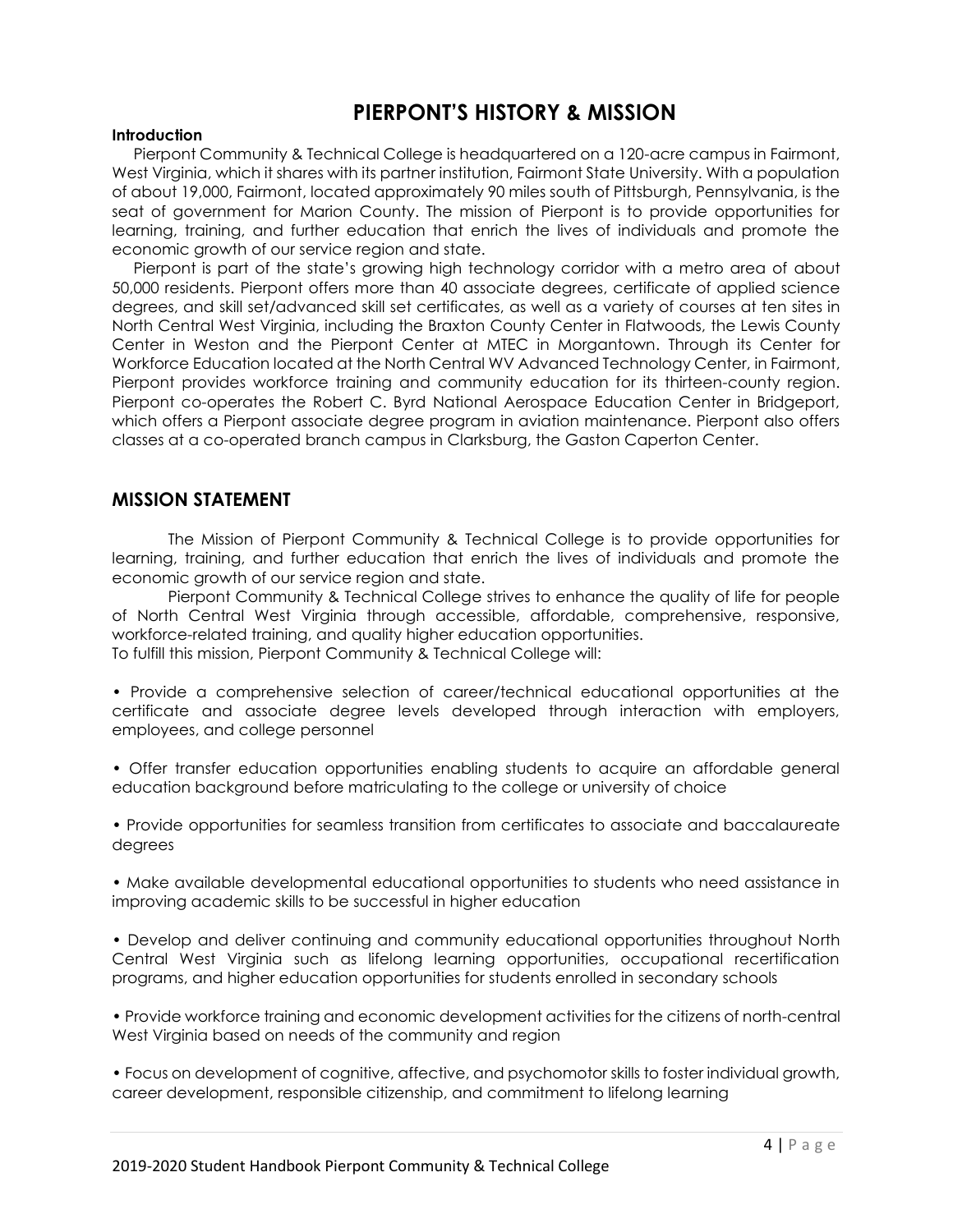The College concentrates its energies and resources on its students, many of whom are the first generation of their families to attend college, adults returning to college or enrolling in higher education for the first time, and transfer students. The College, therefore, offers its diverse student body a wide range of programs, flexible scheduling, and support services, all designed to foster success. To strengthen intellectual development, all students pursuing a degree at Pierpont Community & Technical College are engaged in a general education program, a body of coursework designed to expand their knowledge of civilization, society, scientific inquiry, and artistic expression while preparing them to think about interrelationships among disciplines and prepare for a lifetime of learning.

The College is committed to student learning and focuses its resources on programs that prepare students for careers and advanced education in West Virginia and beyond. Pierpont Community & Technical College provides a broad spectrum of degree options in business and offers programs with specialized accreditation in engineering technology and health careers.

Pierpont Community & Technical College is closely identified with its communities. Partnerships with business and industry, public schools, government agencies, and other organizations contribute to economic development; the College fosters enlightened and productive citizenship in its immediate location, the region, and the world.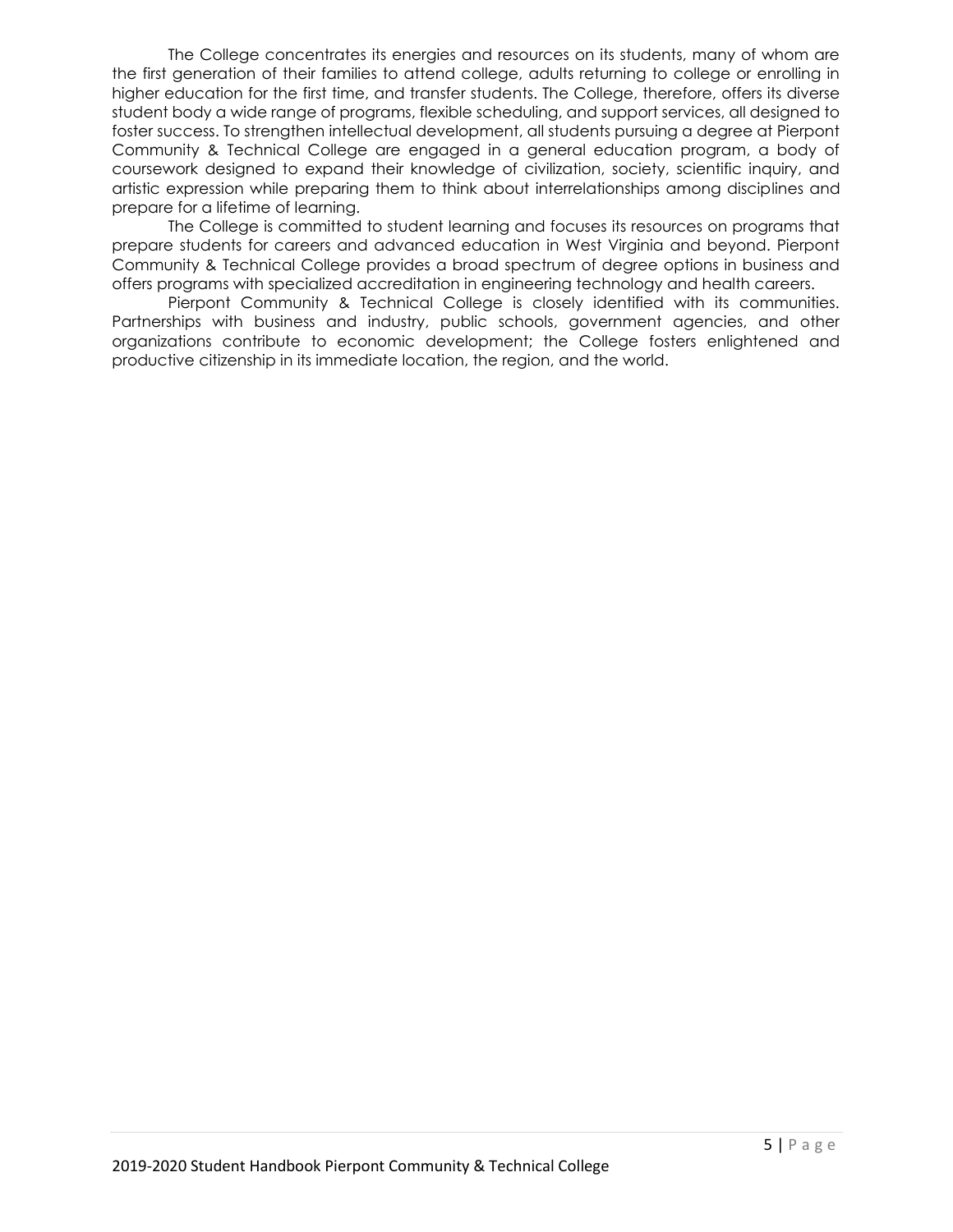# **Rights and Responsibilities of Pierpont Community & Technical College Students**

Society has allocated to Pierpont Community & Technical College and its community – faculty, students, and administrators – a position of special esteem and unique freedom to facilitate the accomplishments of its mission. The parallel obligation of Pierpont Community & Technical College is to establish high goals and strive to achieve them. The aim of Pierpont must be the pursuit of truth and the furtherance and creation of knowledge. The greatest measure of the excellence of Pierpont is the intellectual growth of its students, their commitment to the use of reason in the resolution of problems, their development to technical and intellectual integrity.

#### **Freedom of Expression and Assembly**

Students enjoy the essential freedoms of scholarship and inquiry consistent with programs of formal education in institutions of higher learning and are accorded the same degree of academic freedom enjoyed by faculty and staff members of the Pierpont Community & Technical College community. All Pierpont resources and facilities designed to enhance and encourage learning are available to students, within the bounds of Pierpont policies governing the use of such materials and facilities. Students are encouraged to inquire, discuss, and to evaluate the opinions of any person or groups of people, regardless of whether such persons are members of the Pierpont community.

Any recognized group of students has the right to invite to the campus and to listen to any person or group of persons of its choice, provided that such activities are scheduled in the manner set forth in the published guidelines of Pierpont Community & Technical College and that such activities are conducted in a manner appropriate to the standards of the Pierpont community.

Any recognized group or individual student has the privilege of expressing their own personal views and may espouse causes pertaining to either Pierpont and campus life or to extramural questions and problems, provided the methods of support are peaceful and orderly and in keeping with good taste and propriety and do not infringe upon the rights and freedom of other members of the Pierpont community nor disrupt the orderly procedures necessary to the continuing operation of Pierpont Community & Technical College and its programs of living and learning. All meetings, social affairs, and other student activities must be scheduled in accordance with procedures outlined in this handbook. Each organization scheduling events involving the use of Pierpont Community & Technical College property shall be held responsible for the orderly and proper use of the facility and for the proper conduct of those persons taking part in the activity, avoiding conduct that might disrupt normal institutional operations.

All state and federal laws, college policies and local ordinances must be followed. No person may block building entrances, create health or safety issues, impede pedestrian of vehicular traffic, interfere with regularly scheduled classes, events or ceremonies or essential operations, use amplification systems that create undesirable noise levels, create destruction of property, hold gatherings with 75 feet of entrance to any campus facility, hold gatherings of 50 people or more without a permit, cause a threat to public safety.

#### **Student Participation in Governance**

Student participation in governance has at least three facets:

• Students have a right to organize and administer the functioning of essential student activities and programs.

• Students, both individually and collectively, have a right to be heard on any issue that concerns them.

• Students have a right to participate in the institution policy making, including voting representation on certain committees, in decisions directly affecting student life.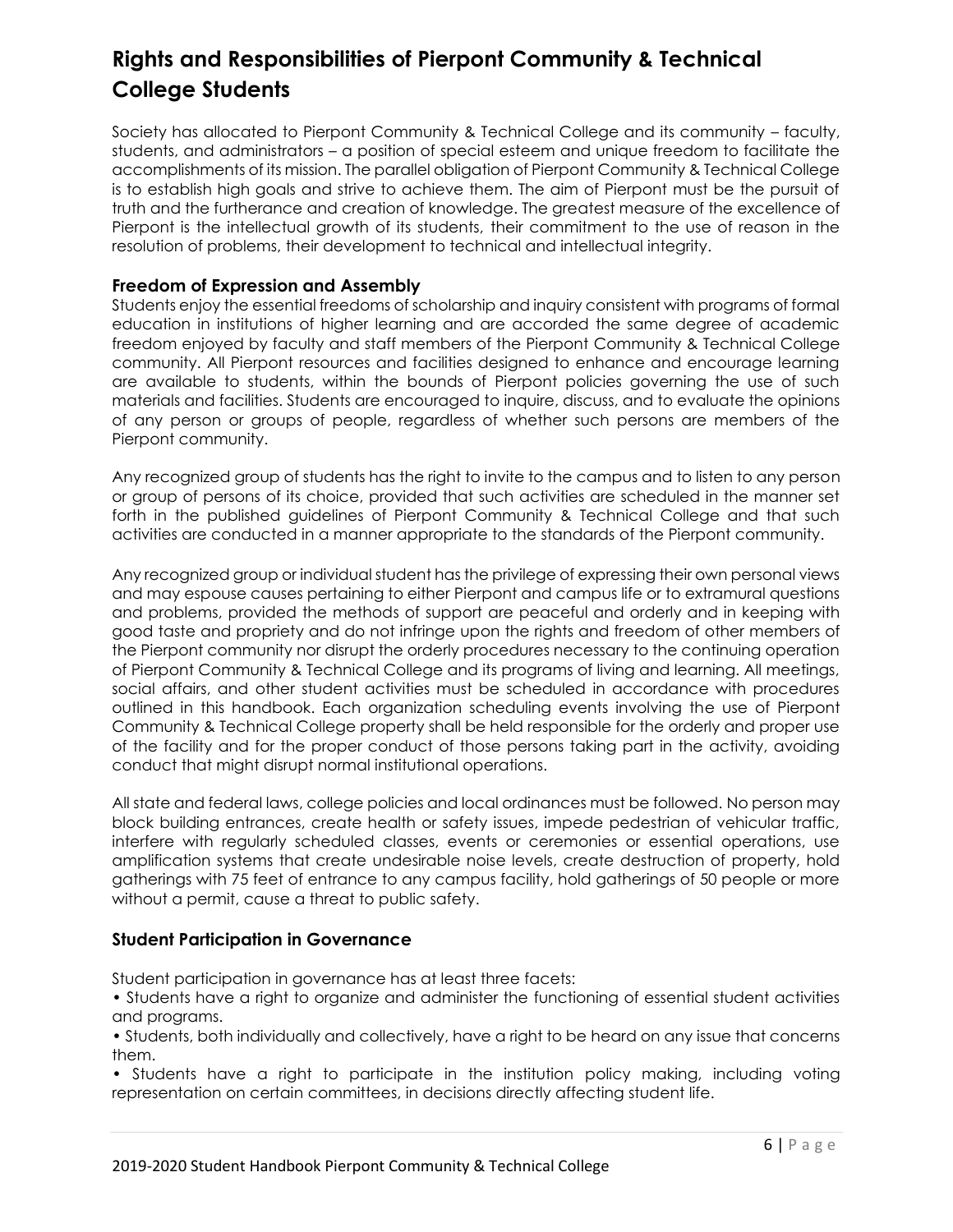#### **Freedom of Association**

Students may organize whatever associations they deem desirable or may affiliate with any group for which they feel qualified for membership, provided the purposes of such groups are compatible with and in the best interests of the Pierpont Community & Technical College community and its stated purposes of educating the individual. To qualify for recognition and permission to operate as a Pierpont Community & Technical College organization, all groups must follow the procedures as set forth in the Student Body Constitution and Bylaws, Article X. All student organizations concerned essentially with student activities shall be organized and administered by students and have a faculty advisor. The Advisor may or may not vote in the assembly.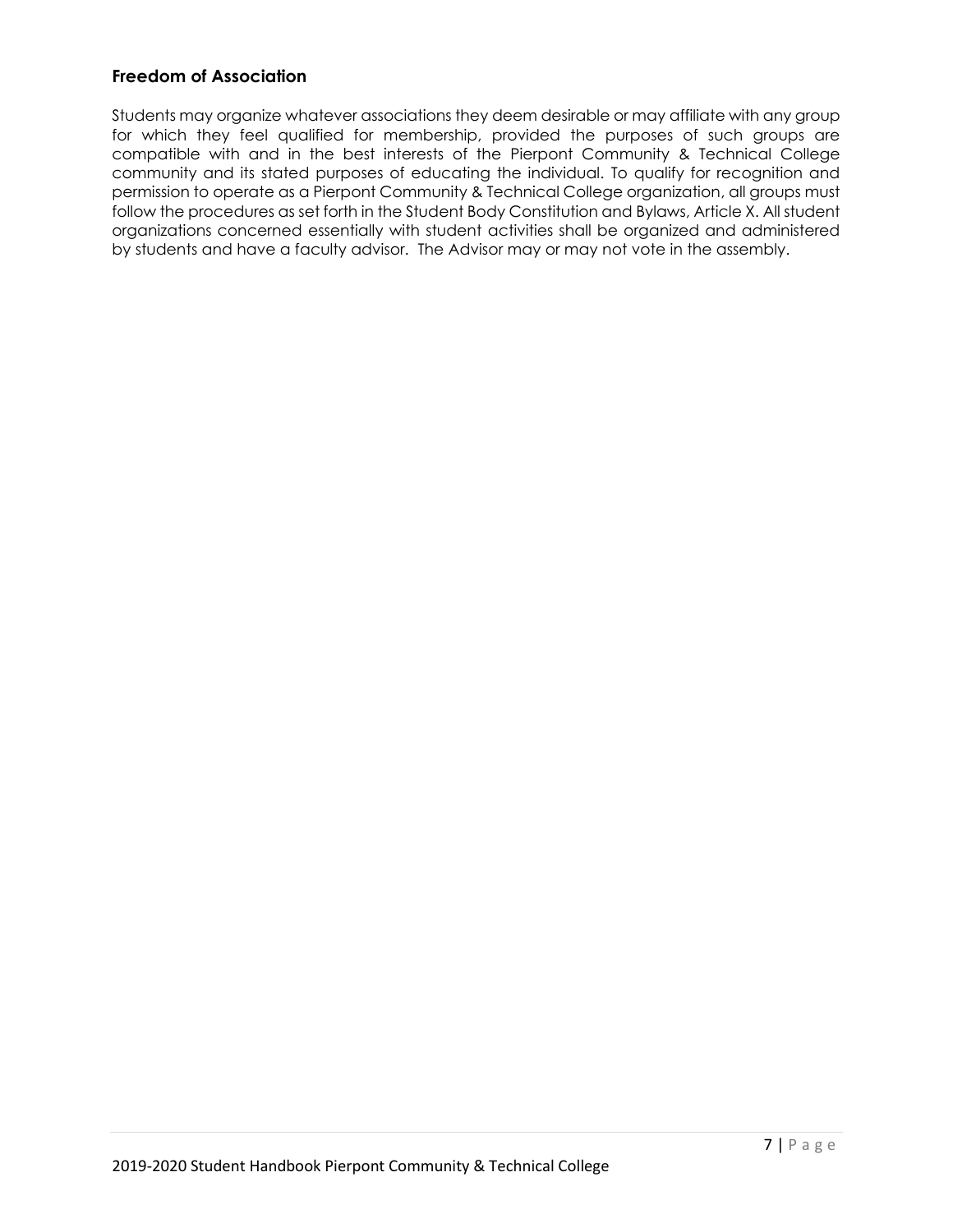

# **STUDENT SERVICES**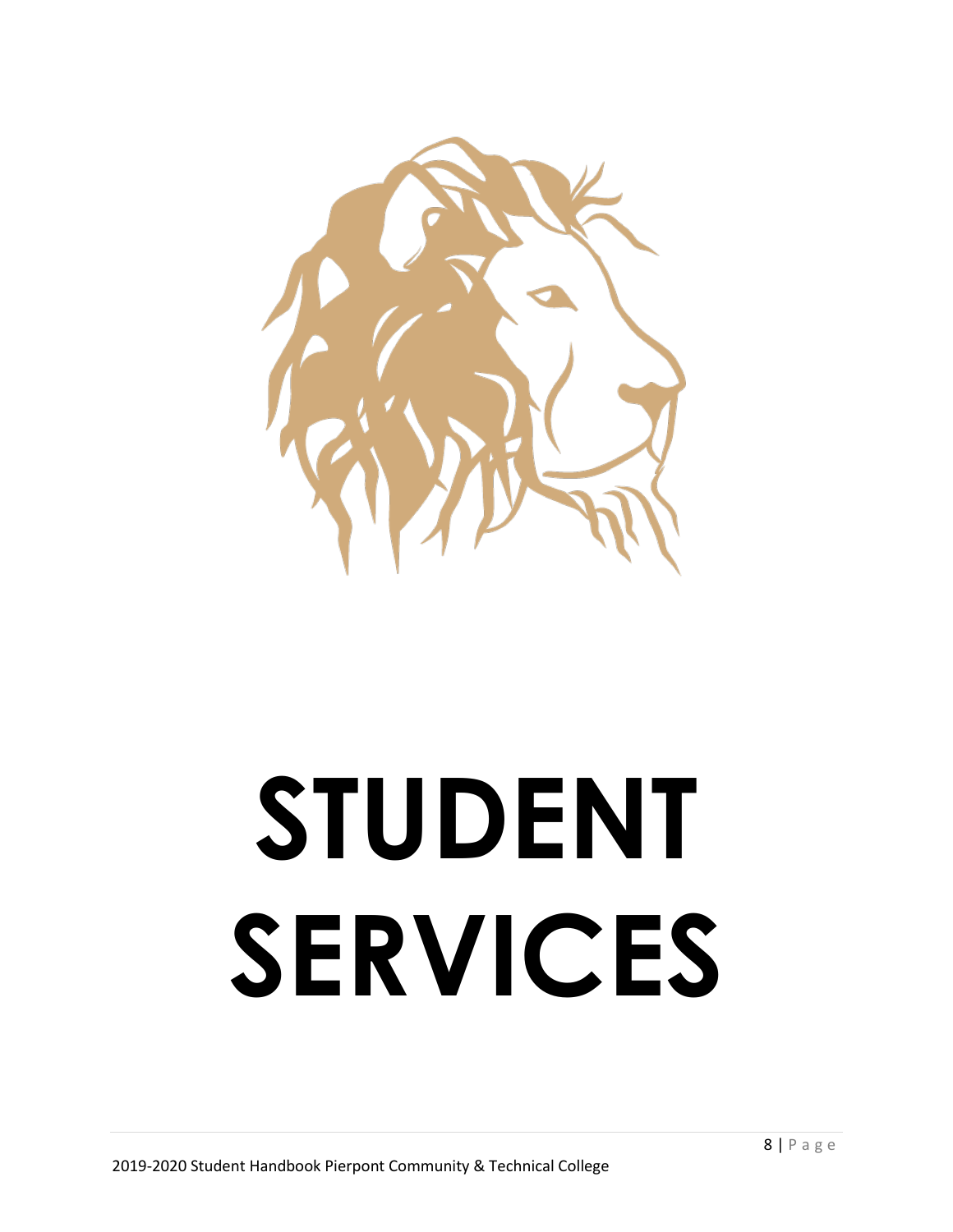# **ACADEMIC ADVISING**

*Jennifer McConnell Director of Admissions and Recruiting Student Services Center Hardway Hall, room 248 (304) 367-4907* [Jennifer.mcconnell@pierpont.edu](mailto:Jennifer.mcconnell@pierpont.edu)

The Academic Advising Center serves Liberal Studies/General students, formerly known as "undeclared." The Advising Center is committed to assisting students as they begin their academic experience and transition in to declared majors. The Academic Advising Center assists students in recognizing their academic strengths and weaknesses, in establishing realistic goals, and in accessing needed resources to map the clearest path toward timely graduation.

Advisors are knowledgeable about Pierpont's academic programs and policies and are available as a resource for both faculty and students. In addition to assisting students in declaring academic majors at the community college level, services also include helping students map a plan to transfer in to Baccalaureate programs; writing academic plans for financial aid appeals; and comparing time to degree for multiple majors' options in cases where the student is uncertain of which degree plan to pursue.

The Academic Advising Center is open Monday through Friday, from 8:00am to 4:00pm. Walk-in, email, and phone appointments are available; however, scheduled one-on-one appointments and group advising sessions are highly recommended. Students are welcome to bring significant others to their appointments but are reminded that the students themselves are ultimately responsible for the interactions in and outcomes of the advising session.

Once students declare a major, they are then assigned to a specific faculty member in their respective academic area of study.

Once assigned an academic advisor, students will confer with these advisors to successfully complete their academic goals.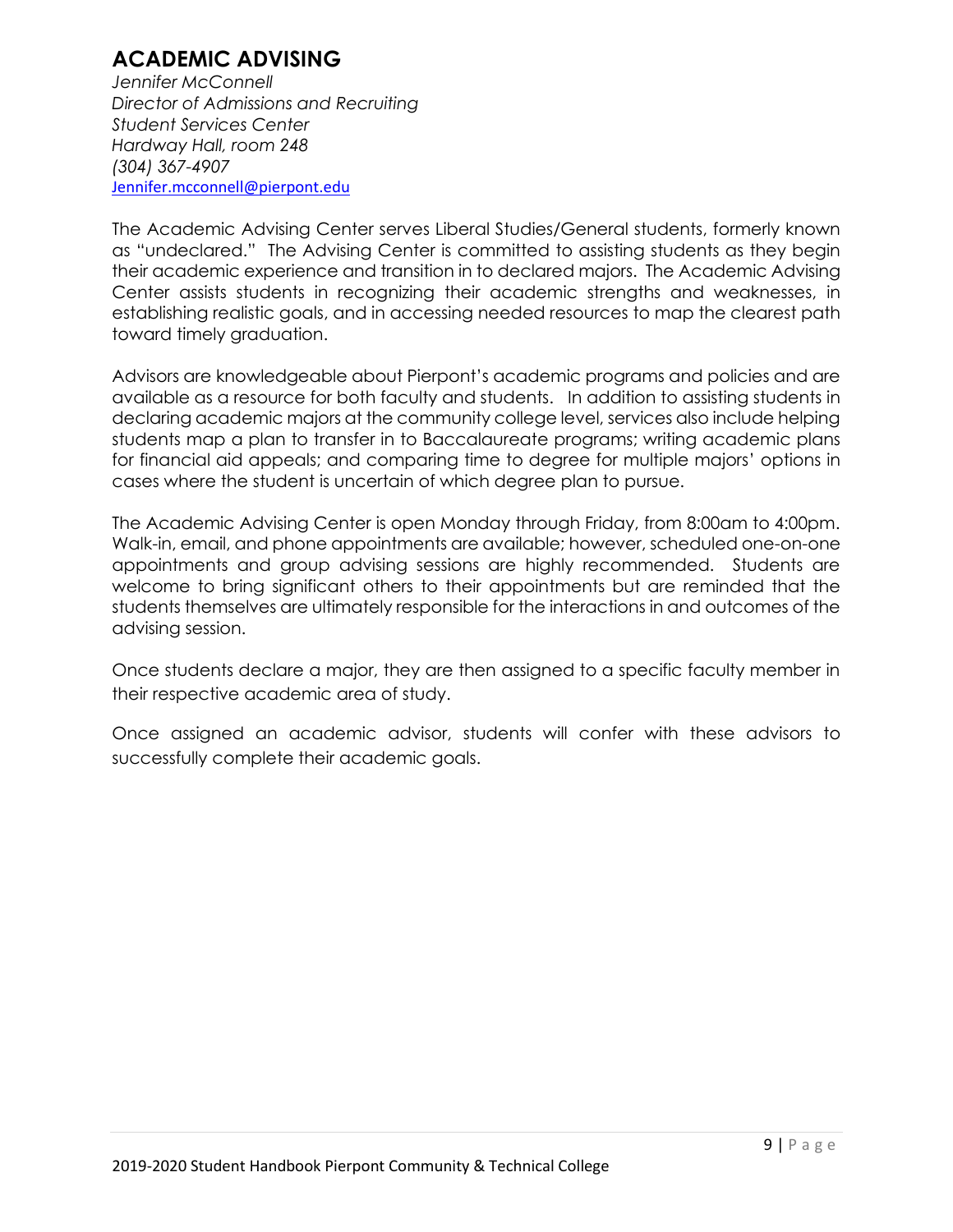#### **EDGE Program Advisor College 101 Transition Coordinator –**

*Contact 248 Hardway Hall for information (304)367-4907*

#### **Regional Academics Advising Services**

*Deborah Barker The Pierpont Center @ Lewis County (304)368-7256* [Deborah.Barker@pierpont.edu](mailto:Deborah.Barker@pierpont.edu)

#### LEWIS COUNTY CENTER SERVICES

- Academic assistance and guidance on a drop-in basis for students with general advising concerns and questions.
- Referral assistance to campus and community services.
- Summer advising of students.

Advising is available at the Lewis County Center

<http://www.pierpont.edu/academics/regionalacademics/locations/lewis-county.asp>

in Weston, Monday through Friday 8:00am – 4:00pm. Call (304)368-7256 to schedule an appointment. The Career and Technical Education (CTE) Academic Advisor provides academic advising services at the Career and Technical Centers in Pierpont's thirteencounty service region periodically throughout the semester and by appointment. To contact the CTE Academic Advisor, please call (304)368-3657 or follow the link for more information.

[http://www.pierpont.edu/academics/regionalacademics/resources/racte\\_advising](http://www.pierpont.edu/academics/regionalacademics/resources/racte_advising)

Follow this link for information regarding Pierpont's 13-county service locations <http://www.pierpont.edu/academics/regionalacademics/default.asp>

# **CAREER SERVICES**

*Jennifer McConnell Student Services Center Hardway Hall, room 248 (304)367-4907 [studentservices@peirpontedu](mailto:Nancy.Parks@pierpont.edu)*

Pierpont Career Services assists students, prospective students, and alumni throughout every stage of their career development. Career Services is committed to helping you meet your academic, career, and employment goals. We provide a full spectrum of services ranging from, but not limited to: mock interviews, how to write an effective resume, how to network and use social media, how to job and internship search, college transfer preparation, career workshops, job fairs and how to accomplish your career goals and plan your career path. All services are free. We are here to provide you with the tools necessary to reach your goals and make significant contributions to employers and the community. Pierpont has also purchased "Student Lingo" products to help prepare students for life at Pierpont and after Pierpont.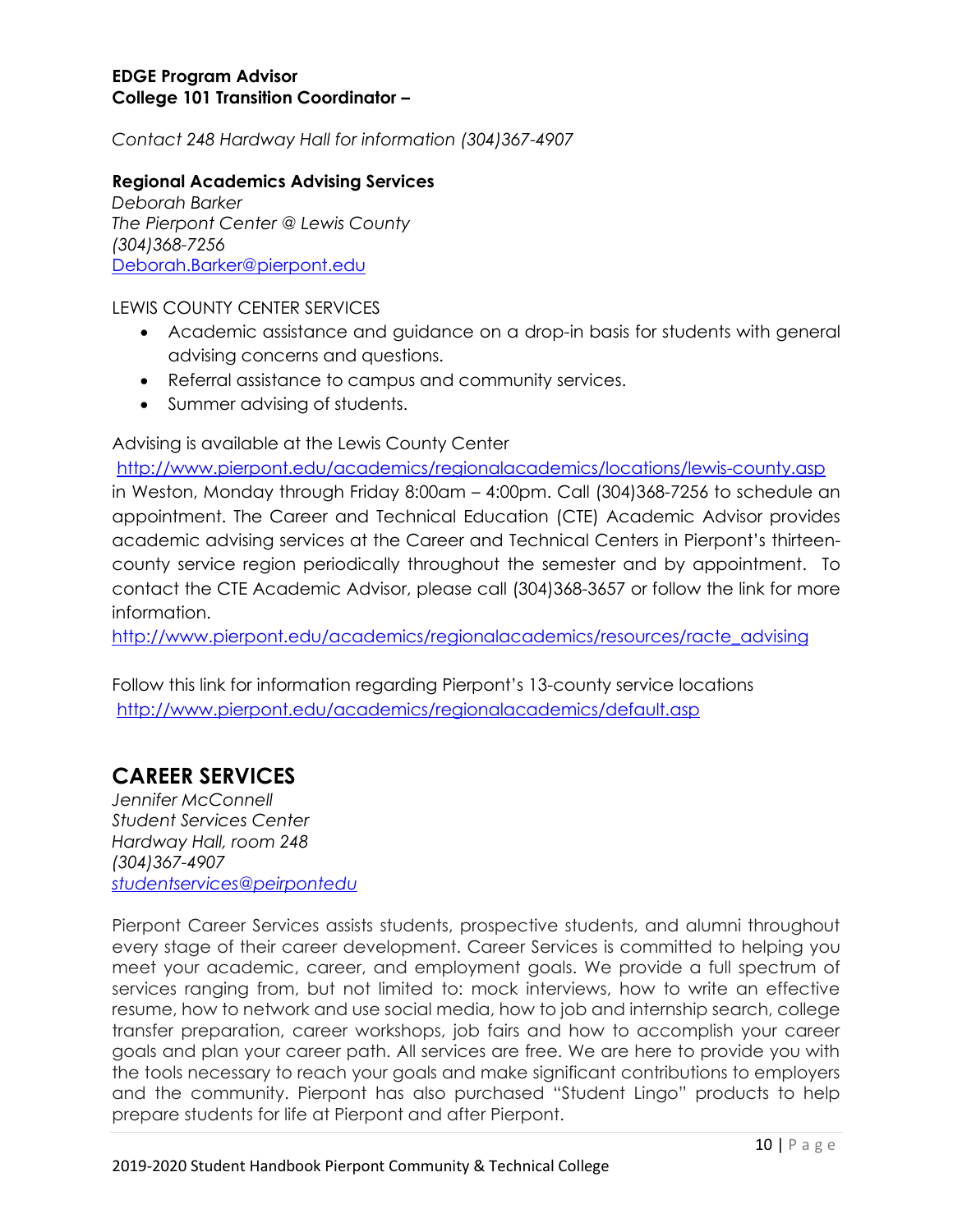# **COUNSELING & DISABILITY SERVICES**

*Suzan Clemens, Supervised Psychologist and Disability Counselor 248 Harway Hall (304)333-3661 (304) 367-4073 (304)367-4906 (TTY) [Suzan.Clemens@pierpont.edu](mailto:Suzan.Clemens@pierpont.edu)*

#### **Counseling Services**

The Counseling Services Office provides professional assistance to students experiencing a variety of personal and social problems. The staff consists of professionals trained in clinical practice and counseling. Students may seek assistance in dealing with personal and relationship issues, managing homesickness and anxiety, learning to deal with stress and many other problems. Benefits of counseling include increased self-awareness, maximizing potential and making the college experience more productive and meaningful.

#### **Crisis Intervention**

#### **In an emergency situation that requires immediateattention call 911.**

If you or someone you know is in a crisis situation on campus *during office hours*(M-F, 8am-4pm): -You can come directly to the Counseling Center or call us at (304) 333-3661 to obtain help from an on-site counselor.

For an *after-hours* mental health crisis that does not involve physical danger:

-Please utilize a local or national crisis line for assistance.

ValleyHealthCare (1800)232-0020 (Local)

(1800)SUICIDEor(1800)273-TALK

(1877)YOUTHLINE

Trevor Project (LBGTQ) (866) 488-7386

IMALIVE.org(Online Crisis Network)

For a mental health crisis that *requires physical assistance*:

-Calling campus security (DPS) (304)367-4357, 911, or going to a local hospital's Emergency Department is recommended.

#### **CARE Team**

If something has happened to you or others and you are not sure who to speak with or talk to, and it is not an emergency, use the link below to contact the care team.

**https://www.pierpont.edu/current-students/student-services/counseling-center/CARE**

#### **Services for Students with Disabilities**

The Office of Disability Services mission is to eliminate disability discrimination and to ensure equal educational opportunity for students who qualify as a person with a disability under the applicable laws (ADA, Section 504). We work closely with students to determine reasonable accommodations that will minimize the disadvantage their disability may cause. Many students who were under an Individualized Education Plan (IEP) or a 504 Plan during high school will qualify for services, as will many other students who might not have not received any specialized services during their K-12 education. **It is the student's responsibility to contact the Disability Services Office and provide** 

**appropriate documentation of their disability that might interfere with their educational pursuit.** Approved accommodations are determined on an individual basis. Any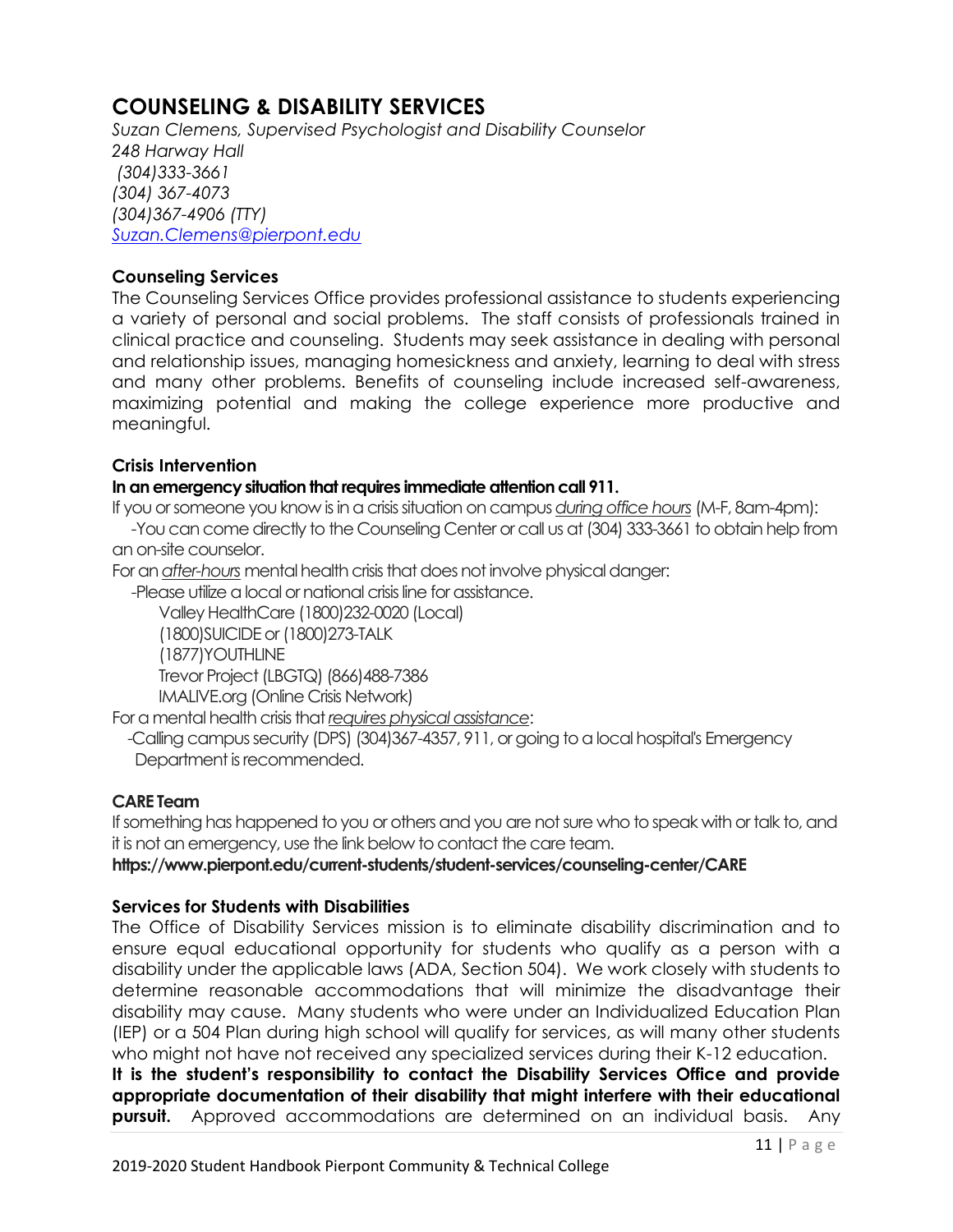requirement an instructor demonstrates as essential to any directly related licensing requirement or to a program of instruction pursued by a student with a disability cannot be altered.

For more information, contact the office of Counseling & Disability Services by phone at (304)333-3661 or by email at *access@piepont.edu* To register as a student with a disability please complete the [web registration form](http://www.pierpont.edu/current-students/student-services/disability-services/registration-form-0) to make an appointment for an intake.

## **FINANCIAL AID**

*Ashley Tennant Director of Financial Aid Hardway Hall, room 248 (304)367-4907 Financialaid@pierpont.edu*

The Office of Financial Aid and Scholarships provides students with access to a variety of Financial Aid programs, including scholarships, grants, loans and college work study to assist in meeting their educational expenses. Eligible applicants must be admitted as regular students into a Certificate in Applied Science or Associate degree program. Official high school and college academic transcripts (if applicable) or TASC/GED scores must be on file with the Office of Admissions. Financial Aid eligibility is determined after evaluation of the [Free Application for Federal Student Aid \(FAFSA\).](http://www.fafsa.ed.gov/)

For 2020-21 FAFSA, as soon after October 1, as possible, collect all your tax information for the prior-prior year . You will need your parent's information if you are under the age of 24, not married, no children, not on active duty, not a veteran or a ward of the court. Students are encouraged to apply annually, prior to the priority filing date of March 1 to ensure full consideration for all aid programs. Priority deadline for the WV State Grant is April 15th. Pierpont Scholarships are generally awarded after April1. Detailed information describing scholarship programs may be found online at:

[https://pierpont.edu/financial-aid/explore-aid-scholarship-options.](https://pierpont.edu/financial-aid/explore-aid-scholarship-options)

Financial Aid staff members are available to talk with students and their families in 248 Hardway Hall on a walk-in or appointment basis. Students receiving Financial Aid who are considering making an adjustment to their credit hour load or withdrawing from the institution should consult a Financial Aid Counselor first.

## **Library Services**

Pierpont Community and Technical College has joined the West Virginia Community College System library consortium. To access the library, please log in to ROAR and select Blackboard.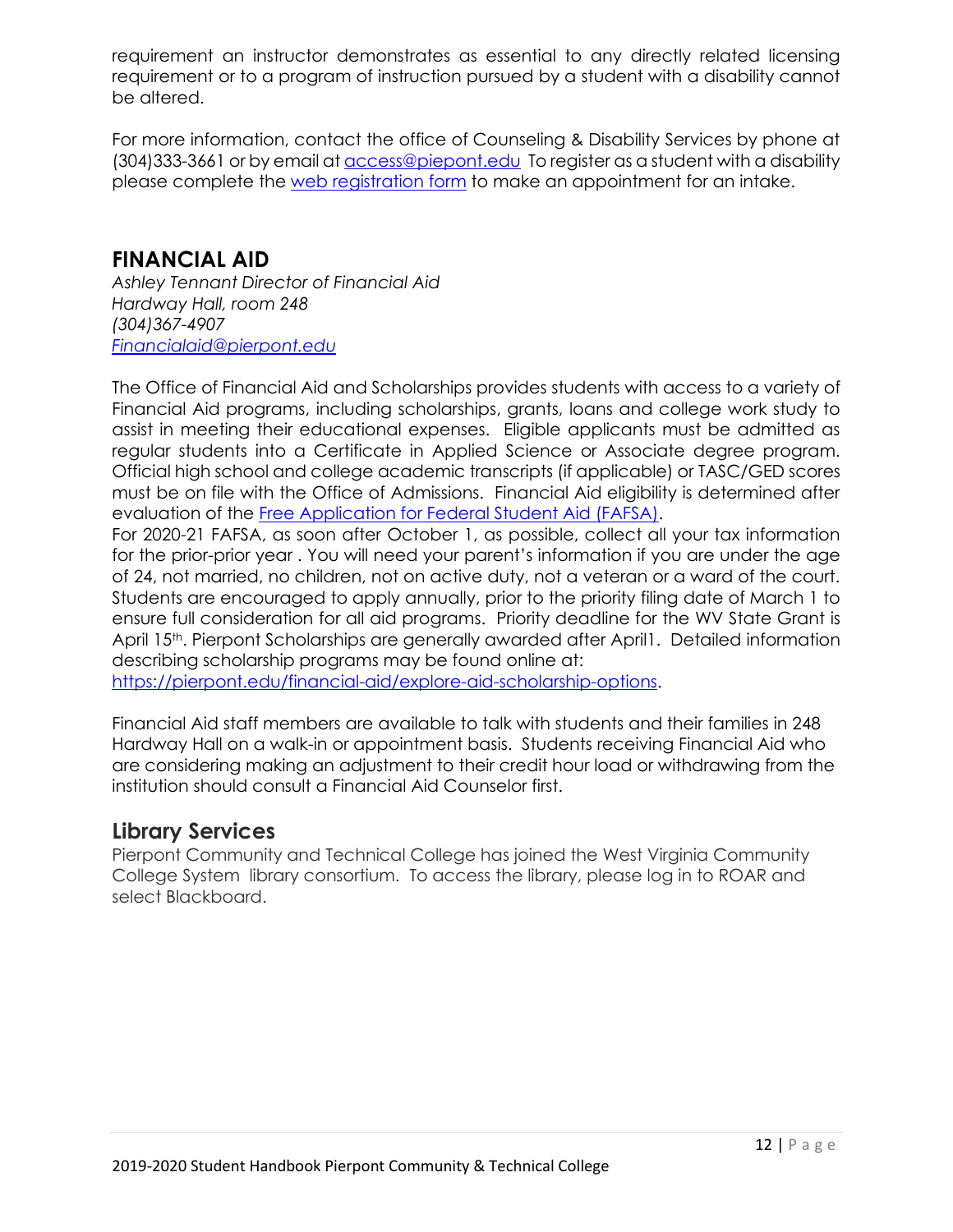#### **PIERPONT COMMUNITY & TECHNICAL COLLEGE STANDARDS OF SATISFACTORY ACADEMIC PROGRESS**

#### **DODODO**

Federal regulations and institutional policy require that your academic progress be reviewed at the end of each enrollment period, including summer. All students enrolling for the first time at Pierpont Community & Technical College (Pierpont) (including transfers) will be meeting academic progress during the first semester of enrollment at Pierpont; subsequent reviews will include all course work (including transfer work) that is contained on Pierpont academic transcript.

To receive funds administered by the Office of Financial Aid and Scholarships at Pierpont Community & Technical College, students must be making measurable academic progress toward completion of an eligible degree. Federal regulations require evaluation of both qualitative and quantitative academic progress.

#### **Qualitative Progress**

This evaluation is based upon the **cumulative "Grade Point Average (GPA**)" as shown on your academic transcript.

Undergraduate students must meet the following **Cumulative** GPA:

01-24 total credit hours -- minimum cumulative GPA >= 1.5 25-48 total credit hours -- minimum cumulative GPA >= 1.8 49 total credit hours and above -- minimum cumulative GPA >= 2.0

#### **Quantitative Progress**

This is based upon two areas of progress: "**pace"** and "**maximum time frame"**.

**Pace** is defined as the rate at which attempted academic credits are successfully completed. This is calculated by taking the cumulative number of hours successfully *completed* and dividing by the cumulative number of hours *attempted*. Grades of "W", "F" and "I" count as attempted hours. Transfer hours that appear on your transcript are also included.

A student must be successfully completing 67% of all hours attempted. The calculation will be rounded to the closest whole number.

**Maximum Time Frame** allowed to complete your degree (including transfer hours) is 150% of the normal time frame. Repeated courses are counted against the maximum time frame.

Certificate Program of 36 hours must be completed within 54 attempted hours.

Associate program of 60 hours, students must complete within 90 attempted hours.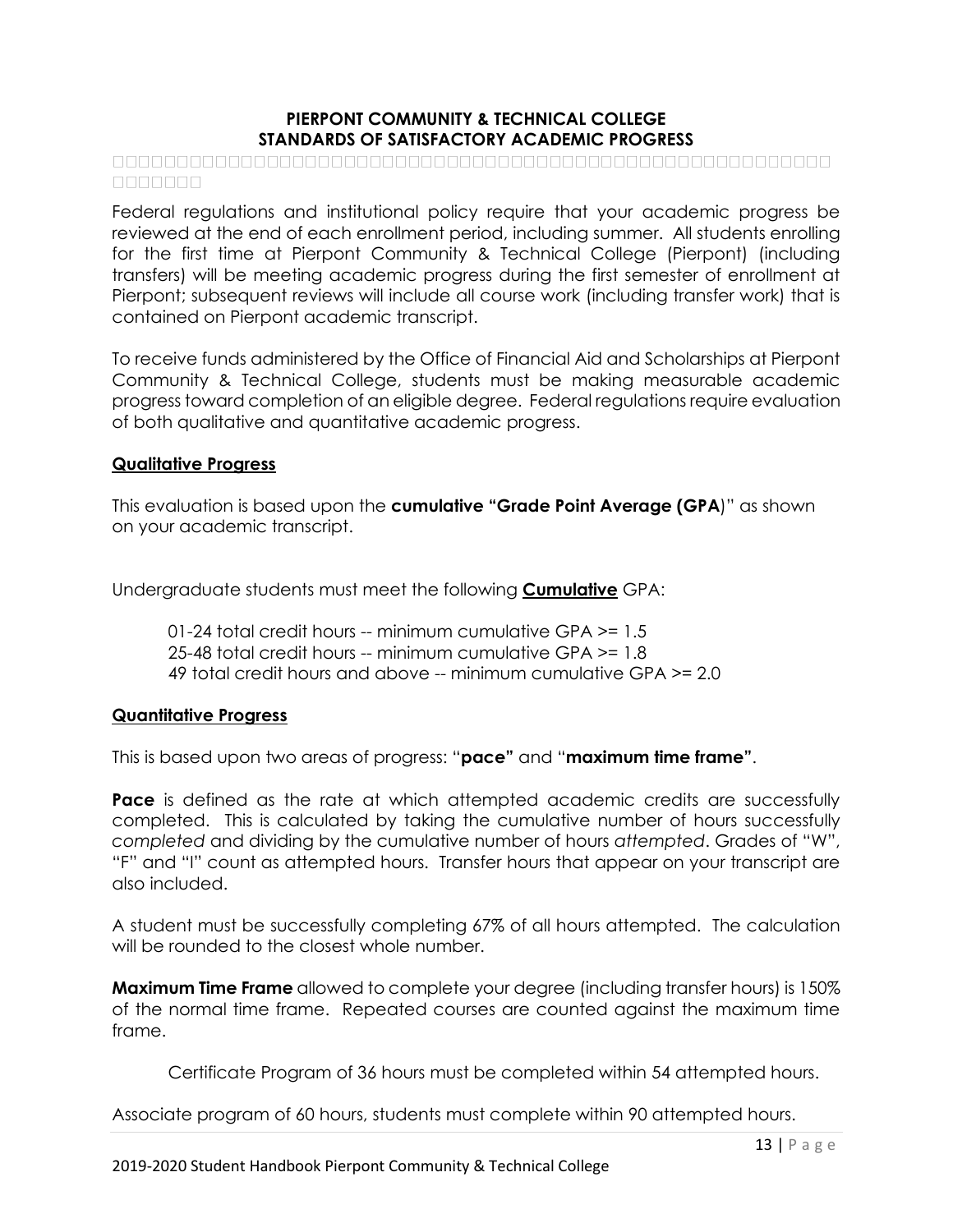A student who completes the academic requirements for a program but does not yet have the degree or certificate is not eligible for further additional federal student aid funds for that program.

Post-graduate work (credits taken after receiving first degree including a second associate's or an associate's degree after receiving a bachelor's degree) must be completed within 60 hours of post-graduate work. Since all classes attempted will count toward the 60-hour limit, students should meet with their academic advisors to determine what classes are required for completion of the second degree.

*\*\* Students who receive academic forgiveness for previous course work will continue to have all attempted credit hours and all earned grades that are included on academic*  record considered as part of the evaluation of satisfactory academic progress for *financial aid.*

#### **Failure to meet SAP Standards**

Students who fail to meet the **qualitative or quantitative standards** defined above at the end of any enrollment period (including summer), will be placed on "*warning*" for the next semester. During this warning semester, the student may continue to receive financial aid.

Students who are within 15 credit hours or less of the **maximum time frame** defined above will be place on *"warning"* for the next semester. During this warning semester, the student may continue to receive financial aid.

Failure to meet any of the above defined standards at the end of a "*warning*" semester will result in the loss of financial aid eligibility for future semesters.

Students will be notified by postal mail and e-mail of SAP status after grades are posted. As soon as the status is updated, it can be viewed on the student's ROAR account.

#### **Appeal Process**

A student may appeal the loss of financial aid through the Office of Financial Aid and Scholarships. To appeal, the student must have experienced extenuating circumstances which have impacted academic progress. Examples of extenuating circumstances are death of immediate family member, injury or illness or other unusual circumstances evaluated by the Office of Financial Aid and Scholarships. The appeal must include the following:

- 1. Why the student failed to make satisfactory academic progress;
- 2. What has now changed that will allow the student to make satisfactory

academic progress at the end of the next semester (statements of good intent are not sufficient);

- 3. Student's academic plan for meeting satisfactory academic progress; and
- 4. Documentation to verify extenuating circumstances.

If the appeal is granted, the student will be placed on financial aid *probation* for one semester and receive aid during that *probation* semester. At the end of the Probation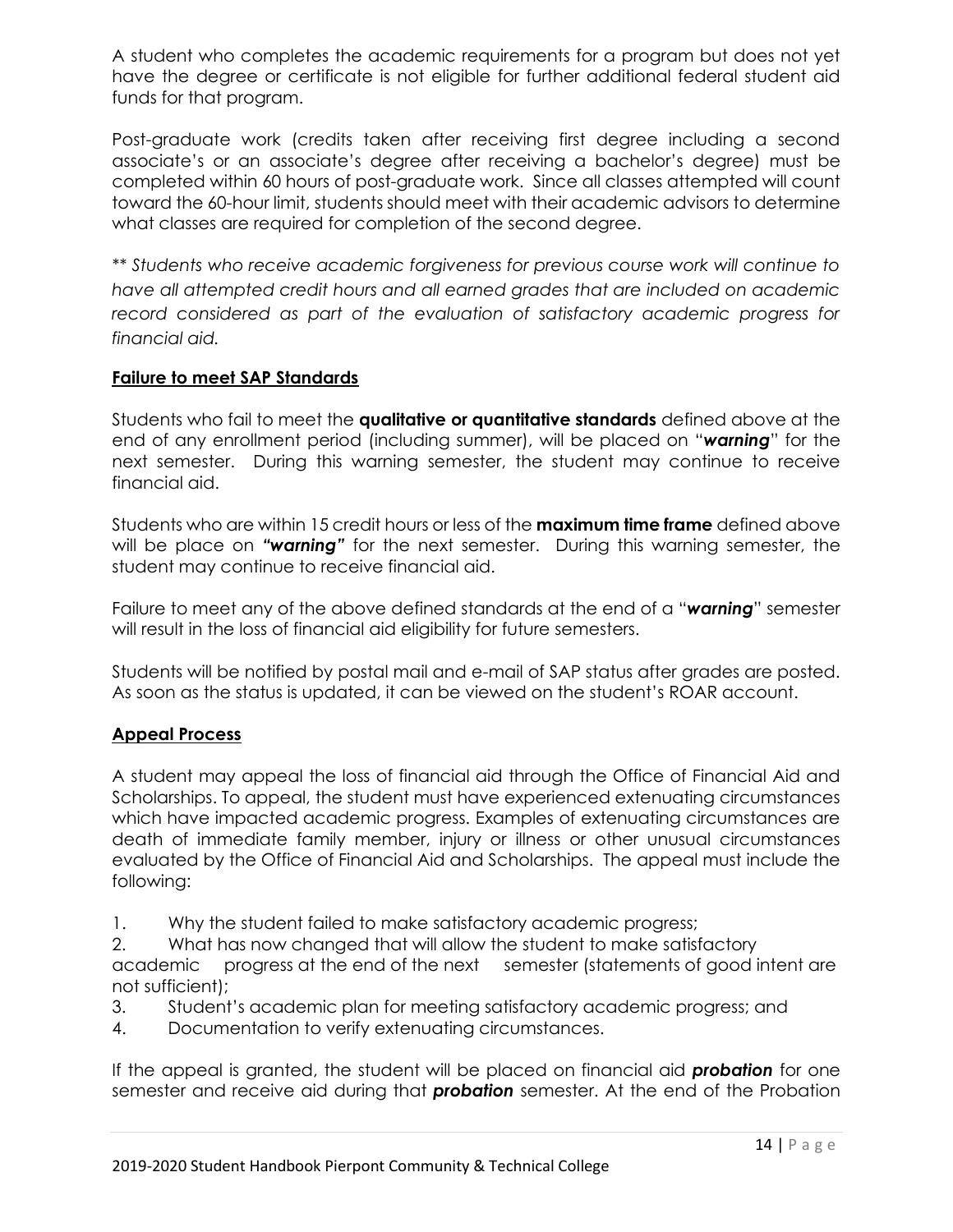Semester the student *MUST* meet the defined SAP standards or meet the academic plan that was developed for the appeal.

#### **Appeals must be submitted by the Friday before the week before classes begin. Students who wish to enroll and submit the appeal after the deadline should make plans to pay all charges through personal means. If the appeal is subsequently reviewed and approved, any financial aid for which the student is eligible will be processed and any excess funds will be returned to the student.**

Appeals will be reviewed by Financial Aid Counselors. If denied by the counselor, the student may request that the appeal be reviewed by Director of Financial Aid and Scholarships. If appeal is denied by Director of Financial Aid and Scholarships for Fall or Spring, it will automatically be referred to the Faculty Assembly Financial Aid Appeals Committee. This committee will meet one time during the week prior to the start of the Fall and Spring Semesters. Denial of appeals by the Financial Aid Director for Summer Semester **is final and will not be forwarded to the Faculty Assembly Financial Appeals Committee.**

#### **Students are limited to two financial aid SAP appeals while enrolled at Pierpont.**

Financial Aid eligibility can be re-established once the student meets SAP standards. Students who continue enrollment before re-establishing eligibility are required to pay for charges through personal means.

#### **Academic Amnesty Courses:**

Candidates for academic forgiveness or second chance opportunity, may receive financial assistance during the readmission semester if under Financial Aid Warning, Probation and/or Academic Plan. If the student does not meet the financial aid standards of SAP or the requirements of their Academic Plan at the end of the readmission semester, student's financial aid will suspend as dictated by the Financial Aid Satisfactory Academic Progress Policy. Candidates must have a signed, written request on file with the Registrar and with the Office of Financial Aid & Scholarships for financial assistance to be released during the readmission semester.

#### **Repeating a Course:**

Pierpont Community & Technical College enforces Series 22 of the WV Council for Community and Technical College Education.

If a student earns a grade of "D" or "F" (including failures due to regular and/or irregular withdrawal) on any course taken no later than the semester or summer term during which the student attempts the sixtieth semester hour, and if that student repeats this course prior to the receipt of a baccalaureate degree, the original grade shall be disregarded and the grade or grades earned when the course is repeated shall be used in determining his/her grade point average. The original grade shall not be deleted from the student's record. Courses passed with a grade of "C" or better may not be legally repeated. See current catalog for more information.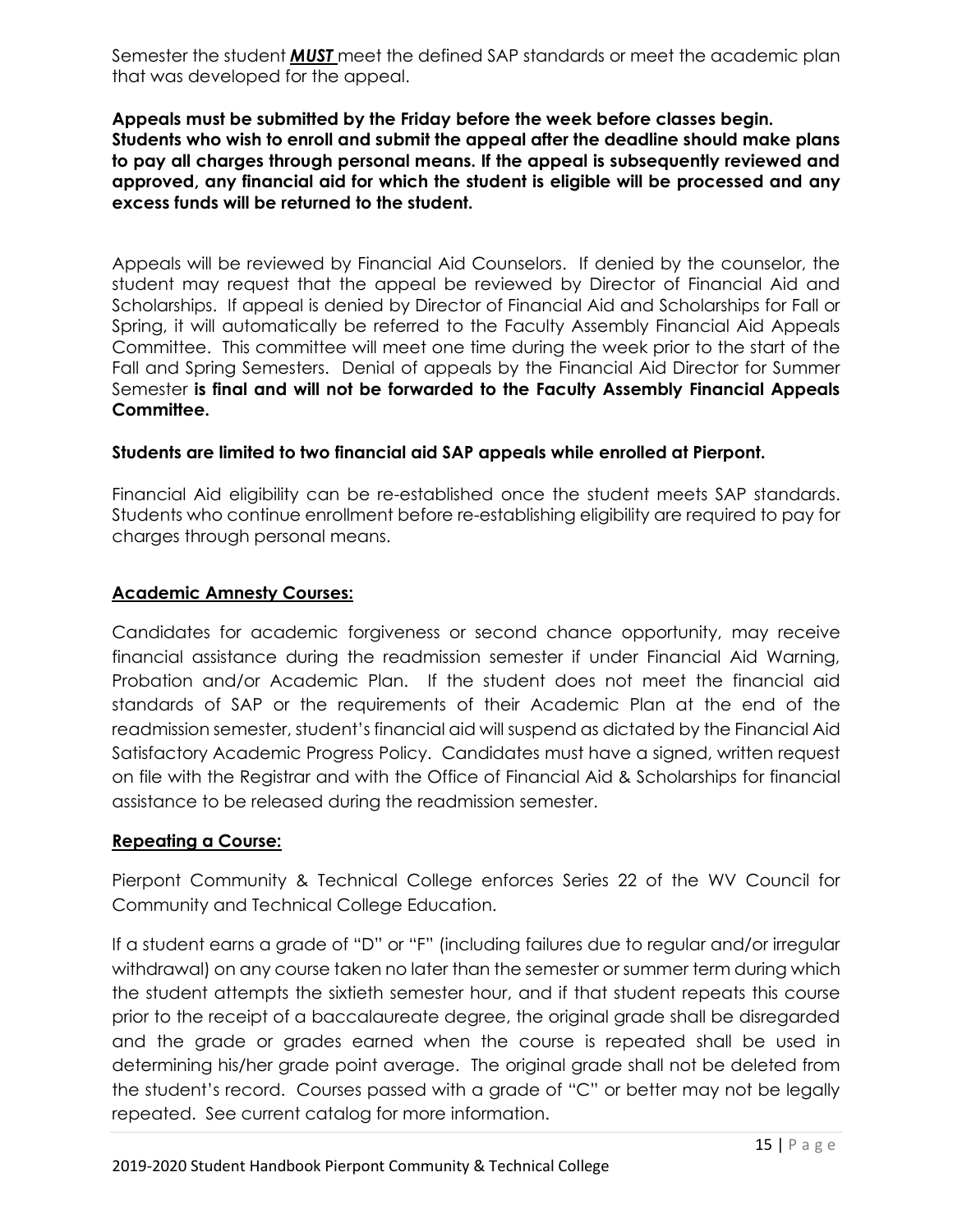Students who repeat a previously passed class may have limitations on financial aid eligibility.

#### **Nonstandard Courses:**

Federal student aid cannot be awarded for courses that do not count toward a student's program completion. Examples include non-credit courses, audited courses, and English-as-a-Second-Language courses that are not part of an ESL program

# **PLACEMENT TESTING SERVICES**

*Student Services 248 Hardway Building (304)367-490 [studentservices@pierpont.edu](mailto:studentservices@pierpont.edu)*

All incoming students who do not have ACT or SAT scores that meet the required minimum scores for entry into college-credit courses, selective programs, or who do not have the appropriate transfer courses from other colleges may be required to complete placement testing for some courses or programs of study with prerequisite requirements.

Results of this placement testing may indicate if students are eligible for admission into traditional, 3-credit/3-contact hour college-credit composition and/or college-credit math classes, or sciences courses, OR if they are required to enroll in expanded versions of those courses that entail required academic support. In some cases, students may be required to complete math and English support courses along with the gateway course.

Placement testing is offered on all class registration days on all campuses; however, students are **strongly encouraged** to complete placement testing in an appointment **before** their registration/advising appointment by contacting any one of the following testing locations:

- Locust Ave., Fairmont, WV: 207 Jaynes Hall, (304)367-4907
- Caperton Center, Clarksburg, WV: Library, (304)367-4030
- MTEC, Morgantown, WV: Adult Learning Center, (304)291-9226
- Lewis Co. campus, Weston, WV (Lewis Co. HS): (304)269-6389
- Braxton Co. campus, Braxton Co. HS, Flatwoods, WV: (304)765-7300

**Distance/Out-of-State students:** Proctored placement testing may be available; please contact the Advising Center for details. In most cases, though, students who must travel a long distance to the campus will complete placement testing on the same day they register for classes.

*\*Students with ACT sub scores of 17, 18, and 19 in Reading; English; and Math and students with SAT sub scores of 450 in Critical Reading and 460 in Math are exempt from placement testing in those respective areas, provided these tests were taken within five years prior to course registration.*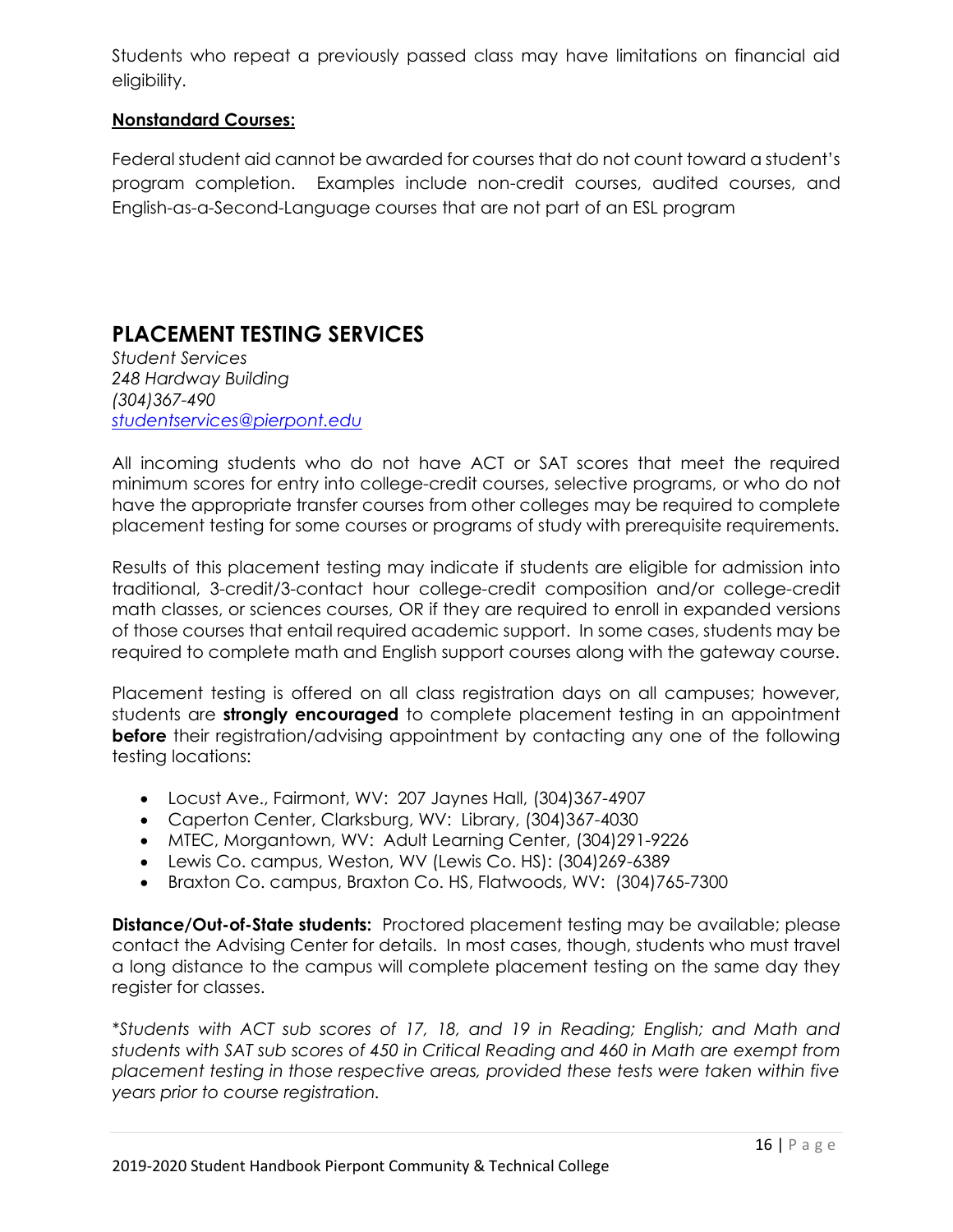*Students with s scores of 3 or higher on the State of WV high school standardized testing in math and English are also exempt from placement testing.* 

*Students who've already completed college-credit math and or English classes or have successfully completed free-standing developmental skills classes at other colleges will be exempt from placement testing.*

# **HIGH STAKES TESTING SERVICES AND COLEGE BOARD (CLEP) TESTING**

*Advanced Technology Center, 500 Galliher Drive, Fairmont, WV (304)367-4920*

Pierpont Community & Technical College (PC&TC) is an authorized High Stakes Testing Center. Pierpont's Center is housed at the Advanced Technology Center, 500 Galliher Drive, Fairmont, WV 26554. It is operated in partnership with several different high stakes testing vendors. The PC&TC Testing Center conducts tests for many professions including certification and licensure testing. In addition, PC&TC is an open CLEP Testing Site and offers all currently available CLEP tests the results of which can be transmitted electronically to a student's school choice. Please check with your school to ensure that it accepts the examination of interest.

#### **PEARSON VUE® AUTHORIZED TESTING CENTER**

Pierpont Community & Technical College is an authorized Person VUE® Testing Center. The college's Pearson VUE® Testing Center is housed at the Advanced Technology Center. The Pearson VUE advanced computer-based testing system administers exams for the NREMT as well as leading IT certification programs such as Cisco Systems®, CompTIA, and others through a global network of quality test centers. To register for these tests, please contact the Center at (304)368-7254.

#### **COLLEGE BOARD® (CLEP™)**

The College-Level Examination Program (CLEP) allows students to demonstrate that they have acquired college-level mastery of course content in 34 different subject areas. Students who successfully complete a CLEP exam can: enrich their degree programs with higher-level courses in the same discipline, expand their horizons by taking a wider array of electives, and avoid the need to repeat material that they already know.

For students who can pursue their degrees only part-time, or who are struggling to meet the rising cost of higher education, CLEP offers an educationally sound way to shorten the path to a college degree. This benefit makes earning a degree more feasible – making it more likely that part-time or financially strapped students will continue working toward a degree. To register for these tests, please contact the Center at (304)368-7254.

#### **MICROSOFT OFFICE SPECIALIST CERTIFICATION TESTING**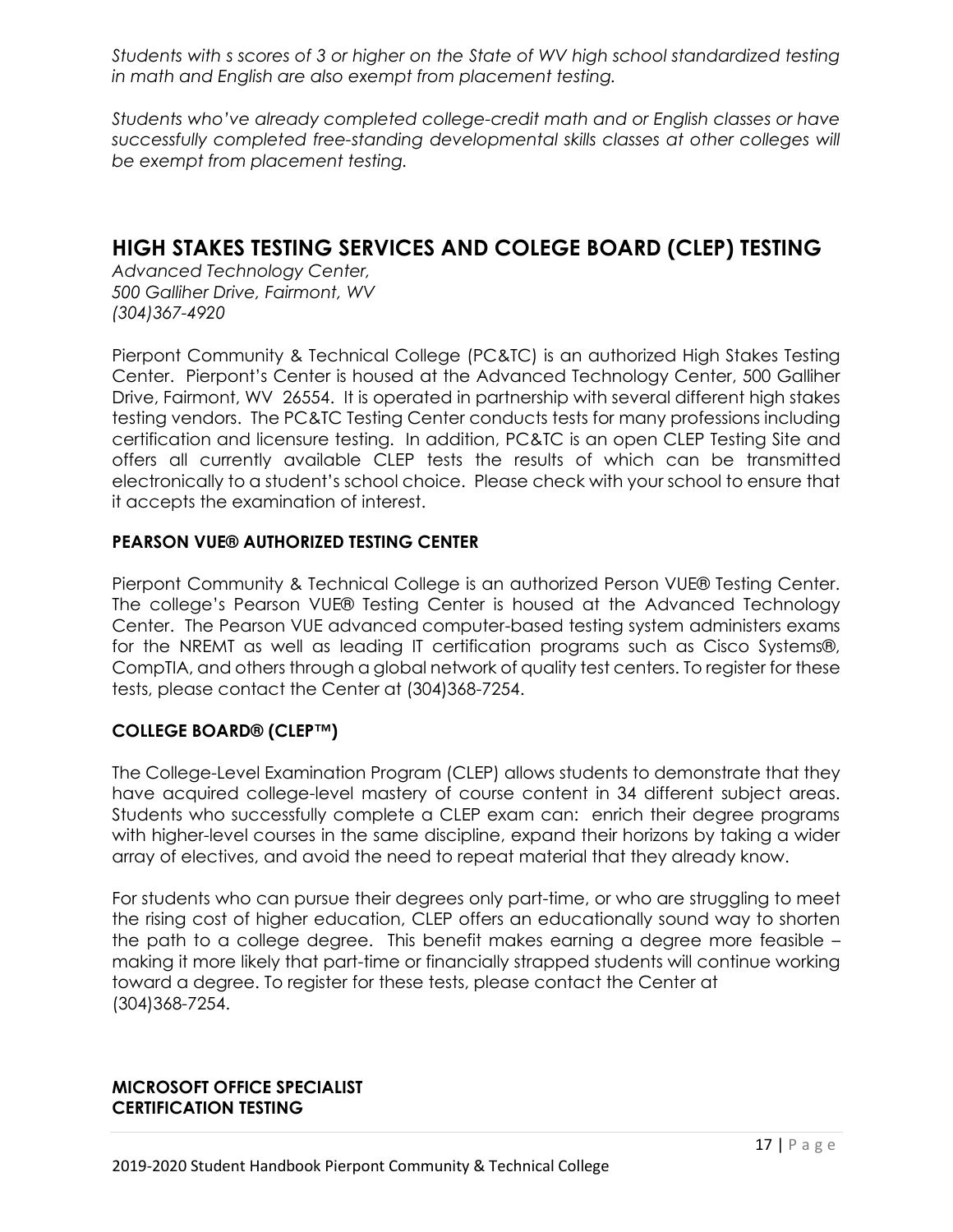The center can deliver the Microsoft Office Specialist Certification exams titles in Microsoft Office 2007 and Microsoft Office 2010: Word, Excel®, PowerPoint®, Outlook®, Access™, and Windows Vista™ through a partnership with Certiport™. The MOS is recognized as a powerful indicator of office proficiency. To register for these tests, please contact the Center at (304)368-7254.

For more information about information hours of operation or to schedule an exam, call (304)368-7254 or (304)367-4920 or visit our website at:

<http://www.pierpont.edu/ce/high-stakes-testing-center> and scroll to the exam in which you're interested.

#### **TEAS Testing Services**

Pierpont Community & Technical College require that students seeking admission to the LPN or RN nursing programs take the Test of Essential Academic Skills (TEAS) prior to admission. The TEAS test is offered through the Advanced Technology High Stakes Testing Center. To select a testing date and register for the exam, visit their website at <https://pierpont.augusoft.net/> .

## **TUTORING SERVICES**

*Jeffrey Noel Director of Tutorial Services Room 207 Jaynes Hall E-Mail: [jeffrey.noel@pierpont.edu](mailto:jeffrey.noel@pierpont.edu)*

#### **Tutorial Services Center**

Peer tutoring is available on a "drop-in" basis to all Pierpont Community & Technical College students through the Tutorial Services Center at the Locust Avenue campus only. All full-time and part-time Pierpont students are entitled to free tutoring. Students with documented disabilities may be eligible for additional support services. Students are encouraged to request tutoring for extra academic support and especially if they are in danger of failing a class. Each semester, peer tutoring is available for most required courses and for a variety of other courses. Students in good academic standing (sophomores, juniors, seniors) who would like to serve as paid "peer tutors" must complete an application, take a free, tutor training practicum online course, complete other required training, and meet established criteria and standards to qualify as a tutor. The Peer Tutorial Services program is certified by the College Reading & Learning Association (CRLA

#### **Math/Writing Center**

Professional tutors for Mathematics offer tutoring for all math courses and math related topics including study procedures, problem solving strategies, and overcoming math anxiety. Professional tutors for writing across the curriculum offer help with all writing assignments including essays, research papers, technical documents, and literary analysis. The services of the Math/Writing Center are free and available on a "drop-in" basis for full-time and part-time Pierpont students at the Locust Avenue campus.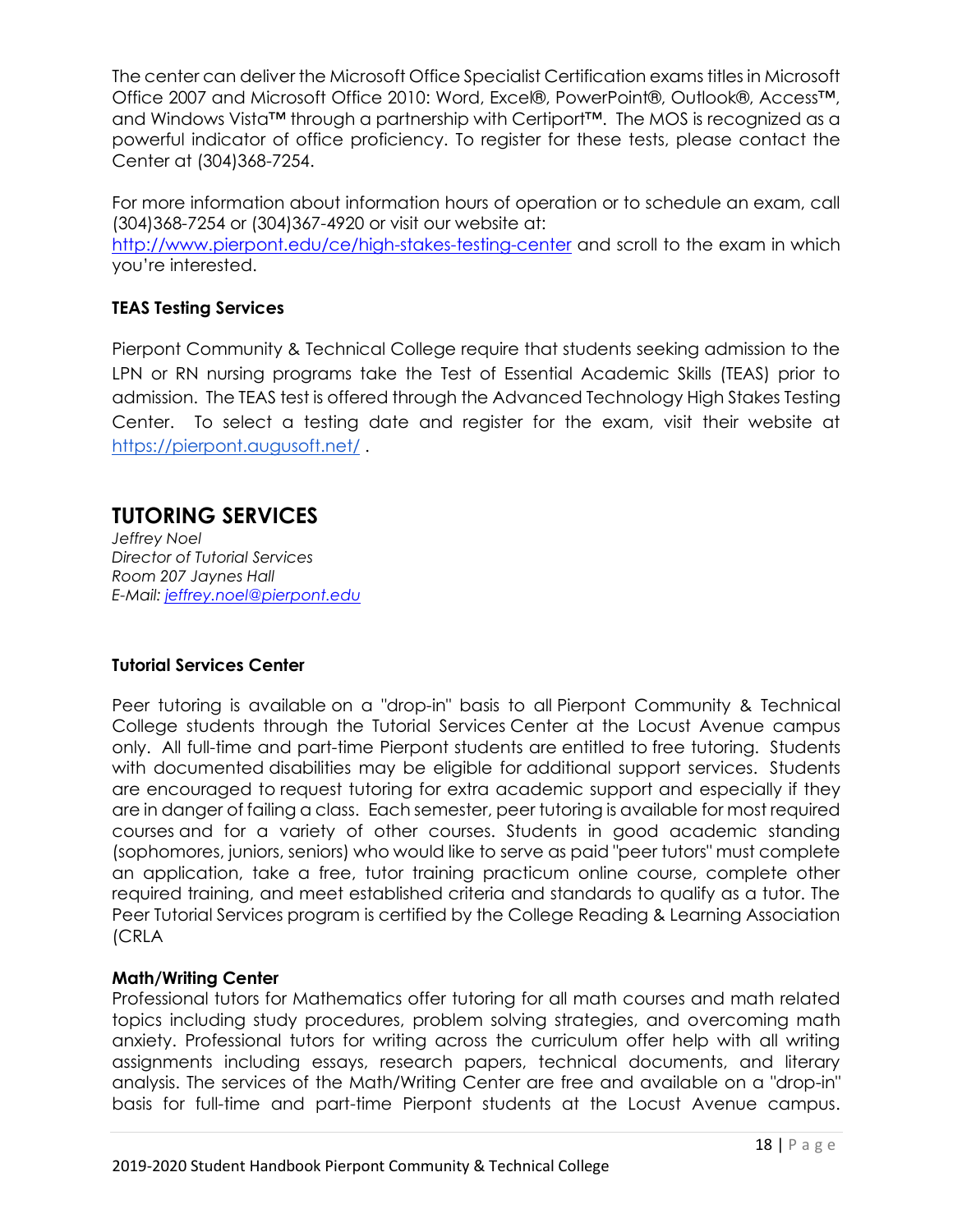Caperton Center (Clarksburg, WV), and other off-campus sites as needed. For hours of availability, check the Professional Math Tutoring Schedule or the Professional Writing Tutoring Schedule on the college website under Tutorial Services.

#### **Online Tutoring**

**[Brainfuse](http://www.pierpont.edu/schoolofacademicstudies/tutorial-services/brainfuse-instruction-page)** is an online tutoring service available free to all currently enrolled students. To access Brainfuse, go to your Blackboard account via your "my campus" account. Once you enter a class through Blackboard, select the "tools" link to access Brainfuse. The Tutoring Center is not available during Summer instruction, but Brainfuse is available 24/7 for tutoring help.

#### **IT HELP DESK**

*Room 104, Colebank Hall (304)333-3731 help@pierpont.edu*

The IT Help Desk is in Room 104 of Colebank Hall and offers a variety of services specific to the student community enrolled at Pierpont Community & Technical College. From our Help Desk, we offer telephone, walk-in, and live chat support to assist the campus during regular business hours (8 a.m. to 4 p.m.). To reach us, call (304)333-3731. We also offer some evening and weekend hours. Please call for availability.

The Help Desk staff can help remove malware from your personally owned computers, assist getting your devices (computers as well as tablets and smartphones) connected to our network, and offer many other services.

#### **Having trouble connecting to Campus User?**

**Try these simple steps before [calling](http://pierpont.edu/current-students/teaching-learning-commons/connect-campus_user) the help desk!**

#### **Pierpont Portal**

The [Pierpont](http://pierpont.edu/portal) Portal is your gateway to online student resources. Here you will be able to access all online student resources (email, Blackboard, Library, ROAR, etc.) with your UCA credentials as well as receive important news and announcements.

#### **Blackboard**

Blackboard is the online course management and instruction system used by faculty and students. All classes have an online component that allows students to access grades, calendars, assignments, quizzes, and discussion boards.

#### **"Cloud" Computing**

Most lab software can be accessed via our "cloud" environment. You can log into the cloud from many different types of devices such as desktops, laptops, tablets, and even smart phones from on or off campus. We can help you get this access setup on your device.

#### **Computer Labs**

There are computer labs on campus that are open for general student use. You can work on course assignments, check email, and browse the Internet.

**ROAR**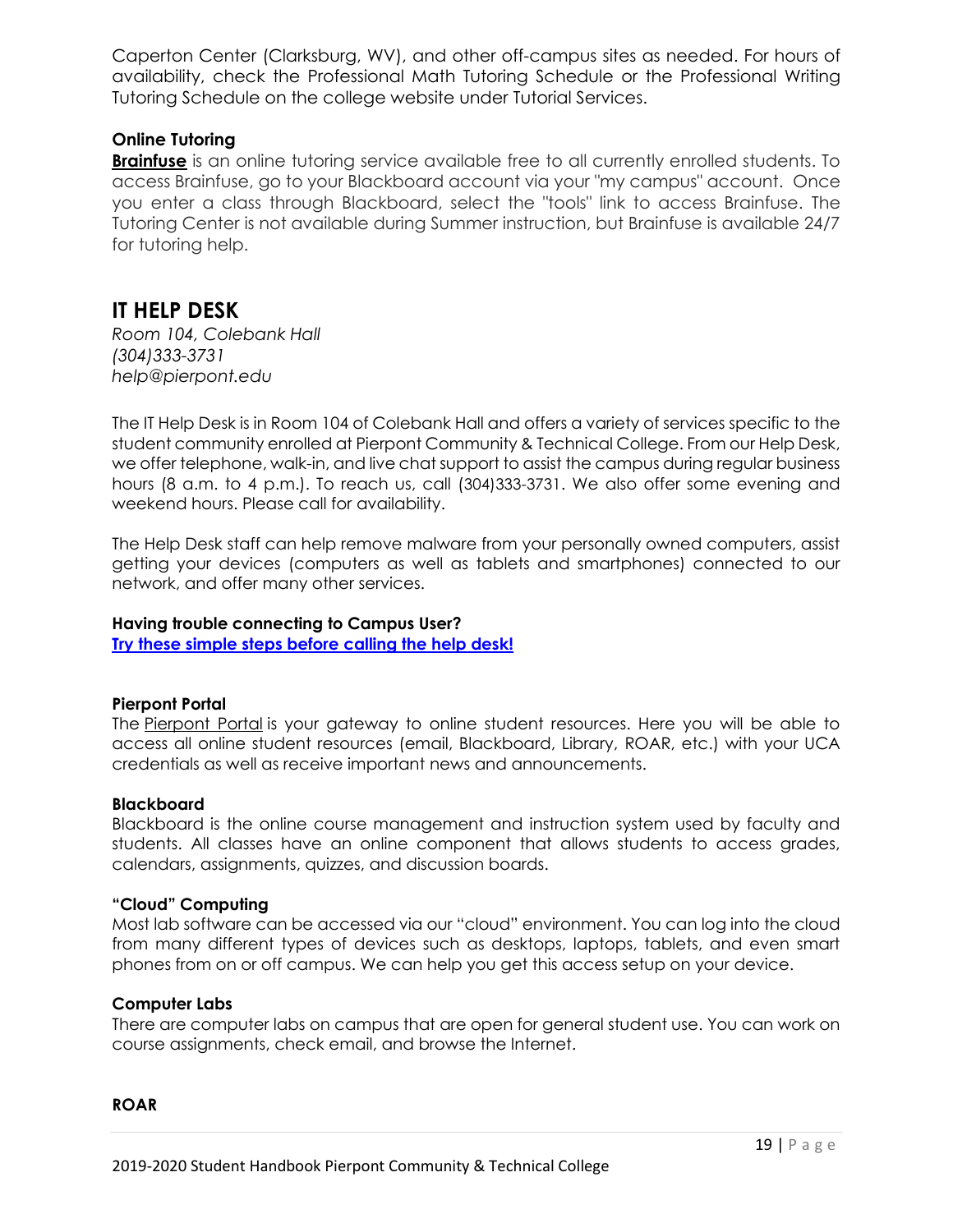ROAR provides you access to your student records and information. You will use ROAR to receive your grade reports, view your academic history, pay your tuition and fees, schedule your classes, etc.

#### **Email Account**

All students are provided with a free web-based email account from Google. Activate your account as soon as possible as Email is the primary communication platform for the institution.

#### **Online Storage**

All students are provided with unlimited and highly mobile cloud-based storage using Google Drive which can be accessed from their Gmail account.

#### **Free Microsoft Office**

Students can visit [www.office.com/getoffice365](http://www.office.com/getoffice365) and enter their Pierpont email address. Once validated, students have free access to Office 365 ProPlus. Teachers and staff can also access Office 365 ProPlus by visiting [www.office.com/teachers](http://www.office.com/teachers) and validate with their Pierpont Email Address.



#### **Anti-Virus**

All students have access to free anti-virus software provided by Avast. Click the link below for [more information a](http://www.avast.com/students)nd to download.



#### **Pierpont Mobile App from Dub Labs**

Accessing all the tools you need has never been easier. Read news, locate your class buildings via Campus Maps, find out about Class Cancelations and more. Features include:

Academic:

- Apply for school online via Admissions
- Access the Pierpont Portal
- Do research at the Library right from your mobile device.

Campus Life:

- View School Events and Calendars.
- Find your way around with Campus Maps.

Information:

- Get Push Notifications immediately about current Pierpont happenings.
- Access anywhere: Read up on school News from any place.
- Stay connected with videos, image galleries and links to our social media sites.

This app is free to download and use. It does everything but your homework!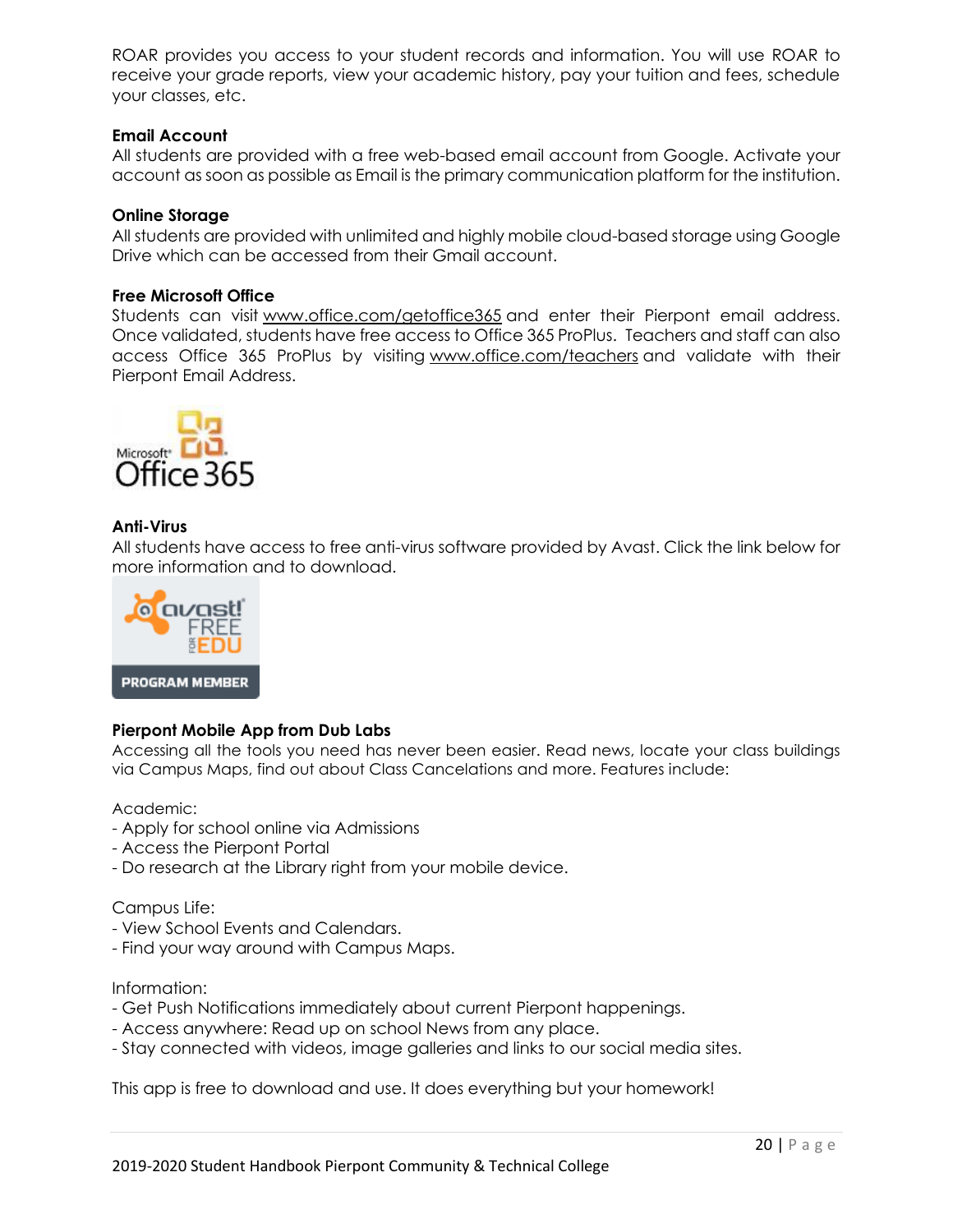The App can be found on both the Google Play Store and the iTunes App Store: Search Pierpont



#### **Emergency Notifications**

In the event of a campus emergency, every student will receive an email message in their student email account informing them of any important information. We will also post emergency messages at pierpont.edu as well as in the Pierpont Portal announcement section. Students can also opt to have a text message sent to their cell phones, Facebook, and Twitter accounts. Text messages will be used for emergencies only (this includes weatherrelated closings).

#### **Contact**

Pierpont IT Help Desk Room 104, Colebank Hall P: (304)333-3731 E: [help@pierpont.edu](http://mailto:help@pierpont.edu/)

#### **Hours**

Fall/Spring Hours Monday - Friday: 8AM-4PM Saturday: Closed Sunday: Closed

Summer Hours Monday - Friday: 8AM-4PM Saturday - Sunday: Closed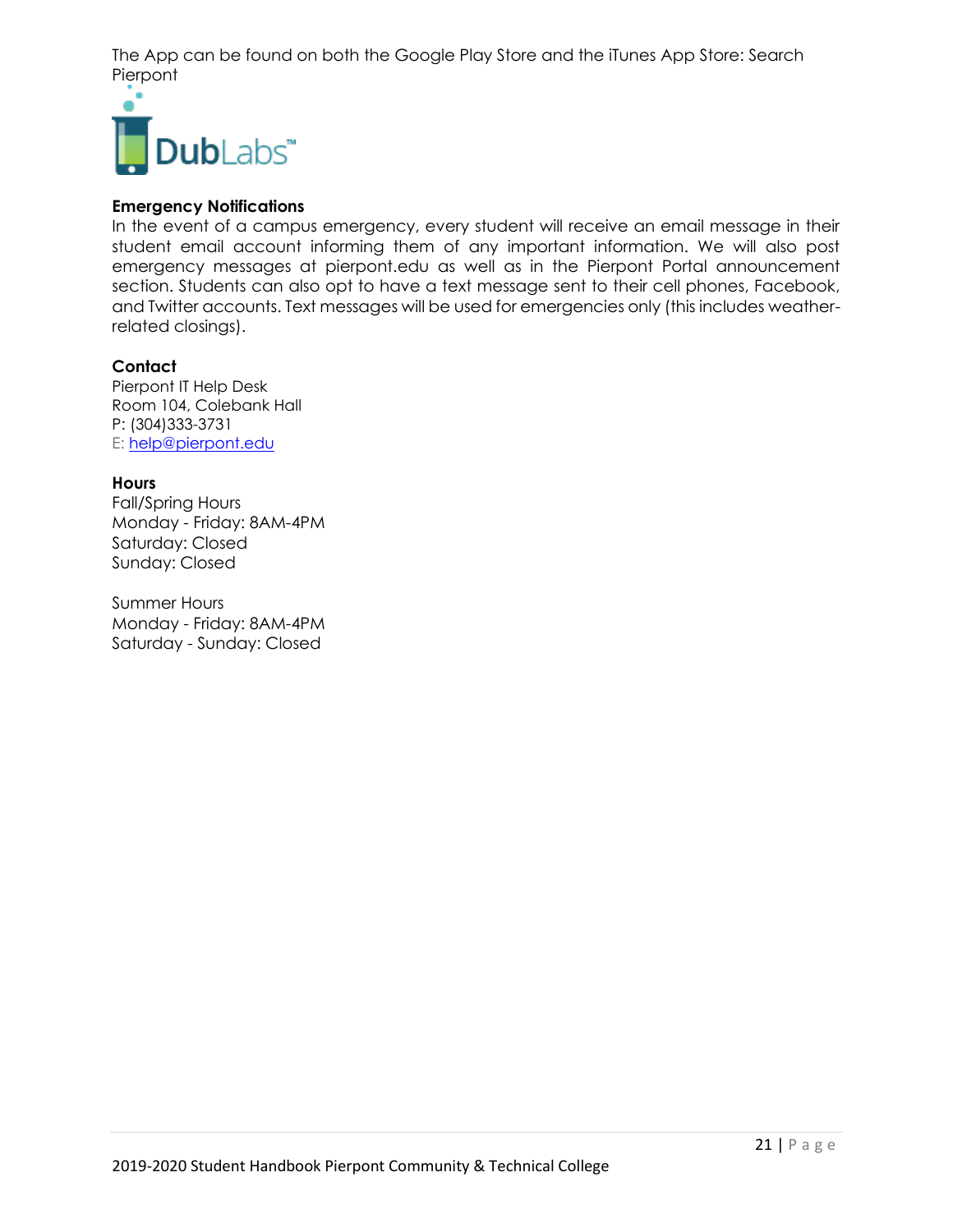# **ALADDIN FOOD SERVICES**

Jeff Swaim, General Manager 3rd Floor Falcon Center (304) 367-4119

Aladdin Food Management Services, LLC offers several dining options on the Locust Avenue campus including the Cafeteria, Chick Fil A, and Ciabattas located in the Falcon Center and the Starbucks located at the entrance of the bookstore.

The Cafeteria, located on the third floor of the Falcon Center, offers a "Market Place" dining venue with an option for "all-you-care-to-eat" at one low price. Students may also purchase meal plans. Students on meal plans must present their student ID card every time they come into the cafeteria or other dining location.

Chick Fil a & Ciabattas, located on the second floor of the Falcon Center, offers additional fast food options. This location accepts Flex Dollars, credit and debit cards in addition to cash.

Starbucks is located at the entrance of the bookstore

# **BOUND FOR SUCCESS BOOKSTORE**

*2nd Floor Falcon Center (304)333-3636 <http://www.bkstr.com/fairmontstatestore/home>*

The Bound for Success Bookstore is the official college bookstore for Pierpont Community & Technical College. Located on the second floor of the Falcon Center on the Locust Avenue campus, it carries textbooks, school supplies and a variety of merchandise such as study aids, general reading and test prep books, clothing, gift items, bookstore gift cards, computer supplies and imprinted Pierpont items.

The bookstore stocks both new and used textbooks for purchase, along with digital format books when available. The bookstore also offers a textbook rental program for select titles. Please call the store or visit the website for more information.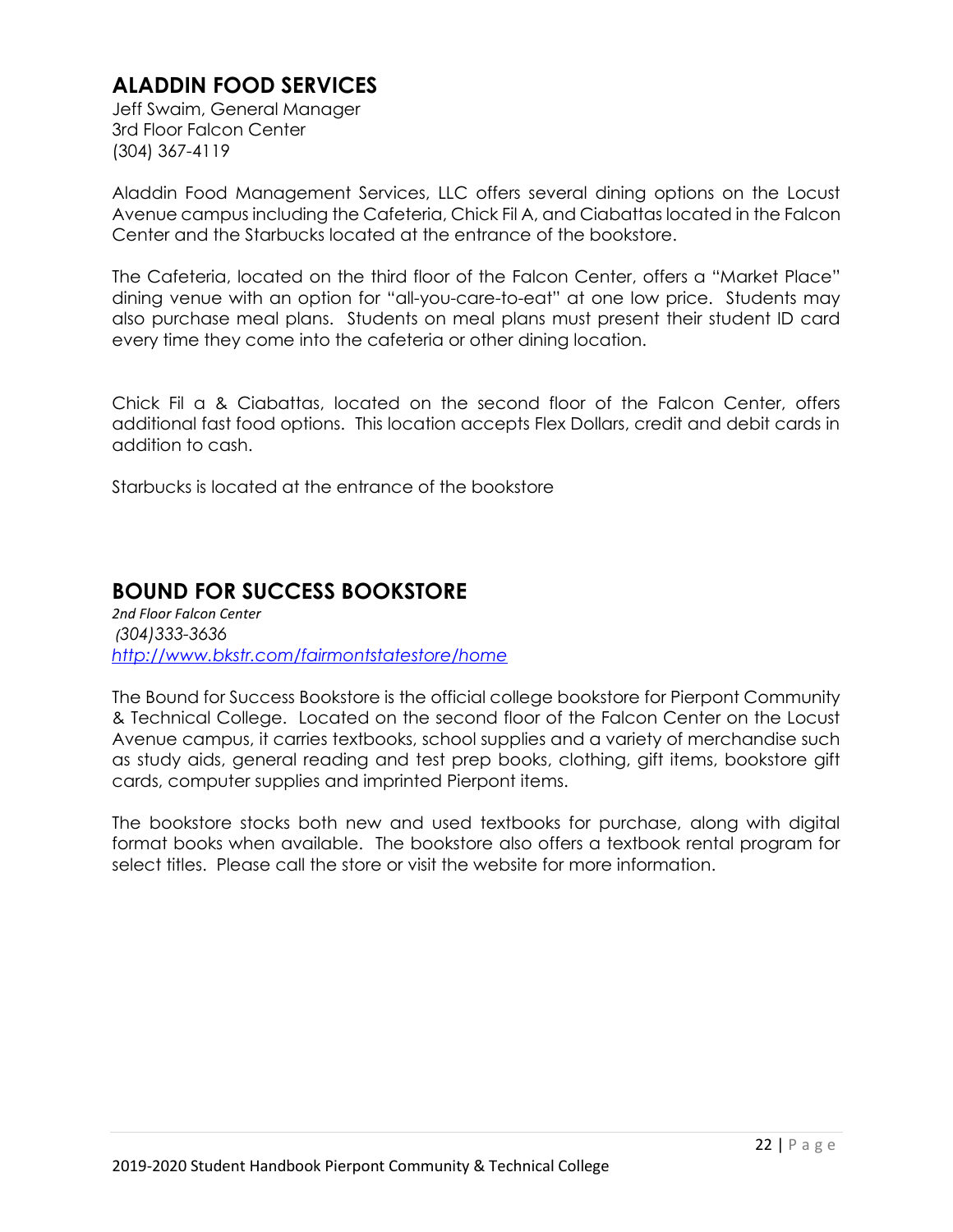# **DEPARTMENT OF PUBLIC SAFETY**

*Chief Matt Swain Wallman Hall 102 (304)367-4157*

The Department of Public Safety was created to maintain law and order on the campuses of Fairmont State University and Pierpont Community & Technical College by working to prevent crime and apprehending violators when crimes do occur. The department serves a diverse population of students, faculty and staff with an emphasis on the philosophy of community oriented policing. In addition to Law Enforcement and Parking Control, the department is responsible for Emergency Management and Preparedness efforts and is tasked with the College's and University's Emergency Operations Plan that would be activated should a natural or man-made incident strike the campus. Coordination of the institutions' Clery program is also provided by the Public Safety Department.

#### **Enforcement and Staff**

The campus police provide law enforcement and a variety of community and benevolent services. The department is staffed with full and part-time sworn and nonsworn officers. All sworn police personnel are certified by the state of West Virginia as law enforcement officers and exercise full arrest power. Graduation from the WV State Police Academy or equivalent recruit training is required as well as the completion of annual in-service training to maintain certification and competencies.

#### **Mutual Aid**

The campus is within the city limits of Fairmont which allows Campus Police to work closely with the Fairmont Police department through a Mutual Aid Agreement that enables both departments to work together in one another's jurisdiction upon request. They are both involved in a Federal Grant funded program called "Project Safe Neighborhood" that consists of joint patrols through the City and Locust Ave Campus to deter crime.

#### **Services**

The Department of Public Safety provides various services such as, unlocking and starting vehicles, security escorts, traffic enforcement, locking and unlocking of buildings, event security and security patrols throughout the Locust Avenue Campus. One member of the staff is a Certified Emergency Medical responder, who responds to emergencies, coordinates the AED program and provides in-service emergency training for other police and security staff.

#### **Programs and Projects**

The Department employs a program specialist and part-time coordinator for the daily maintenance of the office. They process parking tickets, take payments, process appeals, provide temporary decals, and serve as a "Victim Advocate'.

For more information on the Department of Public Safety, visit the website: <http://www.fairmontstate.edu/campuspolice/about-us>.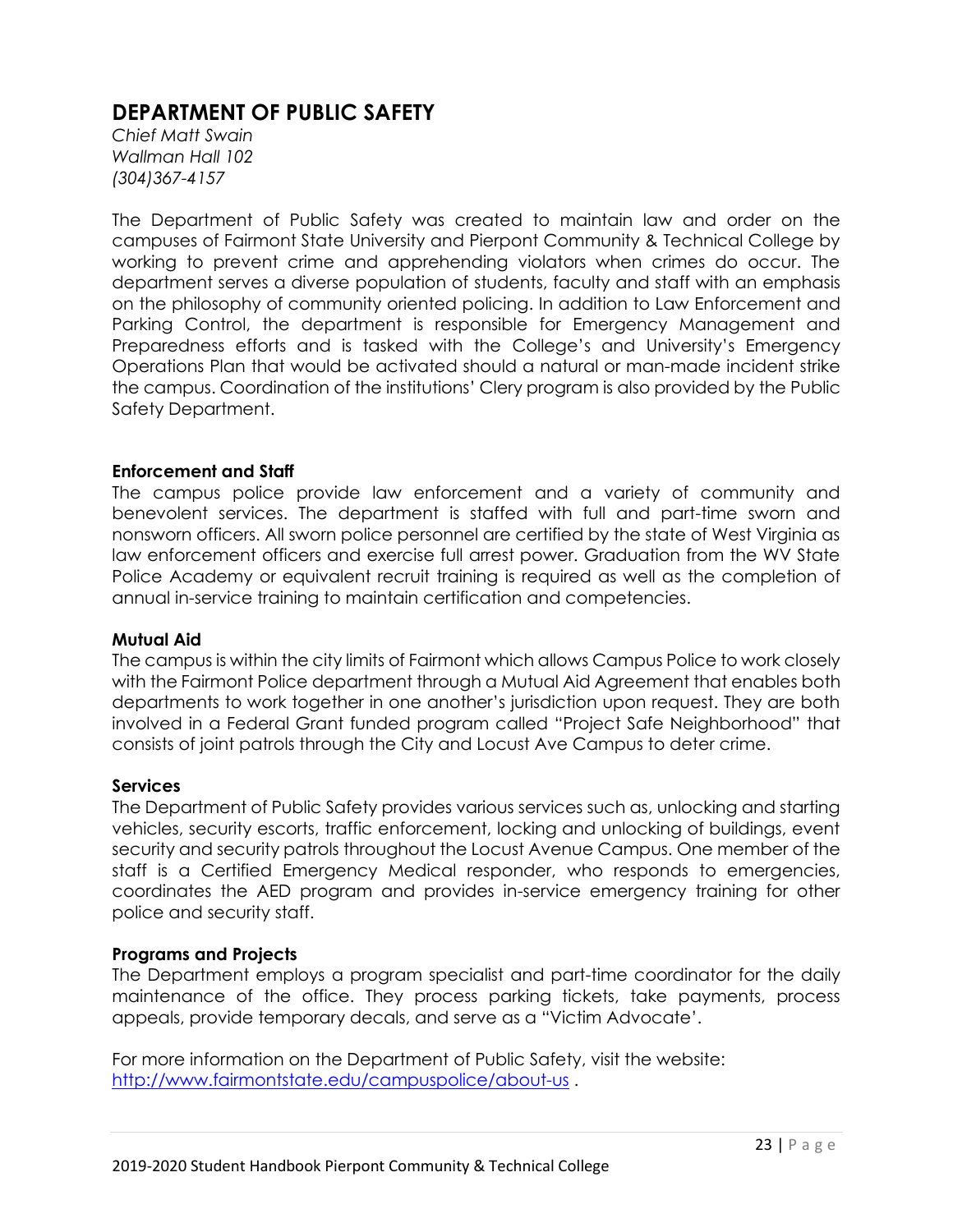

# **ACADEMIC INFORMATION**

**Pierpont Community & Technical College 200 Advanced Technology Center (304)367-4786 Office of Academic Affairs [academicaffairs@pierpont.edu](mailto:academicaffairs@pierpont.edu)**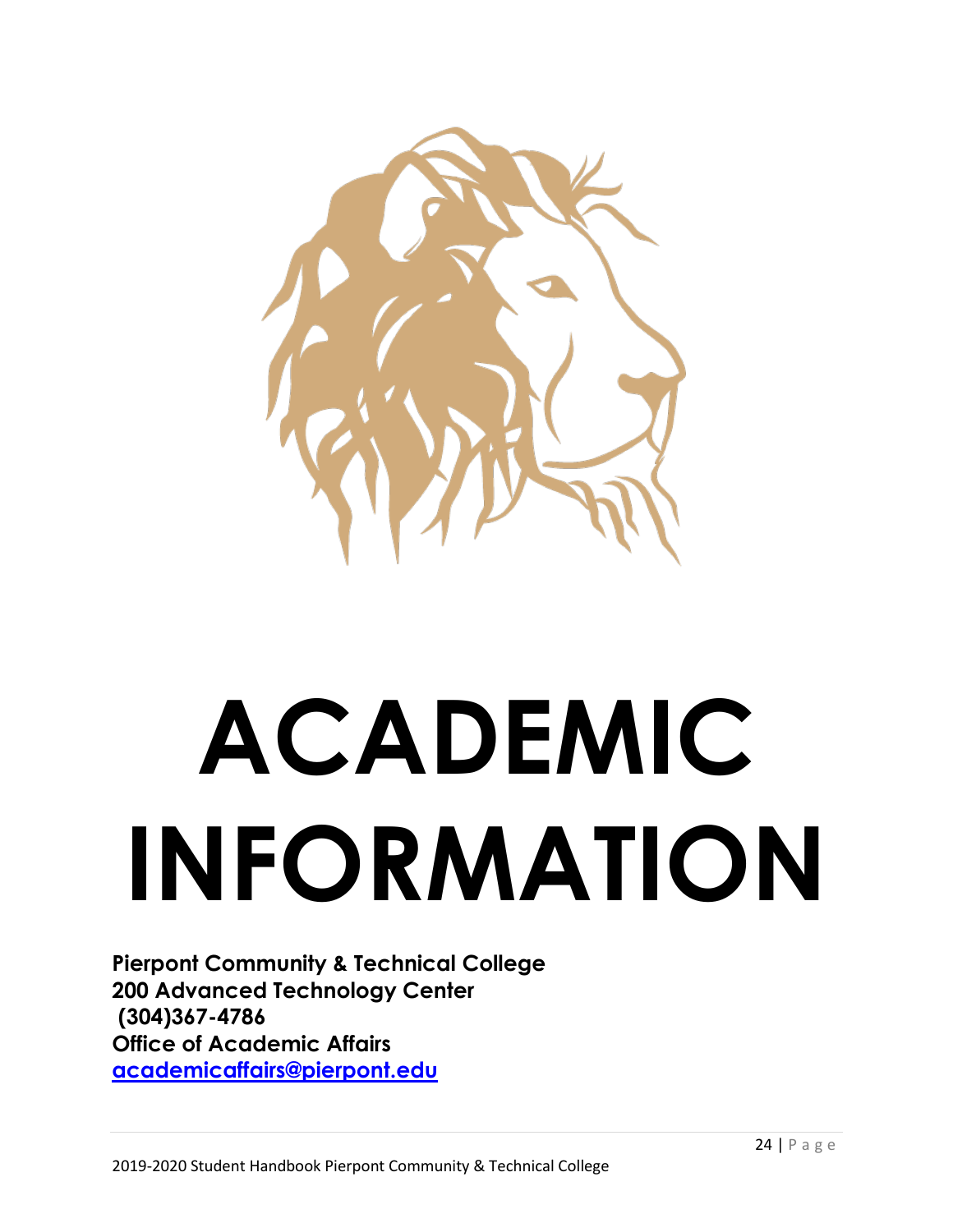# **ACADEMIC DISHONESTY POLICY**

#### **Pierpont Academic Dishonesty Policy (2016 revision)**

Academic dishonesty is defined to include, but is not limited to, any of the following:

1. Plagiarism is defined in terms of proscribed acts. Students are expected to understand that such practices constitute academic dishonesty regardless of motive. Those who deny deceitful intent, claim not to have known that the act constituted plagiarism, or maintain that what they did was inadvertent are nevertheless subject to penalties when plagiarism has been confirmed. Plagiarism includes, but is not limited to, submitting, without appropriate acknowledgment, a report, notebook, speech, outline, theme, thesis, dissertation, or other written, electronic, visual, or oral material that has been copied in whole or in part from the work of others, whether such source is published or not, including, but not limited to, another individual's academic composition, compilation, or other product, or commercially prepared paper.

2. Cheating and dishonest practices in connection with examinations, quizzes, papers, and projects, include, but are not limited to:

1. Obtaining help from another student during any graded assignment (including but not limited to examinations, quizzes, and on-line assignments).

2.Knowingly giving help to another student during any graded assignment (including but not limited to examinations, quizzes, and on-line assignments), taking an examination or doing academic work for another student, or providing one's own work for another student to copy and submit as his or her own.

3. The unauthorized use of notes, books, or other sources of information (including cell phones) during examinations.

4. Obtaining an examination or any part thereof without authorization.

#### 3. Forgery, misrepresentation, or fraud includes, but is not limited to:

1. Forging or altering, or causing to be altered, the record of any grade in a grade book or other educational record.

2. Use of documents or instruments of identification with intent to defraud.

3. Knowingly presenting false data or intentionally misrepresenting one's records for personal gain.

5. Knowingly furnishing the results of research projects or experiments for the inclusion in another's work without proper citation.

6. Knowingly furnishing false statements in any academic proceeding.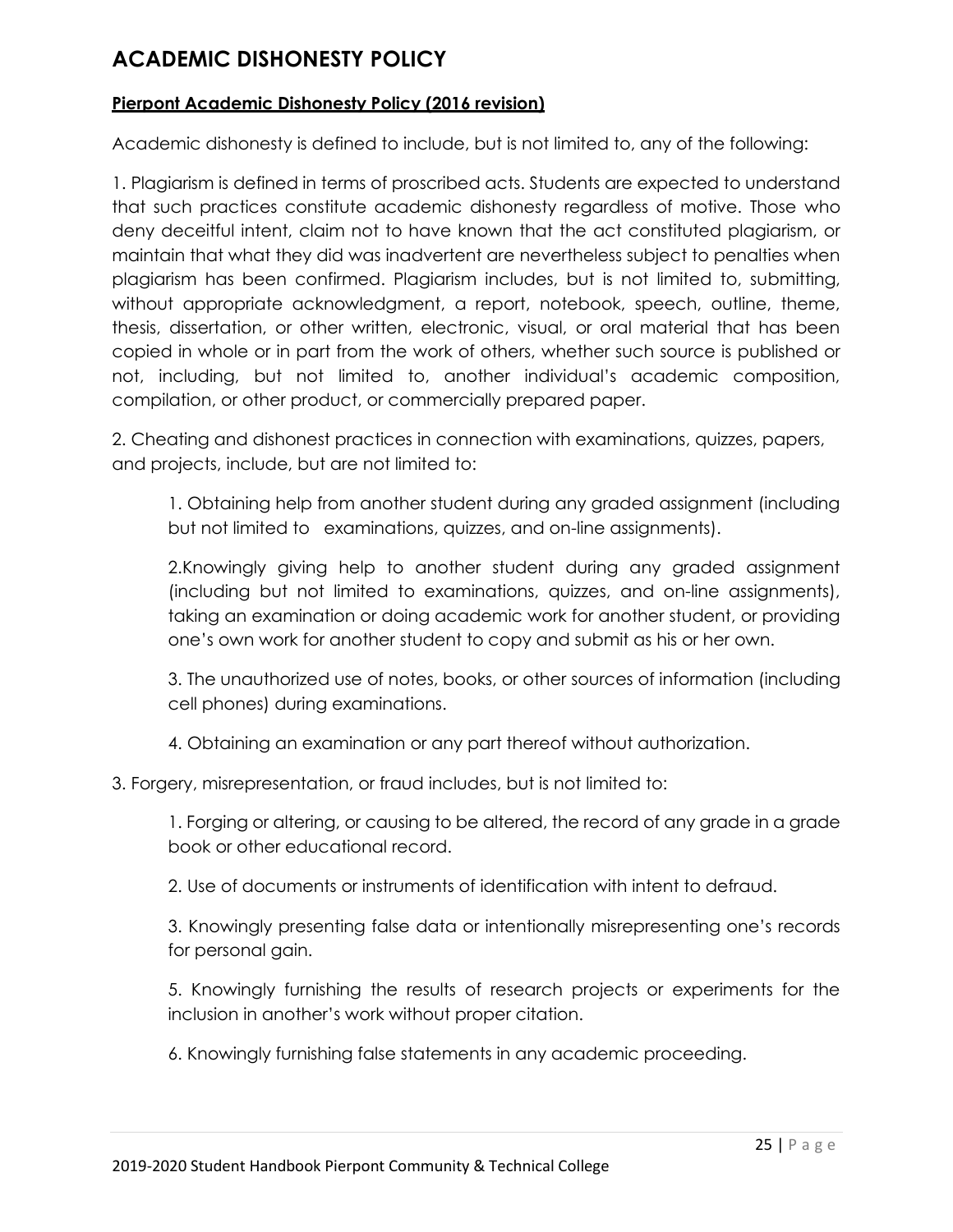#### **Process to Initiate a Charge of Academic Dishonesty**

To initiate and process a charge of academic dishonesty, including plagiarism, cheating, and academic fraud, and/or to begin the process of issuing sanctions/punishment, the instructor must do the following:

1. Notify the student in writing of the charge and the penalty and schedule a conference within five academic days of discovering the infraction.

2. Meet with the student to discuss the issue, to present evidence, to review all relevant materials, to give the student opportunity for rebuttal, and to complete the Notification of Academic Misconduct (NAM) form as soon as possible but no longer than five academic days following the discovery of the violation.

#### 3. Responsibility/Resolution

1. If the student accepts responsibility for both the charge and the sanctions, he or she signs the misconduct form and the case is closed. Within five academic days of resolution of the case, faculty should make three copies of the NAM form: one for the student, one for faculty records, and one for the Office of the Provost.

2. If the student does not accept responsibility as charged, he or she may appeal to the dean of the program (the paperwork should be forwarded to the Dean by the instructor). If the student and dean reach a resolution, the dean should make three copies of the NAM form: one for the student, one for departmental records, and one for the Office of Provost. These copies should be distributed within five academic days of resolution of the case.

3. If the student and the dean do not reach a resolution, the student may appeal to the Academic Appeals Board (the paperwork should be forwarded to the Academic Appeals Board Chair by the Dean). This appeal must be initiated within five academic days of the student's meeting with the dean.

4. If the student appeals to the Academic Appeals Board, the assigned panel will examine the case, and a decision will be reached. All case information and case results should be held in strictest confidence.

5. If the student disagrees with the decision of the Academic Appeals Board, he or she may appeal to the Provost, whose decision is final, (the Chair of the Academic Appeals Board will forward the paperwork onto the Provost). The appeal must be initiated within five academic days of the student receiving the decision from the Academic Appeals Board Chair.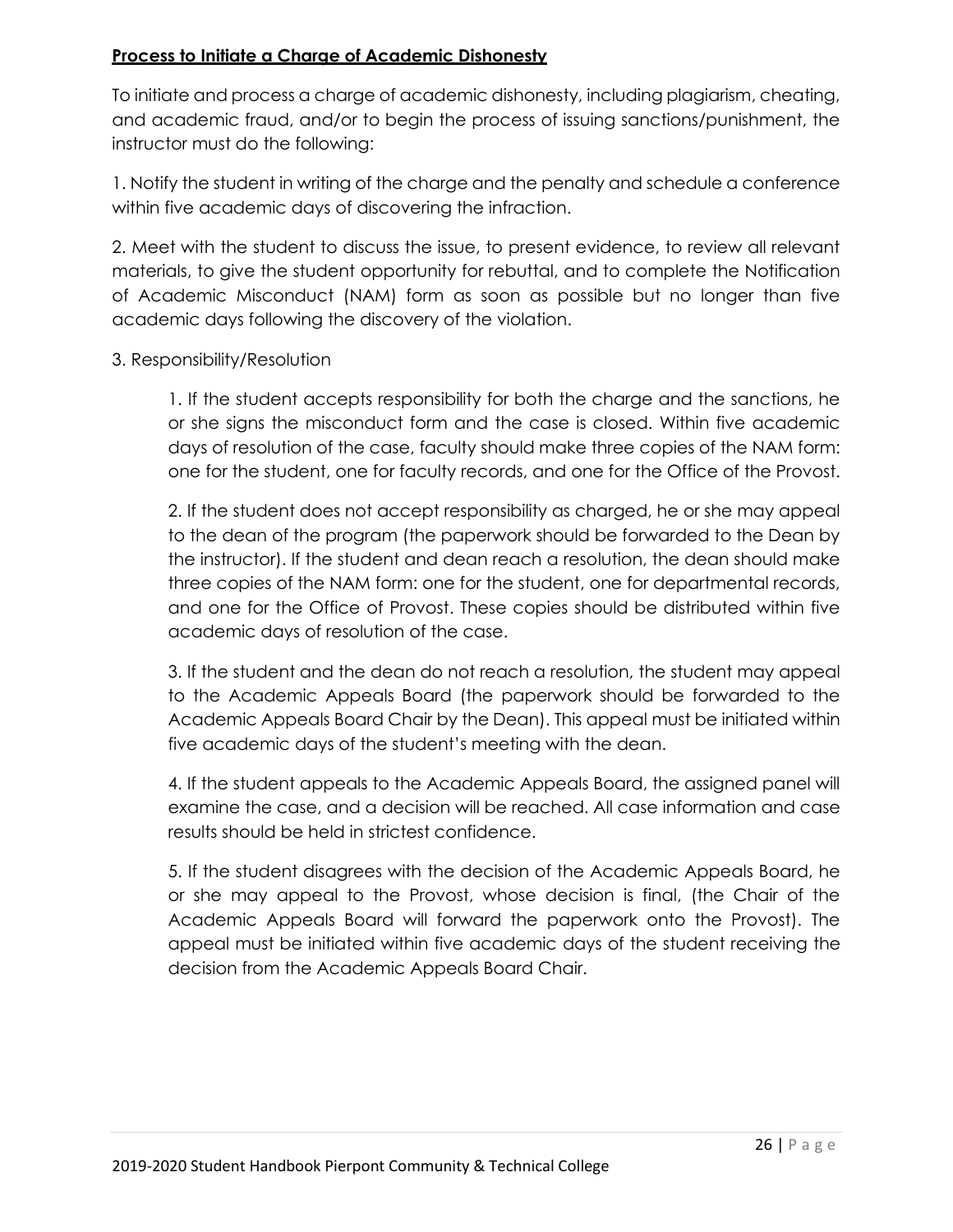# **ACADEMIC STANDING POLICY OF PIERPONT COMMUNITY & TECHNICAL COLLEGE**

#### **SATISFACTORY ACADEMIC STANDING**

A student is deemed to be in Satisfactory Academic Standing when his/her cumulative grade point average, based upon coursework taken at Pierpont, is 2.0 or higher.

#### **UNSATISFACTORY ACADEMIC STANDING**

A student is deemed to be in Unsatisfactory Academic Standing when his/her cumulative grade point average, based upon coursework taken at Pierpont, is below 2.0.

#### **ACADEMIC PROBATION**

The status of Academic Probation is automatically applied to a student when the cumulative grade point average, based upon coursework at Pierpont, falls below 2.0. The status of Academic Probation will be removed only after the cumulative grade point average, based upon coursework taken at Pierpont, is 2.0 or better. A student who is placed on academic probation may continue to enroll on a full-time basis, but will be limited to 15 semester hours.

#### **ACADEMIC SUSPENSION**

The academic records of students on probation will be reviewed at the end of each regular semester with regard to Academic Suspension. The following guideline will be used in the review. Academic suspension occurs when a student's cumulative grade point average, based upon coursework taken at Pierpont, falls below the minimum required GPA in relation to the overall attempted institutional and transfer hours (listed below).

| Attempted Hours | Minimum GPA * |
|-----------------|---------------|
| 16-29           | 1.45          |
| 30-59           | 1.75          |
| $60+$           | 2.0           |

\*Attempted hours at Pierpont plus any additional transfer credits.

The suspension list will be compiled at the end of the fall and spring semester. Students must be placed on probation for one semester before they are subject to academic suspension. No student with a current semester GPA of 2.0 or better will be subject to academic suspension. A student who is academically suspended for the first time will not be permitted to enroll in coursework at Pierpont Community & Technical College for the following fall or spring semester. One full fall or spring semester constitute the required period of suspension. A student who is academically suspended for the second time will not be permitted to enroll in coursework at Pierpont for a full academic year (fall, spring, and summer terms). A student who is academically suspended from the third time will not be permitted to enroll in coursework at Pierpont for four full academic years.

A student is automatically eligible for readmission after the period of suspension is over, but must reapply through the Office of Admissions to have their Academic Suspension hold removed.

#### **ACADEMIC SUSPENSION APPEALS**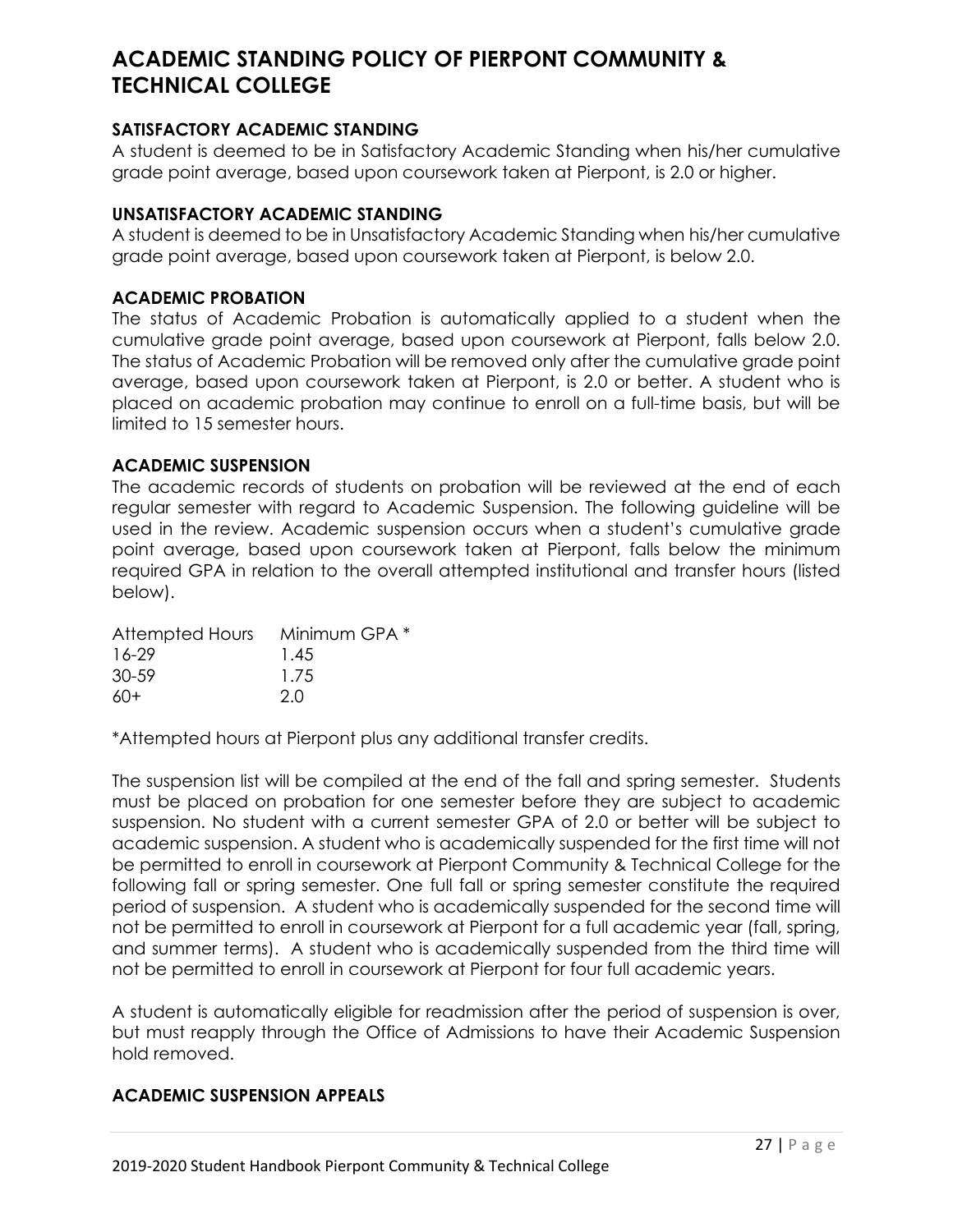A student who is suspended may appeal the decision by writing a letter to the Office of Academic Affairs. The written appeal will be forwarded to the Chairperson of the Admissions and Credits Committee before the beginning of the following term and adhering to the dates in the academic calendar. The decision of the Admissions and Credits Committee is final. For additional information concerning this procedure, contact the Office of Academic Affairs (304)367-4786 or [academicaffairs@pierpont.edu](mailto:academicaffairs@pierpont.edu) .

#### **Appeal Procedure for a Student Dismissed Due to False Credentials**

A student admitted upon the basis of false credentials as determined by the Office of the Registrar subject to immediate dismissal from Pierpont Community & Technical College.

# **ADDING & DROPPING CLASSES**

Students at Pierpont Community & Technical College will be permitted to add classes for upcoming semesters as a part of a scheduling process. The dates for scheduling for upcoming terms will be announced each semester by the Office of the Registrar. Eligible students may add and drop classes from their schedules from the beginning of the scheduling period until the end of the first five days of classes of the upcoming term (four days for summer terms). Students must obtain a registration pin (PIN) from their academic advisor prior to scheduling.

#### **DROPPING CLASSES**

Students may drop classes from their academic schedule without a "W" begin recorded through the end of the Add/Drop period of any academic term.

Students may drop a course by logging on to www.pierpont.edu. Select the Pierpont Portal access and login using the secure sign on. All course scheduling issues are processed through ROAR online. After this time, students may only drop classes with a "W" noted on their academic transcript for the course. See the Registrar's calendar for add, drop, and withdrawal. Students who withdraw from institution beginning with first day of the semester will receive "W" for all classes. You must drop and withdraw online through the Pierpont Portal (not Blackboard).

Notes: • If you have a financial hold on your account or other problems, you will not be able to access your account online to drop. Please visit or call Student Services in 248 Hardway Hall immediately for assistance. Once the hold has been lifted, you may not be able to access your online account until the next day. DO NOT WAIT UNTIL THE LAST MINUTE TO DROP OR WITHDRAW. WE ARE UNABLE TO ASSIST YOU AFTER BUSINESS HOURS.

You are responsible for your schedule. Every time you add or drop a class, review your schedule online and make sure you are properly registered. If you do not attend a course, you are responsible for dropping that course. You WILL NOT BE AUTOMATI CALLY DROPPED FROM THE COURSE.

Any questions concerning the adding or dropping of classes, refunds, or questions concerning withdrawing from the institution should be directed to the Student Services Center, located in Room 248 Hardway Hall, (304)367-4907.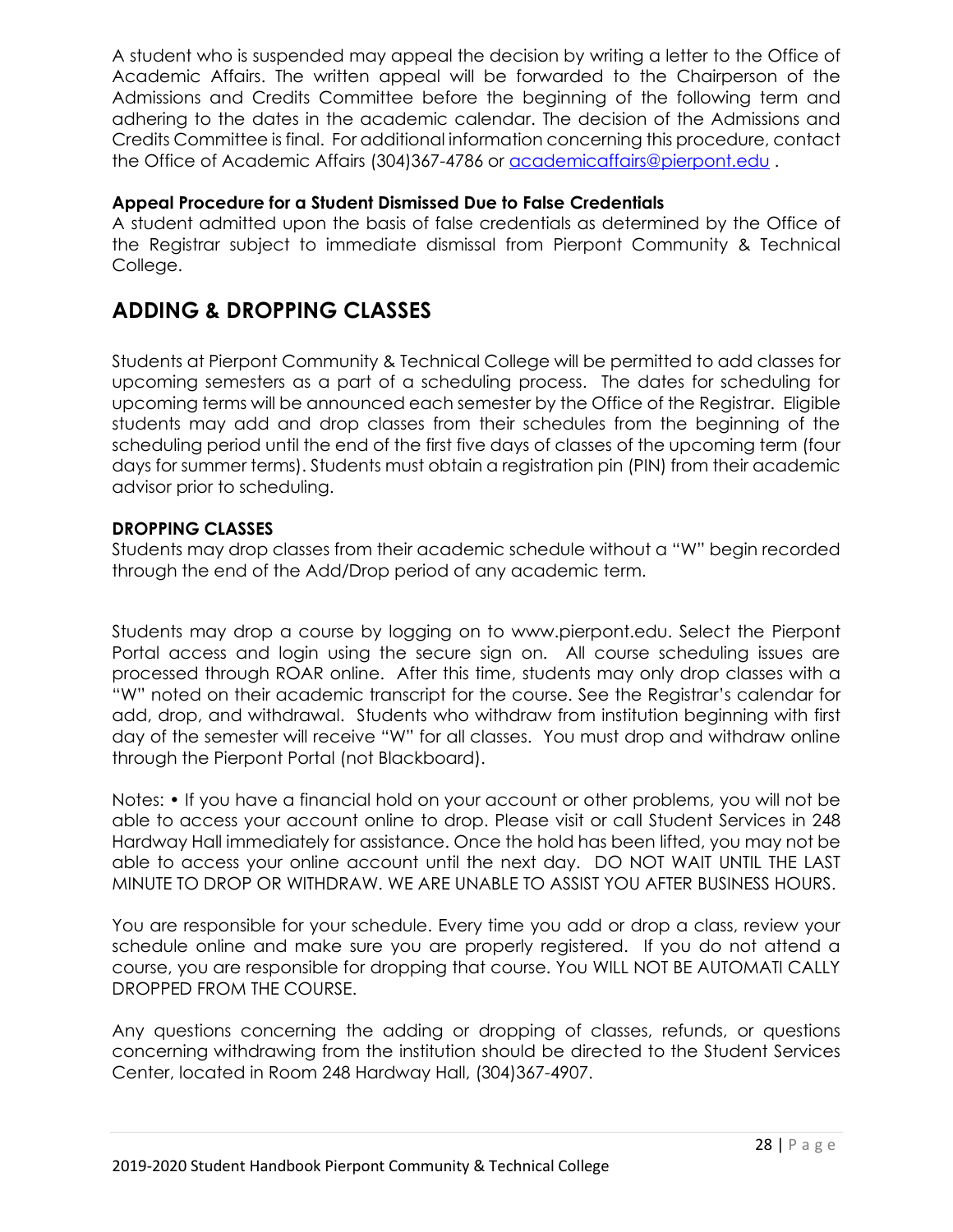#### **EXCESSIVE COURSE WITHDRAWAL FEE**

#### (Effective August 2006)

Students who withdraw from individual classes will be charged a \$50.00 fee for each course from which they withdraw after the allowable maximum. Community College students may withdraw from a total of four courses before the fee is charged.

# **CATALOG POLICY**

It is the responsibility of students to be knowledgeable of official Pierpont policies and to meet all requirements in the Catalog. It provides the best possible current information on practices and intentions of the institution. Pierpont reserves the right to change provisions or requirements at any time to reflect curricular changes and administrative regulations and procedures. The Catalog is not considered a binding contract between the student and the institution. It is for informational purposes only.

Students should keep informed of current degree, curriculum, and course requirements. The academic advisors and appropriate administrative offices of Pierpont may be consulted for further information. A student who enrolls at Pierpont shall follow the degree provisions of the catalog in use at the time of admission or any subsequent catalog, providing the entire subsequent catalog is adopted.

Students who have interrupted their schooling for more than one year will become subject to the degree provisions of the current catalog. Note that academic policies can change each year and apply to all students regardless of when you begin your studies. Refer to the current catalog each year for academic policies.

# **DEAN'S LIST**

Students who register and receive letter grades (A-F) for 12 or more hours taken at Pierpont Community & Technical College (excluding credit or audit marks) and receive a grade point average of 3.4 or better are considered honor students and are named to the Dean's List.

# **GRADUATION**

Candidates for graduation must officially apply for a degree in Enrollment Services located in 248 Hardway Building, Locust Avenue campus. September 1 is the cut off for December graduation, February 1 for May graduation, and July 1 for summer graduation. Students must be enrolled in the majors and concentrations for which they intend to graduate from. Currently there is no additional fee for graduation. If a student misses their graduation date, they must reapply for graduation using the process stated above.

# **GRADUATION WITH HONORS**

Candidates for graduation with an associate's degree who maintain a grade point average 3.4 or better will receive the designation of "With Honors" on their diplomas and on the commencement program. Students ready for graduation in the Spring, may have the designation of "With Honors" in the commencement program, but will not be granted the diploma designation until final grades have been posted and audited.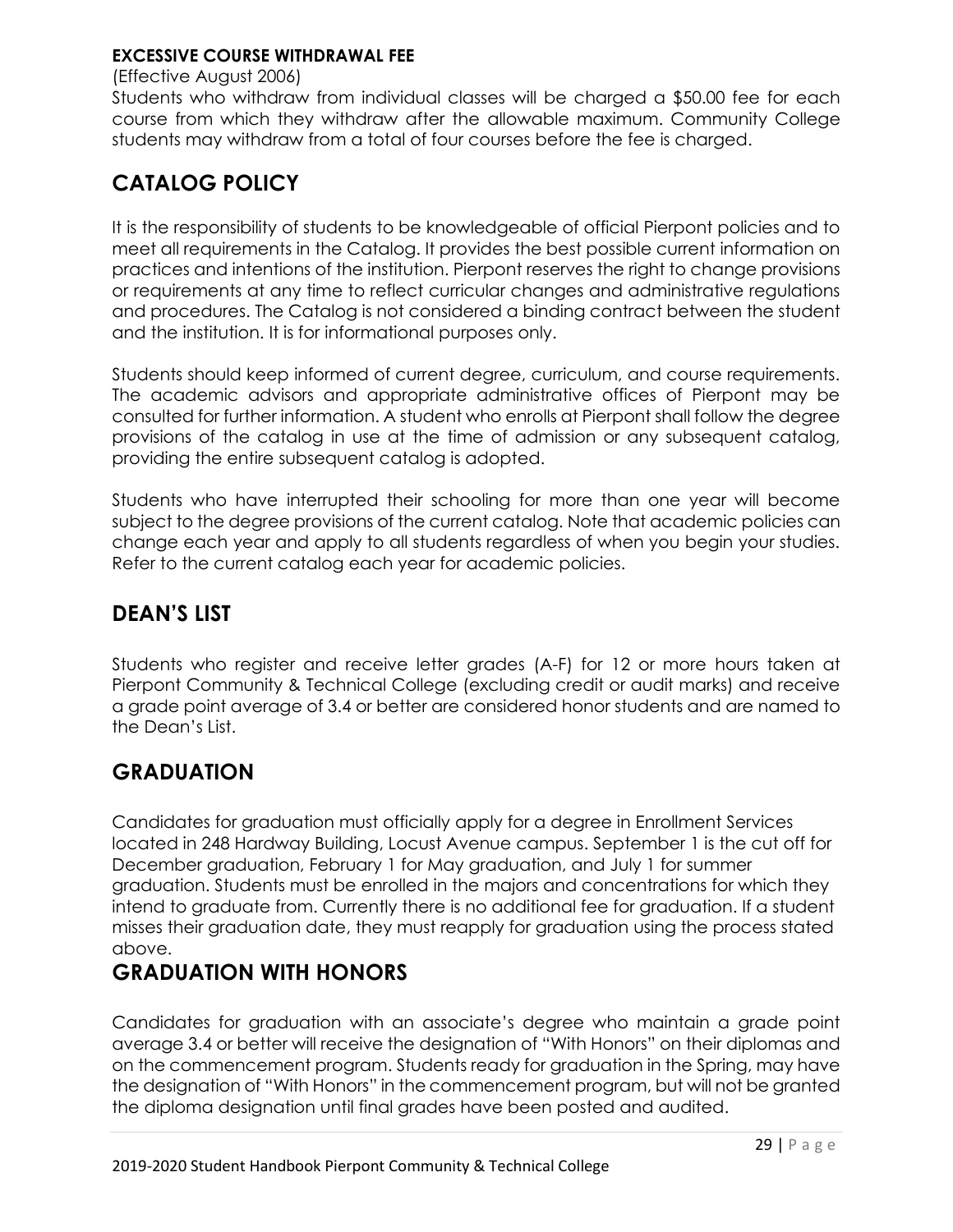# **PRESIDENT'S LIST**

Students who register and receive letter grades (A-F) for 12 or more hours taken at Pierpont Community & Technical College (excluding credit or audit marks) and receive a grade point average of 4.0 are considered honor students and are named to the President's List.

# **STUDENT ABSENCES**

**Attendance**: Students are expected to attend regularly the class and laboratory session of courses in which they are registered. Regular attendance is necessary to the successful completion of a course of study and is an integral part of a student's educational experience. Although a student may jeopardize his/her grade by non-attendance, the final grade should reflect performance, not attendance only.

**Absences**: In the administration of its attendance policy, Pierpont Community & Technical College recognizes two kinds of excused absences: (1) the institutional absence, resulting from participation in an activity in which the student officially represents Pierpont; and (2) the unavoidable absence, resulting from illness, death in the family, or other causes clearly beyond the student's control. Other types of student absences may be regarded as either excused or unexcused at the discretion of the student's instructor or program of study. Pierpont relies chiefly on its faculty to encourage a reasonable pattern of class attendance and on the maturity of its student body to establish such a pattern. Each instructor shall make available on the first day of class what the attendance requirements are and what penalties shall be imposed for nonattendance.

If an instructor establishes a policy penalizing absent students by lowering their grades, the instructor MUST distribute a written statement of this policy to the student during the first class period of the term. The statement should contain precise information relating to a percentage of grades cut per unexcused absence and the instructor's definition of an excused or unexcused absence. Responsibility for establishing that an absence is "excused" subsequently rests with the student, who must explain the absence to the instructor at the first class meeting following the absence. The instructor is not permitted to require a doctor's excuse; however, the student should be prepared to give a plausible account of the absence.

In cases where the student's grade is jeopardized by the instructor's ruling that the absence is unexcused, the student may appeal for re-evaluation to the Registrar. Before the class meets again, the student must petition the School Dean as determined by the Registrar to investigate the case and make a ruling. If the instructor's judgment is overruled, the instructor would then have the option of appealing to the Academic Appeals Board. The ruling of the Academic Appeals Board is final.

If the student does not request an evaluation of the absence by the instructor at the first class meeting following the absence, the student is regarded as having agreed that the absence was properly unexcused.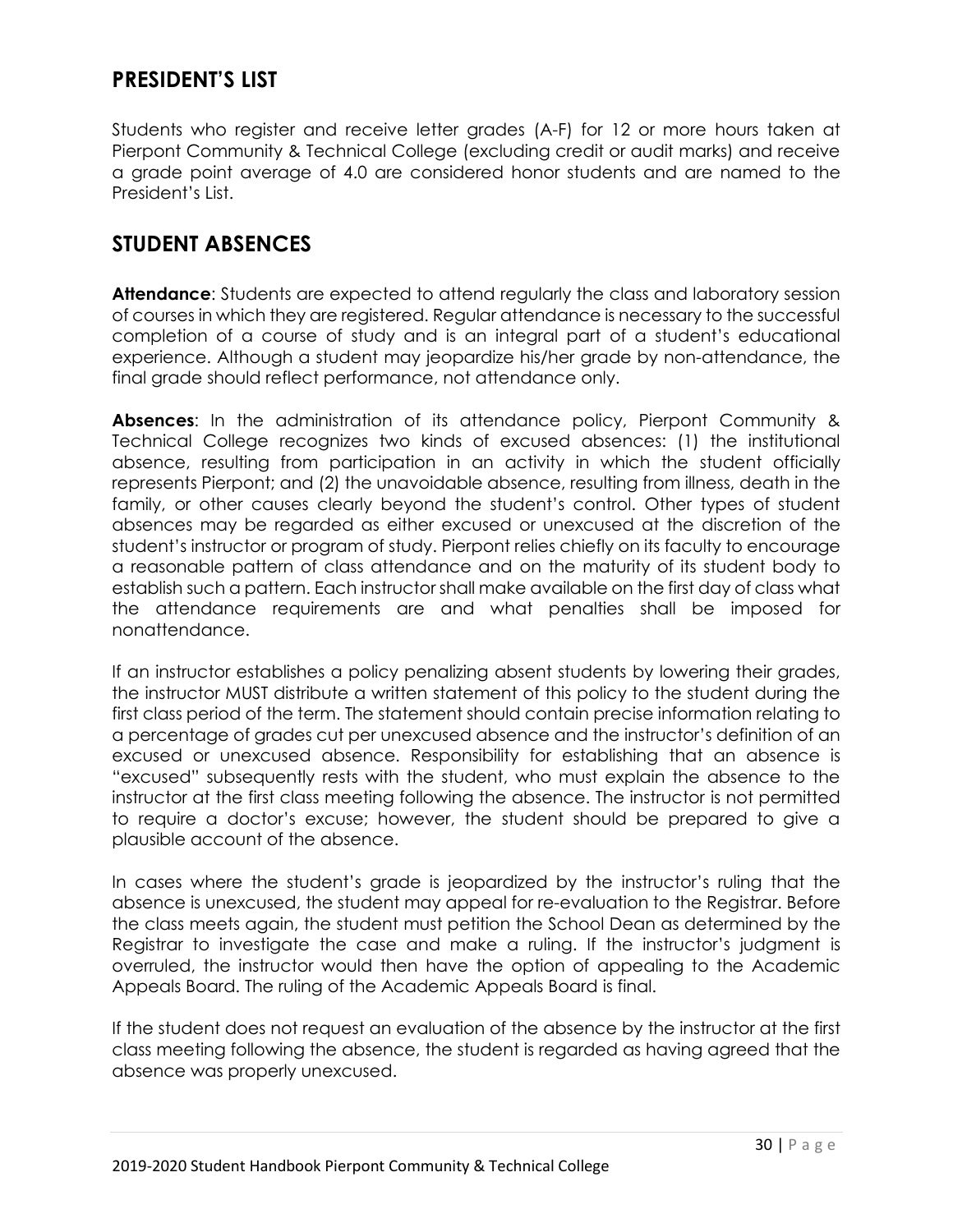Any instructor who establishes a policy penalizing a student must file his/her policy with his/her school Dean. The Dean should review all policies and confer with any instructor whose policy seems unworkable. In all cases, students must be present for all major examinations.

# **PROCEDURE FOR APPEALS NOT OTEHERWISE PROVIDED FOR CERTAIN ACADEMIC PENALTIES**

Section 6 (appeals of the Pierpont Policy 18 (Student Academic Rights) contains the policies and procedures by which a student may appeal or challenge any academic penalties imposed by a faculty member of Pierpont.

Pierpont provides published appeal procedures for final course grades, academic probation and academic suspension. Other academic penalties not covered by published procedures such as penalties imposed by an instructor in accordance with Section 5.2 of Policy 18, may be appealed as follows:

- 1. Student shall contact the instructor to resolve the matter. (At this point and at all levels, the required meeting shall be held as soon as possible but in no instance exceed the time limits set forth in Policy 18.)
- 2. If the student does not receive satisfaction after contacting the instructor, he or she may appeal to the program Coordinator or Dean of the School of the instructor, indicating the purpose of the appeal in writing. If the instructor is the program Coordinator or Dean of the School, the written appeal shall be sent to the College Provost/Vice President for Academic Affairs who shall take the Deans or Coordinators part in the procedure.
- 3. If either the student or instructor is not satisfied with the decision of the Coordinator or Dean, either may submit a written appeal to the Chair of the Academic Appeals Board Committee. The Chair shall schedule a meeting as soon as possible to hear the case and render a decision. The Committee shall observe the procedure set forth in Section 6.3.2 of Policy 18.
- 4. The student or the instructor may appeal the Committee's decision in writing to the President of Pierpont or designee. The decision of the President or designee will be final.

The procedure prescribed herein shall also be followed in appeals of academic dismissal from a limited enrollment program, except such an appeal will begin with the Dean of the School. Further the provisions of Section 7 of Policy 18 shall be applied in appeals of academic dismissal.

# **PROTECTION AGAINST PREJUDICIAL OR CAPRICIOUS ACADEMIC EVALUATION APPEAL PROCEDURE** (Revised 2013)

It is the policy of Pierpont Community & Technical College that students are responsible for fulfilling prescribed course objectives, completing stated course assignments, and adhering to stated academic standards for each course in which they are enrolled. Students' grades will be based solely on performance measured by academic related standards, and students will not be penalized for taking reasoned exception to views expressed in the academic forum.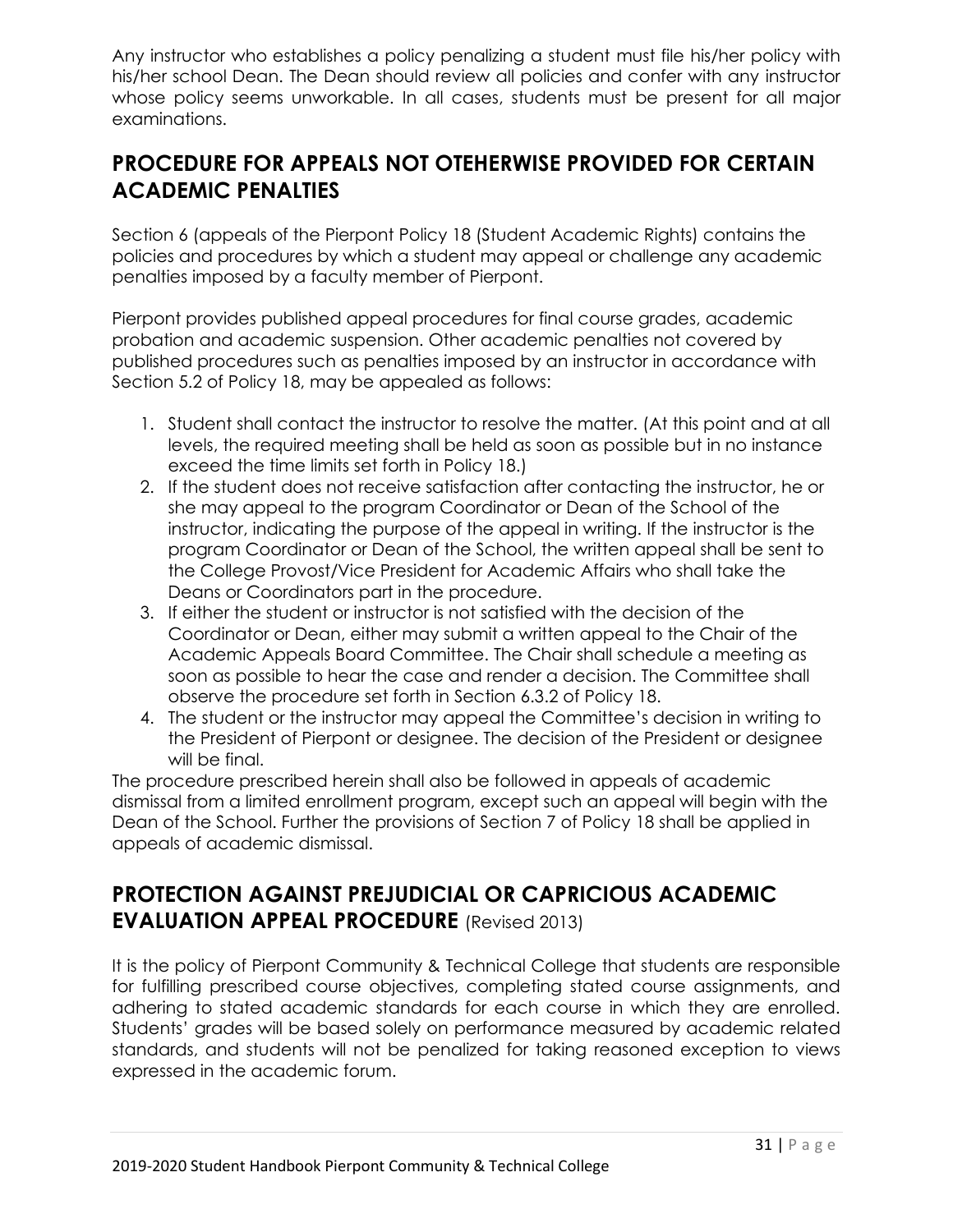Students who believe that their final grade reflects capricious (without apparent reason) or prejudiced academic evaluation or reflects discrimination based on race, color, religion, national origin, age, gender, sexual orientation, or disability may employ the following procedures to seek modification of such an evaluation. The procedures are designed to ensure just, impartial, and expeditious investigation and resolution of a student's claim.

Except in certain unusual circumstances the following procedures must be followed in sequence by students who believe their grade to be unfair for the above reasons, although the deadline dates may be accelerated with consent from both parties at the departmental level. Failure of the student to meet any of the deadlines in this process voids the appeal.

• Students must contact the instructor involved within the first ten days of the term immediately following grade issuance. Errors in evaluation or misunderstanding of the grading system of the instructor may be resolved in this way. If, for some unforeseen reason, the instructor is unavailable in that period, students must inform the Office of Academic Affairs in writing by completing the [Academic Complaint](https://pierpont.edu/sites/default/files/Complaint%20Form%20-%20Sheet%201a.pdf)  [Form](https://pierpont.edu/sites/default/files/Complaint%20Form%20-%20Sheet%201a.pdf) within the first ten days of the term immediately following the grade issuance that they question their final evaluation in the course. The Office will refer the complaint to the appropriate School Dean or Program Coordinator who is then charged with contacting that instructor to attempt resolution.

• If students do not receive satisfaction from consultation with the instructor and believe their grade to be the result of prejudicial or capricious evaluation, or that it reflects discrimination based on race, color, religion, national origin, age, gender, sexual orientation, or disability, they may appeal the grade. The student will inform the Office of Academic Affairs of their intent to appeal by completing the Academic Complaint Form. The Office of Academic Affairs will refer the appeal to the Dean of the School of the instructor in writing of their intent to appeal, including a summary of the reason(s) and the grade they feel they deserve. The notification must be filed within the first ten school days that school is in session following the semester or term for which the grade was received. Summer school grades may be appealed within the first ten days of the fall term. If the instructor is also the Dean, or Associate Dean of the School, this notice of intent to appeal shall be sent to the Provost/Vice President for Academic Affairs, who shall take the Dean or Assistant Deans part in the next procedure.

• Upon being notified of the appeal, the School Dean (Provost/VPAA, if applicable) will schedule a meeting of the program Coordinator, the student, and the instructor. This meeting should be scheduled within ten school days of the notification, except for extraordinary circumstances, in which case it would be as soon as possible. At this meeting, in an informal conference, the Dean should try to resolve the issue between the student and instructor. All pertinent information must be presented to the issue. Written copies of this decision shall be forwarded immediately to the Office of Academic Affairs, and Provost/VPAA, the Coordinator, instructor and student, with off-campus mail being sent certified or registered. This correspondence should specify the next possible stage in the appeal process and should also specify the exact deadline date of any further appeal. That date shall be ten school days from the mailing date of the Dean's decision.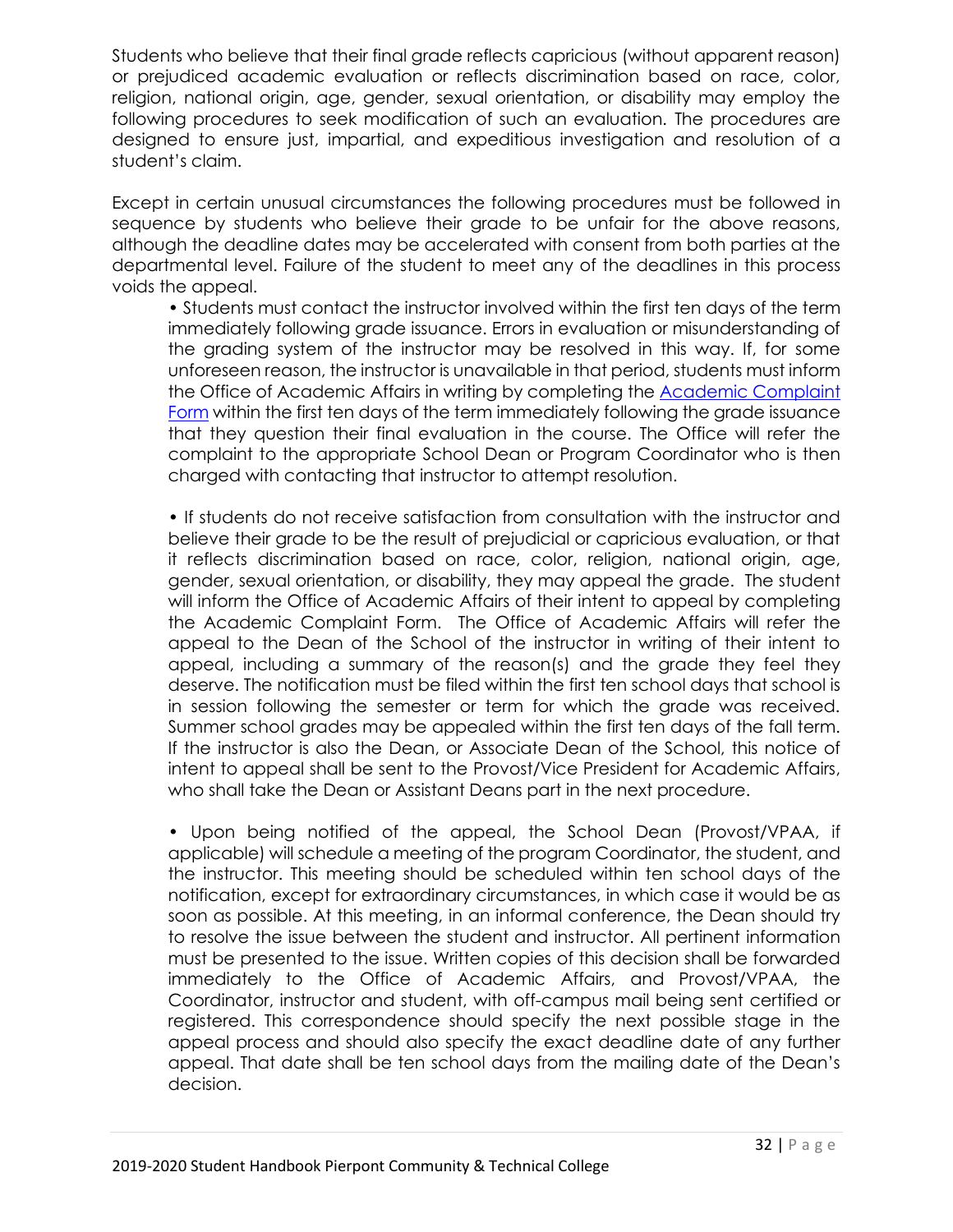• If either the student or the instructor is not satisfied with the decision of the Dean, an appeal may be made to the Office of Academic Affairs within the specified deadline period. The appealer must send written notice of intent to appeal within ten school days of the mailing date of the Dean's mailing, unless postal officials verify that the party did not receive the earlier correspondence within the specified period. The case will be sent to the Academic Appeals Board. The procedures of the Academic Appeals Board are outlined in the Pierpont Faculty Handbook. The Appeals Board will hear the case, and may call in the student, instructor and/or Dean. A decision will be made to uphold the Dean's decision or to reverse it by the Appeals Board. Notice of this decision will be sent from the Appeals Board Chair to the student, instructor, and Dean, with off-campus mail being certified or registered. This correspondence shall also outline the next possible step in this process and shall specify the exact date (ten school days following this mailing) of the next deadline.

• If either the student or the instructor is not satisfied with the decision of the Academic Appeals Board, an appeal may be made to the Provost/VPAA or designee. The appealer must send written notice of intent to appeal within ten school days of the mailing date of the Appeal Board Chair mailing, unless postal officials verify that the party did not receive the earlier correspondence within the specified period. The decision of the Provost/VPAA or designee is final.

# **REPEATING A COURSE**

(Effective August 2007)

Pierpont Community & Technical College enforces Series 22 of the Community and Technical College System of West Virginia as follows:

If a student earns a grade of "D" or "F" (including failure due to regular and/ or irregular withdrawal) on any course taken no later than the semester or summer term during which the student attempts the sixtieth semester hour, and if that student repeats this course prior to the receipt of an associate degree, the original grade shall be disregarded and the grade or grades earned when the course is repeated shall be used in determining his/her grade point average. The original grade shall not be deleted from the student's record. Courses passed with a grade of "C" or better may not be legally repeated.

Grades for courses repeated more than once or repeats of courses attempted in semesters following the one in which the sixtieth hour was attempted will be used to determine grade point average. Courses completed at Pierpont with a grade of "D" or "F" may be repeated at any West Virginia public institution, provided the course at the other institution is deemed an equivalent course by Pierpont and the above stipulations are met. Regularly enrolled students who complete work at another accredited institution must secure written permission from the registrar before attempting such course work. The transfer grade policy will apply to these grades.

Courses taken at other West Virginia public institutions that are legally repeated at Pierpont will be a part of the repeat process, provided the course at the other institution is deemed an equivalent course by Pierpont and the above stipulation are met.

# **WITHDRAWAL FROM COLLEGE ("W" will post for all courses)**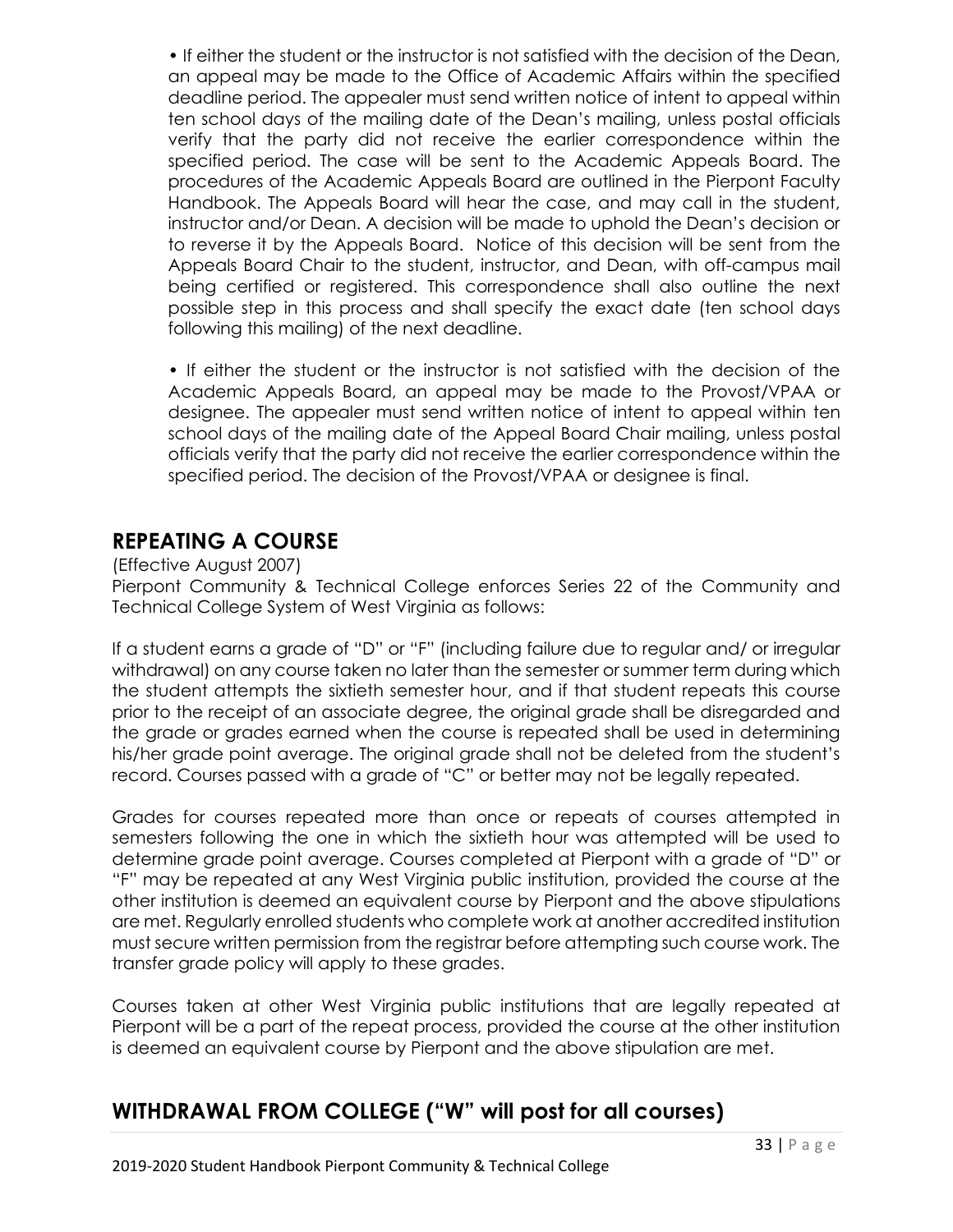Students can withdraw from the institution with "W" being recorded prior to the last week of classes. Students who fail to follow this procedure will receive an "F." Withdraw by logging on to ROAR through the Pierpont Portal at my.pierpont.edu. Go to "Student and Financial Aid", "Class Scheduling", "Withdraw from the Institution". Students are urged to print a copy of the transaction for their records.

- If you have a hold or other problems, visit or call Enrollment Services in 248 Hardway Hall. (304)367-4907
- Do not wait until the last minute
- You are responsible for your schedule and signing up for the proper courses, and responsible for withdrawals, you will not be automatically dropped from courses.

# **ACADEMIC FORGIVENESS POLICY**

#### **(Amended by the Admissions and Credits Committee on May 5, 2016 and approved by Faculty Assembly on May 13, 2016)**

Only the students applying for readmission after the effective date of this policy will be eligible for forgiveness under this policy.

The Academic Forgiveness Policy does not alter, change or amend any other existing policies at Pierpont and is formulated to be consistent with WV Title 135 Procedural Rule, Series 22 Sections 4 and 5 of the West Virginia Council for Community & Technical College Education and supersedes all previous policies.

Academic forgiveness is intended for the Pierpont student returning to college with a grade point deficiency and for calculating a grade point average for graduation only and are excluded from candidacy for Honors designation upon graduation. Students seeking Academic Forgiveness must meet with an Administrative Officer and complete an Academic Forgiveness Request form prior to the last day of class for the semester in which the student is readmitted to the college. The form will be submitted to the Registrar. Contact the Pierpont Office of Student Services or Office of the Provost/Vice President for Academic Affairs for additional information.

#### **A student may be eligible for academic forgiveness under the following conditions**:

- The student has not been enrolled at any college on a full-time (12 credit hrs. or more) or a part-time basis at any higher education institution for a period of four (4) consecutive years immediately preceding readmission into Pierpont and has applied to and been readmitted into Pierpont on probation;
- The student must meet all institutional degree requirements for the student's program of study;
- The policy covers only students who have not been awarded their first academic degree;
- Students must schedule and attend a meeting with an appropriate Administrative Officer to discuss grade exclusion prior to submitting an Academic Forgiveness Request Form;

The Administrative Officer will deliver the Academic Forgiveness Request Form to the Registrar;

Only D and F/FIW grades received prior to the four-year non-enrollment period may be disregarded for GPA calculation for graduation purposes only;

The Academic Forgiveness policy excludes the examination of letter grades transferred in from other institutions that are on the official Pierpont transcript;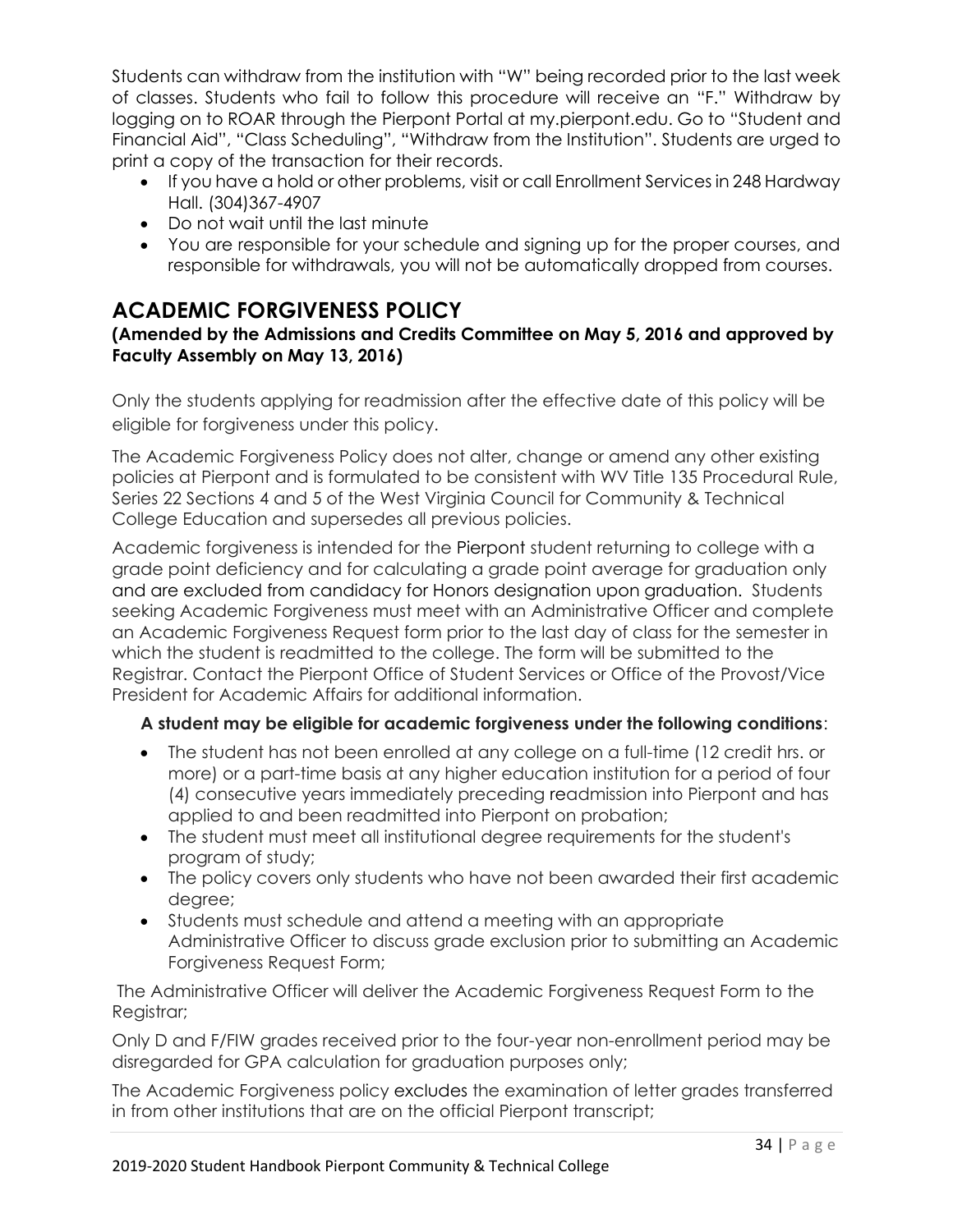Once grades have been excluded from the GPA calculation it is with the understanding that courses for which the D grades were earned cannot be used to satisfy any requirements for graduation and no credit will transfer over;

When and if all prerequisite conditions have been met, academic forgiveness will be applied upon the successful completion of at least twelve credit hours of courses numbered 1000 or above with a minimum GPA of 2.0, earned at Pierpont Community & Technical College.

When forgiveness is granted, grades of D, F and FIW earned prior to the aforementioned four-year period are excluded from the computation of the grade point average. However, no failing grade will be removed from the permanent record. The academic forgiveness policy may be applied after a student has earned 12 credit hours that apply toward graduation, with a minimum GPA of 2.0.

The Registrar will officially calculate the student GPA disregarding D, F/FIW grades earned before the return to college. However, grades shall not be deleted from the student transcript. No grade will be permanently removed from the student transcript.

Only currently enrolled students are eligible to apply for Academic Forgiveness.

Academic Forgiveness can only be granted once for any student.

**This policy pertains only to the GPA calculation for graduation** and does not pertain to GPA necessary for special academic recognition, graduation with honors, financial aid standards of progression, or admission requirements for certain programs of study.

Academic Forgiveness is institution specific. There is no guarantee that academic forgiveness granted by Pierpont will be honored by FSU or other institutions, and Pierpont is not bound by the decision of any other institution to disregard grades earned in college courses.

The Board of Governors AAS Degree Program is governed by a different forgiveness policy.

## **ACADEMIC SECOND OPPORTUNITY POLICY FOR TRANSFER STUDENTS**

(Approved by Admissions and Credits Committee, May 5, 2016 and approved by Faculty Senate, May 13, 2016)

This policy does not alter, change or amend any other existing policies at Pierpont and is formulated to be consistent with WV Title 135 Procedural Rule, Series 22, Sections 4 and 5 of the West Virginia Council for Community & Technical College Education and supersedes all previous policies.

**Purpose:** One of the missions of the community college is to help students who have previously attended college and done poorly be able to recover and successfully complete a degree plan and enter the workforce. The Academic Second Opportunity Policy is for transfer students who have never attended Pierpont Community & Technical College, are degree seeking and are transferring in with a GPA and attempted credit hours that will make it difficult to earn a degree.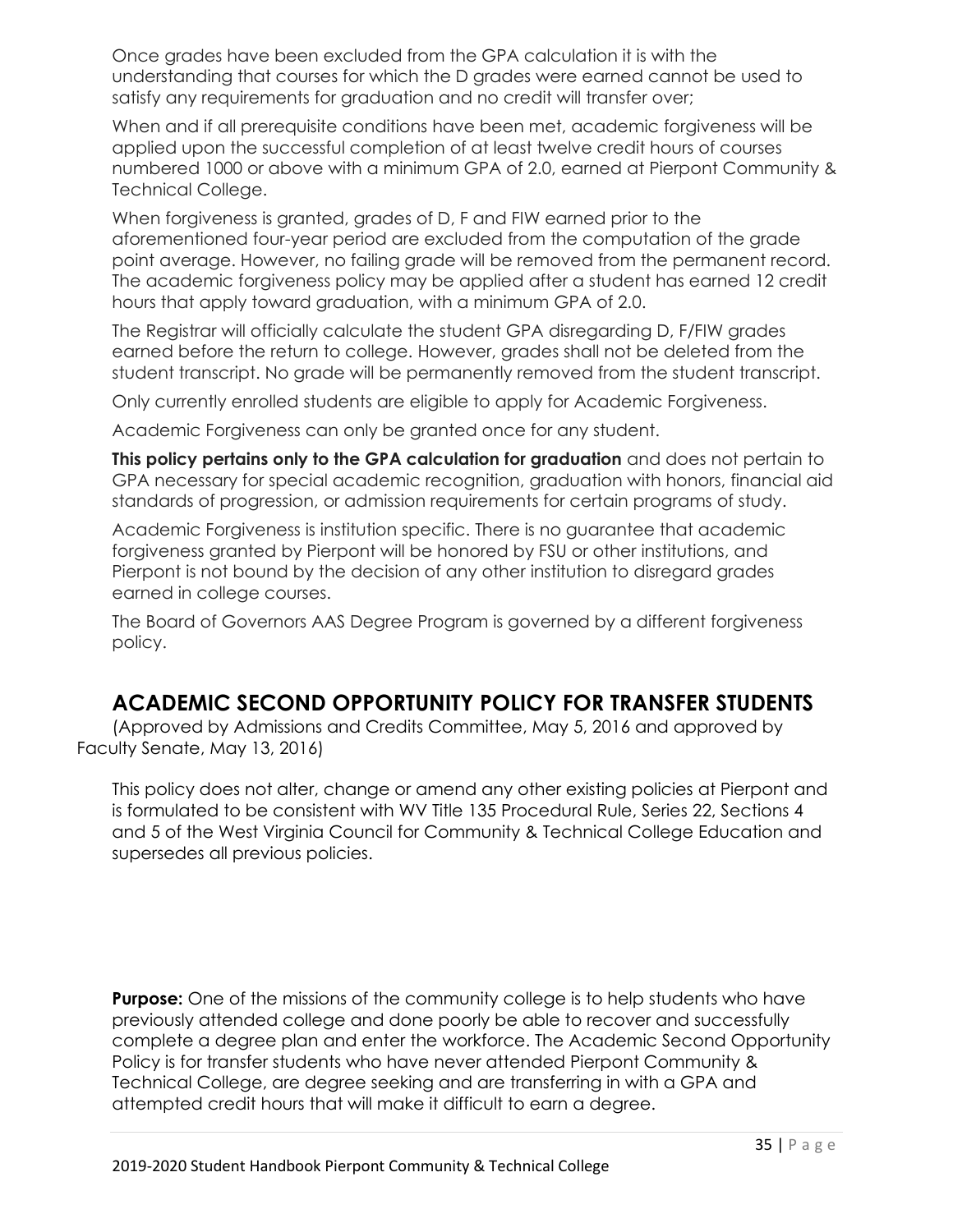**Policy:** A student who has a GPA lower than 2.00 and has been separated from a Higher Education Institution other than Pierpont Community & Technical College for at least four academic years, and has never been enrolled at Pierpont, may request an application for Academic Second Opportunity. The student must meet with an approved Academic Affairs or Student Services Administrative official before filing a request. The request must be received prior to the last day of class for the semester in which the student is admitted to the College. This request will be reviewed upon completion of twelve graded semester credit hours.

If the application for Academic Second Opportunity is accepted, all previous academic work remains on the student's permanent record, but the grades for previous work are not used in computing the grade point average. Grades of C minus or higher earned during previous college attendance are computed as "passing hours" (P) and may be applied to major program and graduation requirements. Grades of D or lower earned during previous college attendance may not be applied to the major program or graduation requirements. The student pursues his or her academic program with no initial Pierpont Community & Technical College or higher education grade point average, and thereafter is subject to the conditions of warning, probation and suspension that govern all students.

Once invoked, Academic Second Opportunity cannot be revoked and it may be awarded only once and may not be awarded retroactively. This policy pertains only to the GPA calculation for graduation and does not pertain to honors, financial aid standards of progression, or admission requirements for certain programs of study. Students who are awarded Academic Second Opportunity are excluded from candidacy for the Honors designation upon graduation. A student who has a degree from another institution is not eligible for consideration.

The Board of Governors AAS Degree program and readmitted Pierpont students are governed by different forgiveness policies.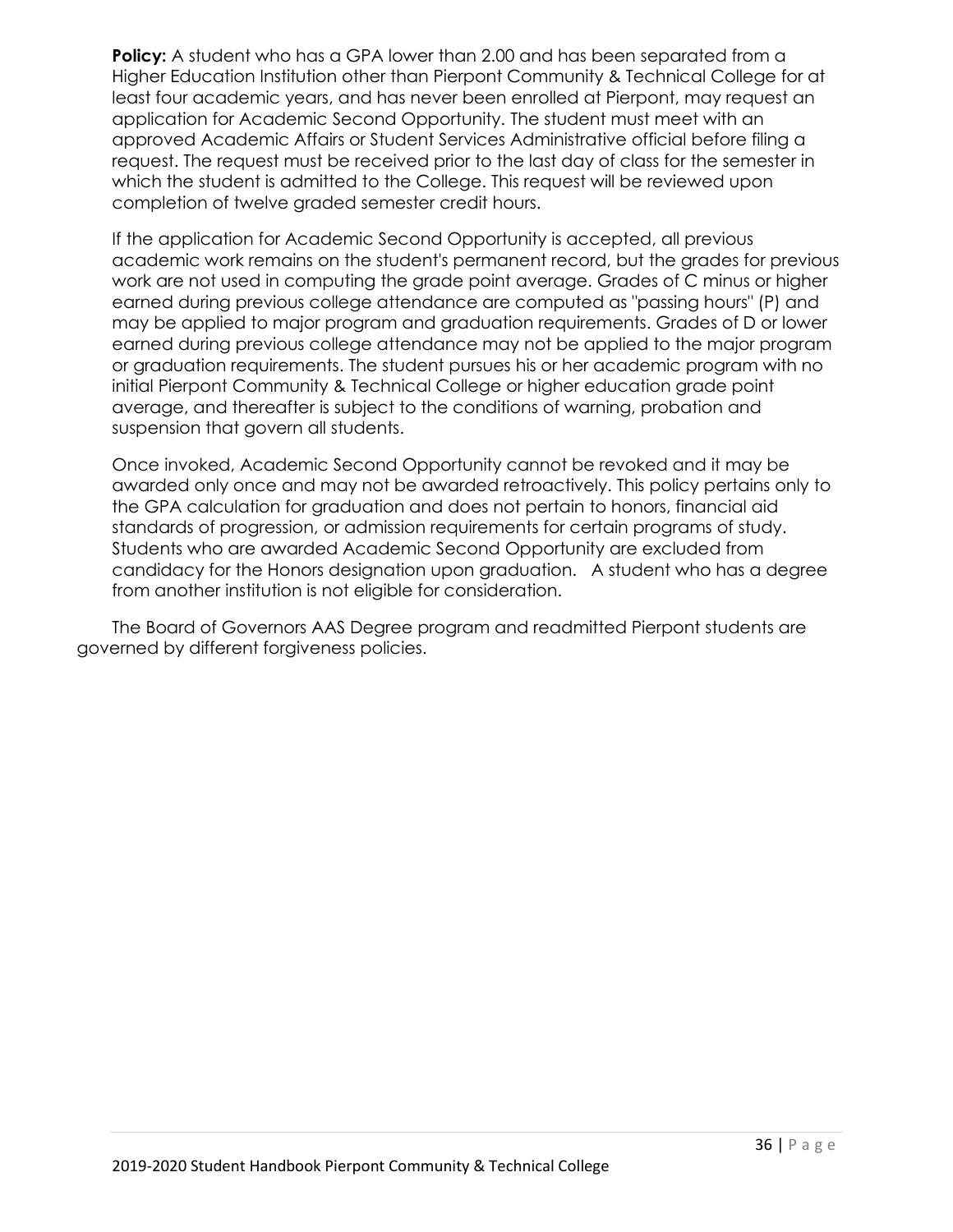# **GENERAL REGULATIONS & POLICIES**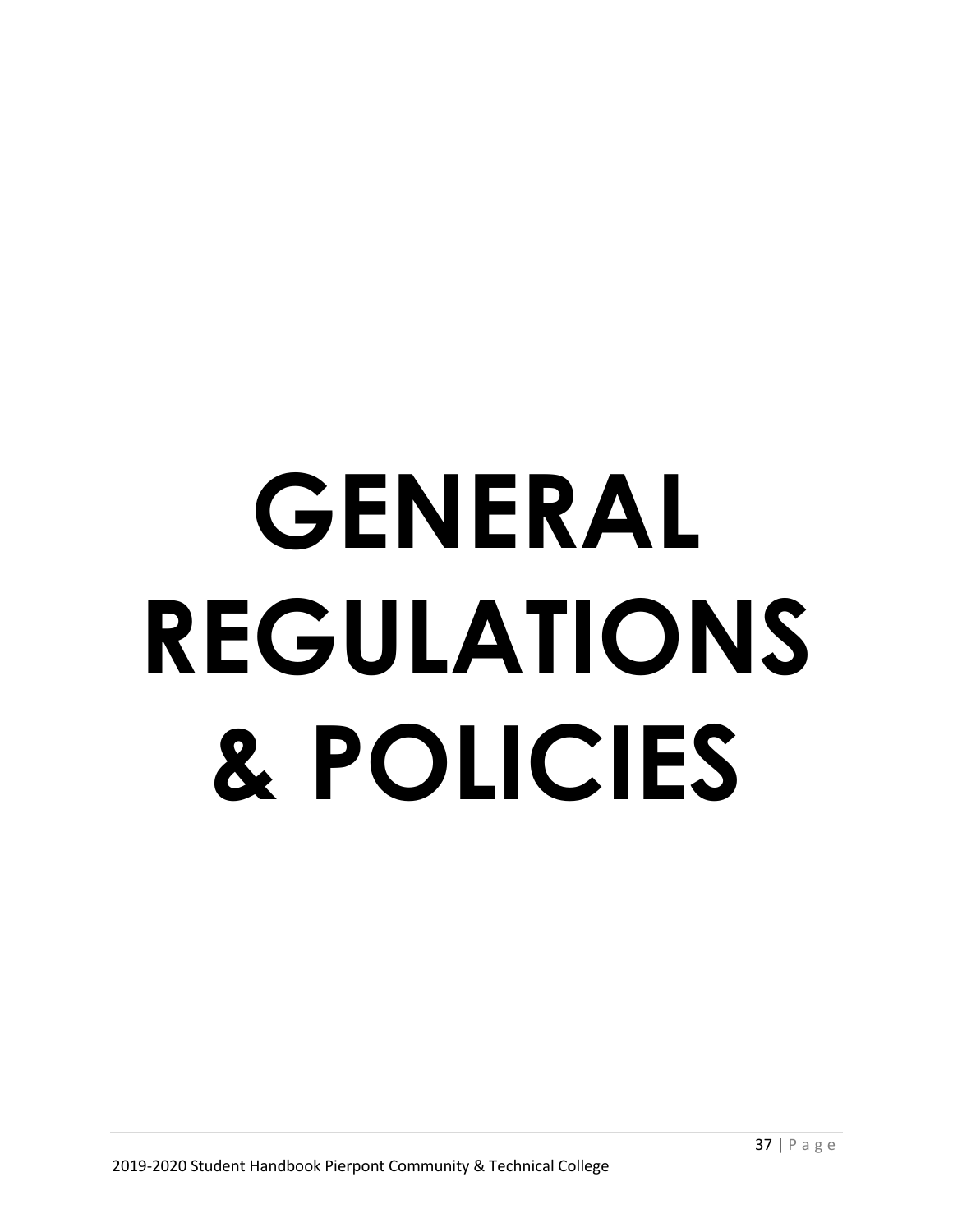# **ALCOHOL & ILLEGAL DRUGS**

Pierpont Community & Technical College does not permit or approve of the possession, distribution, or use of alcoholic beverages or illegal drugs on any campus, or in any approved residence, or by recognized campus organizations. This is consistent with Interpretive Rule, State College System of West Virginia Board of Directors, Series No. 42.

Pierpont's position is to firmly discourage the use of alcoholic beverages without infringing upon the rights of those persons protected by the law. The legal age in West Virginia for purchasing alcoholic liquor, wine, or non-intoxicating beer is 21.

Students are advised that they will be held responsible and disciplined for any violation of the law governing the use of alcohol or other illegal drugs. As adults, students are expected to obey the law and be responsible for their own conduct. Individuals found in violation of alcohol policies or state law, or whom display prohibited or disruptive behavior because of intoxication while on the premises, or while participating in college sponsored activity, may be subject to disciplinary action.

Individuals found violating municipal ordinances or state laws relating to the purchase or consumption of alcoholic beverages while on any campus of Pierpont Community & Technical College may also be subject to prosecution for the violation in the appropriate court. The imposition of disciplinary proceedings is not dependent upon nor determined by existence or outcome of any criminal prosecution.

Counseling services are available for students who are concerned about their drinking or drug abuse. They are there to listen to you, to help you understand the nature of alcohol and drug abuse and to suggest a program, if appropriate, to meet your needs. For more information, call (304)367-4792 or refer to the Academic Catalog.

# **CAMPUS SPEED LIMIT**

Speed limit on campus is 15 miles per hour (unless otherwise posted) during normal conditions. Drivers are expected to yield to and stop for pedestrians.

#### **VIOLATIONS**

By state law, Pierpont Community & Technical College Public Safety officials have the authority to issue parking and traffic citations, tow vehicles, and collect a civil penalty for any violation of these regulations. Details on Parking and Vehicle Regulations are available [online.](https://www.fairmontstate.edu/campuspolice/policies-and-procedures/parking-and-vehicle-regulations-students-faculty-staff)

Any questions concerning traffic or parking regulations should be directed to the Director of Public Safety at (304)367-4157 or to the officers on duty.

# **COMPLIANCE WITH MILITARY SELECTIVE SERVICE ACT**

State law provides that a male person who has attained the age of eighteen (18) years may not enroll in a state-supported institution of postsecondary education unless he is in compliance with the Military Selective Service Act (50 U.S. Code, Appendix 451, et seq. and the amendments thereto). A male person may not receive a loan, grant, scholarship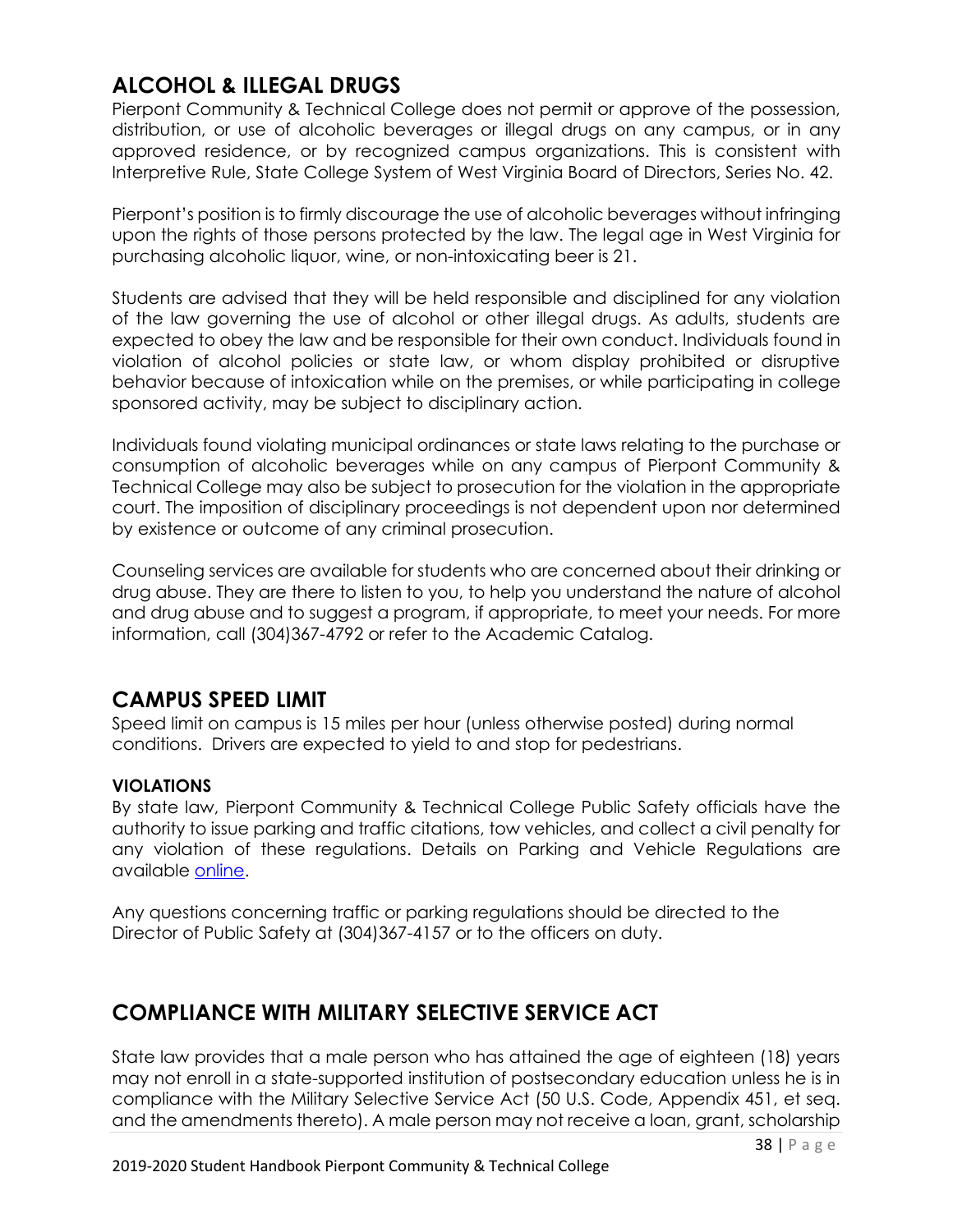or other financial assistance for postsecondary higher education funded by state revenue, including federal funds or gifts and grants accepted by this State, or receive a student loan guaranteed by the State unless he is in compliance with the Military Selective Service Act. Selective Service Act registration information should be available at all United States Postal Service facilities and may be available at some high schools. The Selective Service System also provides information through a web site, [http://www.sss.gov.](http://www.sss.gov/)

### **COMPUTER ABUSE POLICY**

Computer abuse will not be tolerated. Any abuse of campus computers and/or computing facilities is also subject to applicable sections of the "College Standards of Personal and Group Conduct" contained in this handbook.

#### **Computer Usage Guidelines**

Users are to have a valid UCA and are only use those computer resources that are specifically authorized. Users may only use their UCA in accordance with its authorized purpose. Users should not let another person use their UCA. Passwords should be changed often to ensure that private and secure files are kept safe. Abuse or misuse of Pierpont computing resources will also be subject to disciplinary action as determined by the Pierpont Chief Judicial Officer. Students should refer to the [Pierpont Acceptable Use](http://www.pierpont.edu/ctcboa/policies/bogpolicies/pctc_policy_53.pdf)  [Policy](http://www.pierpont.edu/ctcboa/policies/bogpolicies/pctc_policy_53.pdf) for complete guidelines.

# **DRUG AND ALCOHOL VIOLATION DISCLOSURES**

Parental Notification of Alcohol and Drug Violations

The Higher Education Amendments of 1998 provides that:

"Nothing in this Act or the Higher Education Act of 1965 shall be construed to prohibit an institution of higher education from disclosing, to a parent or legal guardian of a student, information regarding any violation of any Federal, State, or local law, or of any rule or policy of the institution, governing the use or possession of alcohol or a controlled substance, regardless of whether that information is contained in the student's education record, if -

(A) the student is under the age of 21; and

(B) the institution determines that the student has committed a disciplinary violation with respect to such use or possession."

Pierpont Community & Technical College Policy: Per the guidelines of the Higher Education Amendments of 1998, Pierpont may notify the parents or legal guardians of students who are involved in disruptive or inappropriate behavior or incidents resulting in residence hall or campus disciplinary action and which involves the use or possession of alcohol or drugs.

# **DRUG-FREE AWARENESS PROGRAM**

In compliance with the Drug-Free Workplace Act of 1988 and the Drug-Free Schools and Communities Act Amendments of 1989, Pierpont has a Drug-Free Awareness Program designed to prevent the unlawful possession, use, or distribution of illicit drugs and alcohol by students and employees. Further employment inquiries may be directed to the Assistant Vice President of Human Resources and student issues and concerns may be directed to the Associate Vice President for Enrollment Management.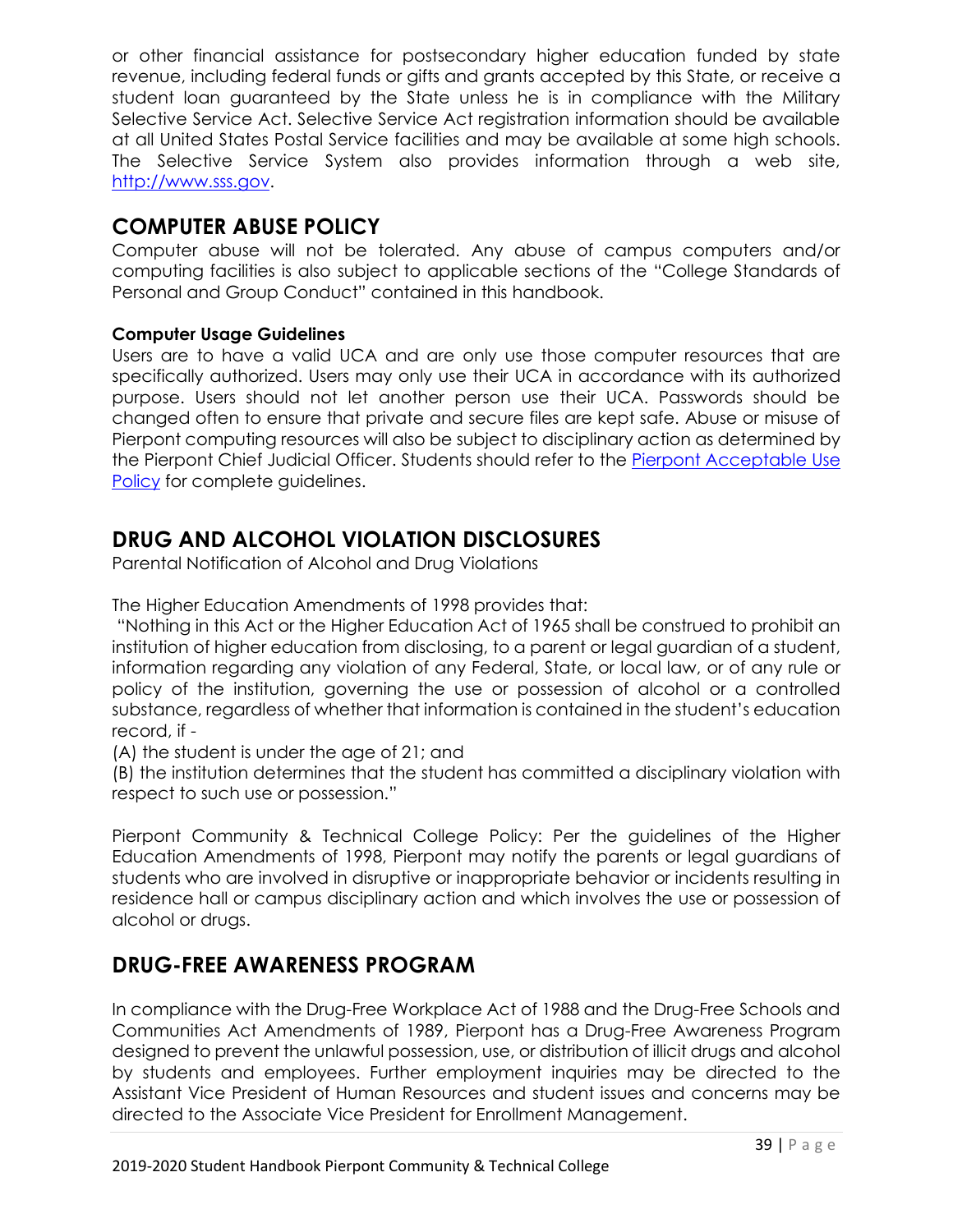# **EMAIL ACCOUNT POLICY**

The Pierpont Google e-mail address assigned to a student will serve as the official email address used by the institution for all correspondence including invoices, financial aid notifications, and information from the Student Services Center. The Admissions Office will send an official admission letter informing students of their email account and Unified College Account (UCA) and how to activate the UCA. The Admissions Office will also formally notify students of the institution's policies regarding the use of Pierpont email for all major institutional correspondence. No other email addresses will be included when emails are sent. The parent email address will be collected at Orientation for new students and the first invoice will be sent to those addresses in addition to the student's address.

# **EQUAL OPPORTUNITY/AFFIRMATIVE ACTION POLICY**

Pierpont Community & Technical College is an Equal Opportunity-Affirmative Action institution. In compliance with Title VI of the Civil Rights Act of 1964, Title VII of the Civil Rights Act, West Virginia Human Rights Act, Title IX (Educational Amendments of 1972), Section 504 of the Rehabilitation Act of 1973, the Americans with Disabilities Act of 1990, and the other applicable laws and regulations, the institution provides equal opportunity to all prospective and current members of the student body, faculty, and staff on the basis of individual qualifications and merit without regard to race, sex, religion, age, national origin, disability, or sexual orientation as identified and defined by law.

Pierpont neither affiliates knowingly with nor grants recognition to any individual, group or organization having policies that discriminate based on race, color, age, religion, sex, national origin, disability, or sexual orientation as defined by applicable laws and regulations. Further inquiries may be directed to the Director of Affirmative Action, Cynthia Curry, 324 Hardway Hall, (304)367-4386. (see page 2)

# **THE FAMILY EDUCATIONAL RIGHTS AND PRIVACY ACT**

The Family Educational Rights and Privacy Act of 1974 (FERPA) provides students with the right to inspect and review information contained in their educational records, to challenge the contents of their educational records, to have a hearing if the outcome of the challenge is unsatisfactory and to submit explanatory statements for inclusion in their files if they feel the decisions of the hearing panels are unacceptable. Students wishing to review their educational records must contact the campus official in charge of the office in which the records are located. Students may not inspect records to which they have waived their rights of inspection and review.

Within the Pierpont community, only those members, individually or collectively, acting in the student's educational interest are allowed access to student education records. These members include personnel in the offices of Admissions and Records, Student Services, Financial Aid, Business, academic colleges and schools, departments, and academic advisors.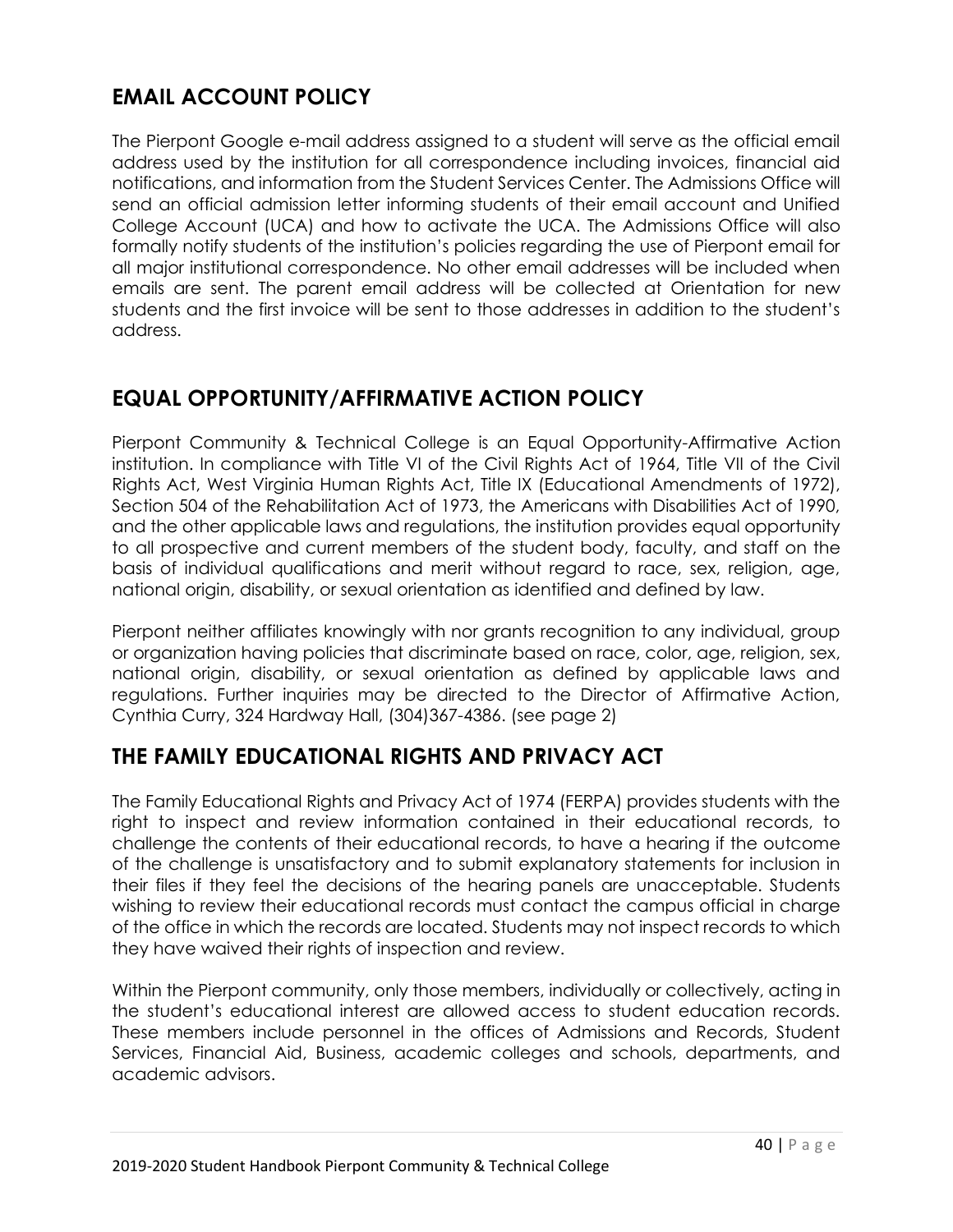At its discretion, the institution may provide Directory Information in accordance with the provisions of the Act to include: student name, address, telephone number, date and place of birth, major field of study, dates of attendance, degrees and awards received, the most recent previous educational agency or institution attended by the student, participation in officially recognized activities. Students may withhold directory information by notifying the Student Services Center in writing.

Pierpont may disclose academic information to parents of students by having parents establish the student's dependency as defined by the Internal Revenue Code of 1954, Section 152. Dependency status may be established by the presentation of a certified copy of the parents' most recent federal income tax form listing the student as a dependent.

FERPA forms may be found on the registrar site, [https://www.pierpont.edu/sites/default/files/forms/Student\\_Affairs/FERPAFormPierpont1](https://www.pierpont.edu/sites/default/files/forms/Student_Affairs/FERPAFormPierpont12_7_16.pdf) [2\\_7\\_16.pdf](https://www.pierpont.edu/sites/default/files/forms/Student_Affairs/FERPAFormPierpont12_7_16.pdf)

# **HARASSMENT POLICY**

For more information or to file a complaint, call: *Cynthia Curry, Director of Affirmative Action Room 324, Hardway Hall Fairmont, WV 26554 (304)367-4386*

Emphasis is given to supporting an environment which values students, faculty and staff of diverse backgrounds and encourages the fulfillment of educational objectives and potentials free from harassment. Those categories of speech which are protected under First Amendment freedom of speech protections, but which have negative connotations, are however considered inappropriate and offensive behaviors at Pierpont and will be addressed through educational, and, as appropriate, disciplinary measures. The policy prohibits acts of written and/or physical abuse and harassment, which deny, prohibit, or violate the human rights or civil rights of any member of Pierpont Community & Technical College community of employees and students. The policy also prohibits verbal harassment that would tend to incite an immediate breach of the peace or provoke violent reaction. The responsibility for understanding and respecting diversity is campuswide, not the sole responsibility of any one office or person.

#### **Statement on Racial Harassment**

This statement should be used in conjunction with the Pierpont's Harassment Policy, which describes in detail Pierpont's philosophical approach to embracing diversity and multiculturalism, and outlines approach to addressing incidents of harassment. This Statement on Racial Harassment provides clarifying language regarding one form of harassment, racial harassment.

For more information or to file a complaint call: (304) 367-4892 Steve Leach Room 200, Advanced Technology Center Pierpont Community & Technical College Fairmont, WV 26554

#### **Statement on Sexual Harassment**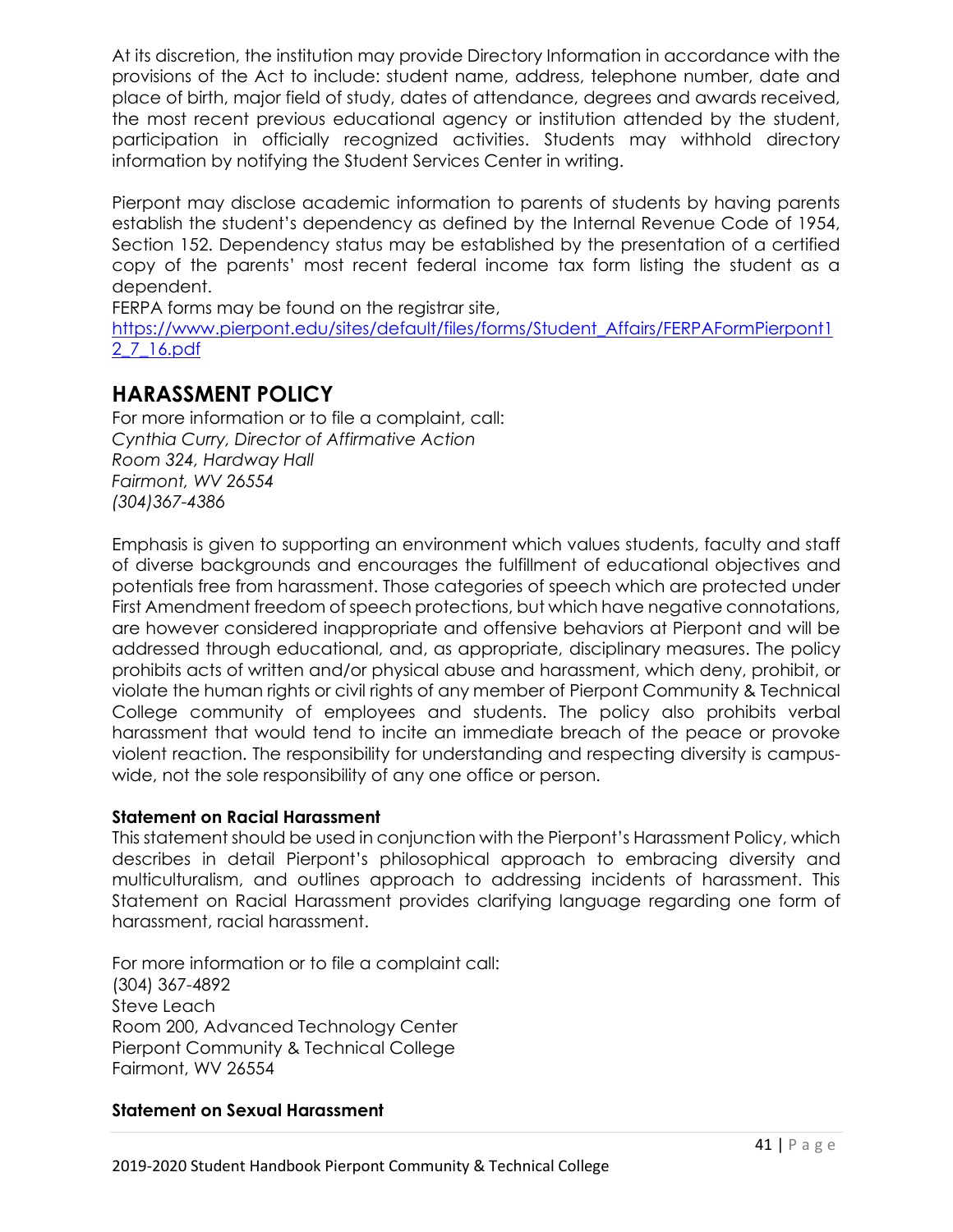This statement should be used in conjunction with the Pierpont's Harassment Policy, which describes in detail Pierpont's commitment to prevent harassment of any form and outlines the approach to addressing incidents of harassment. Pierpont Community & Technical College, as an employer and an educational institution, has responsibility for establishing an environment free from sexual harassment. As an employer, Pierpont must meet the obligations of the EEOC guidelines that define sexual harassment and recognize it as a violation of Title VII of the Civil Rights Act of 1964. As an educational institution, Pierpont must provide protection from and access to redress for sexual harassment against students, as suggested in language in Title IX of the 1972 Educational Amendments. Sexual harassment in any manner or form is expressly prohibited.

For more information or to file a complaint call: (304)367-4907 Lyla Grandstaff Title IX Coordinator Room 248 Hardway Hall Pierpont Community & Technical College Fairmont, WV 26554

### **HAZING**

No student shall, individually or by joining with one or more other persons, engage in any act of hazing involving another member of the institutional community. Hazing may be defined as follows:

- to subject to cruel horseplay
- to harass or punish by the imposition of disagreeable tasks
- to frighten, scold, beat, or annoy by playing abusive tricks upon an individual

Pierpont Community & Technical College prohibits any action, which subjects a new member, initiate, or member of a student organization to activities, which are personally demeaning or involve a substantial risk of physical injury. This includes both organized rites of initiations, and informal activities.

Hazing may also include but is not limited to any brutality such as paddling, whipping, forced calisthenics, exposure to the elements, forced consumption of any food, liquor, or other substance or any other forced physical activity which could adversely affect the physical health or safety of the individual. Hazing shall also include any activity which would subject the individual to extreme mental stress such as: sleep deprivation, forced exclusion from social contact, forced conduct which could result in extreme embarrassment. Students involved in hazing activities are subject to institutional disciplinary action and criminal prosecution.

# **PARKING**

All students wishing to park a car at Pierpont Community & Technical College owned campus locations will be provided with a Parking sticker. Parking sticker are required to park at the Locust Avenue, Advanced Technology Center, Merchant Street, Caperton Center and Byrd National Aerospace Education Center 24 hours a day, seven days a week. Parking stickers are not required at regional locations owned by county Boards of Education or other entities. The Parking sticker should be placed on the rear driver side window at the top or bottom of the window.

Students may obtain a Parking sticker at the Pierpont Student Services Center, located at 248 Hardway Building of the Locust Avenue Campus. Hangers must be displayed from the vehicle's rear-view mirror. Certain parking areas are designated as parking for faculty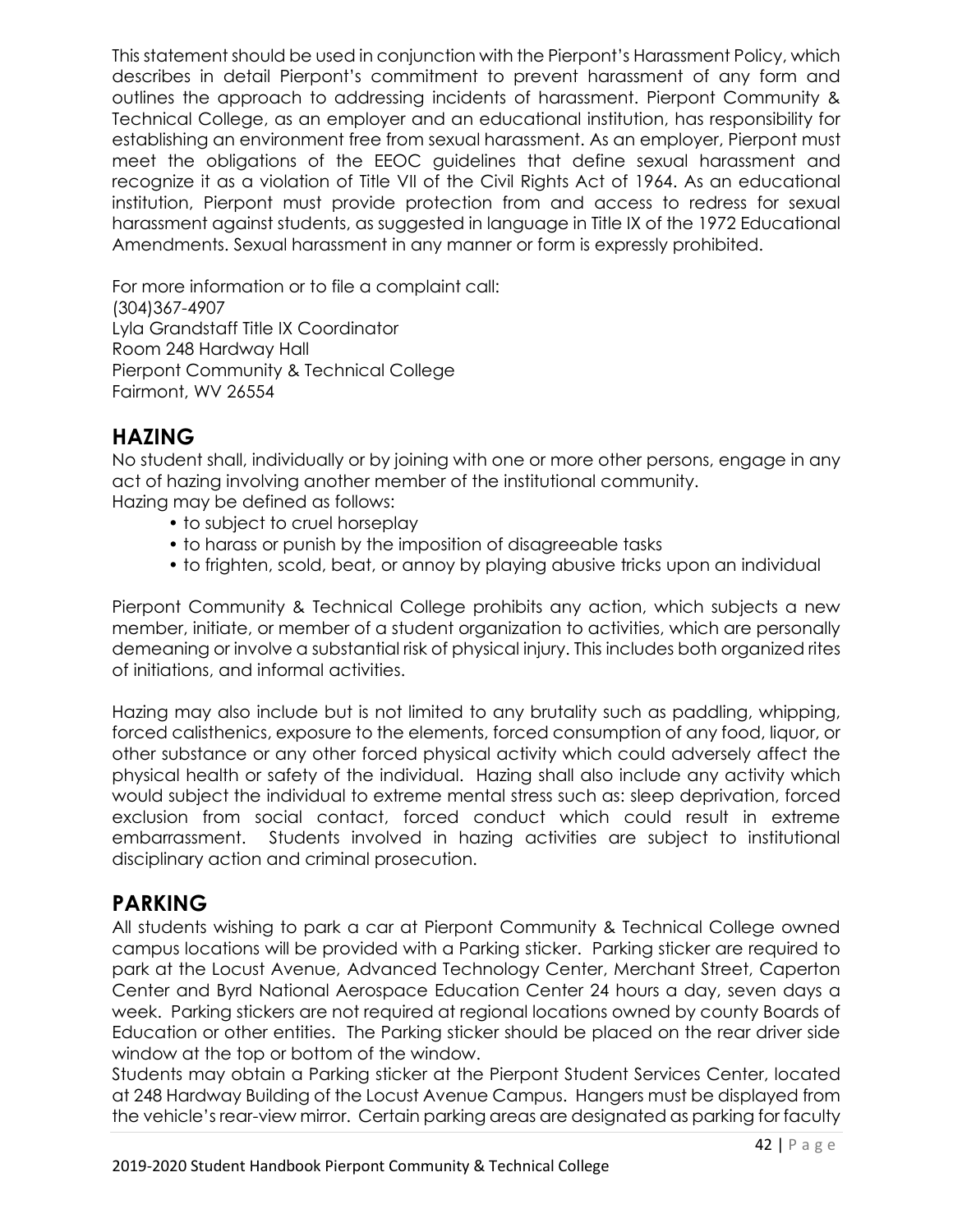and staff only. Students are not allowed to park in these areas. The top level of the Locust Avenue parking garage is for visitors and faculty/staff. Students must use the first five levels of the garage, entering from Bryant Street. Overnight parking is allowed only in selective parking lots and the garage. Pierpont assumes no responsibility for damage to or theft of any vehicle or its contents at any time while the vehicle is on any campus.

Additional parking rules and regulations can be found at [http://www.fairmontstate.edu/campuspolice/policies-and-procedures/parking-and](http://www.fairmontstate.edu/campuspolice/policies-and-procedures/parking-and-vehicle-regulations-students-faculty-staff)[vehicle-regulations-students-faculty-staff](http://www.fairmontstate.edu/campuspolice/policies-and-procedures/parking-and-vehicle-regulations-students-faculty-staff)

# **POSTING OF SIGNS AND NOTICES ON CAMPUS**

The following regulations regarding posters, signs, and public notices of any type have been established:

To comply with the Americans With Disabilities Act, all advertising literature of organizations sponsoring activities must indicate that the event will be made accessible to persons with disabilities, and auxiliary aids and services will be made available.

Posters, signs, and public notices of any type may be displayed only on bulletin boards. Posting material on any internal or external walls, doors, windows, or any other surfaces is prohibited.

No commercial notices may be posted on campus.

Special exterior signs that announce activities of campus-wide nature may be displayed upon receipt of approval from the Office of Student Affairs. These announcements generally include Student Government sponsored activities, platform speakers, major musical concerts, dramatic productions, and varsity athletic events. Unusual requests will be referred to the Facilities Administration Council by the Office of Student Affairs.

# **PRINTING CHARGES**

Students who log onto machines using their UCA and print to a copier in a classroom, lab the Library, or offices will be subject to printing charges. Ten (10) free pages of printing are allotted each month before charges are incurred. Black and white prints are less than color copies and each will be billed to the student's account accordingly. 2016-17 costs were \$.05 for black and white and \$0.15 for color copy page.

# **SERVICES FOR STUDENTS WITH DISABILITIES**

As required by Section 504 of the Rehabilitation Act of 1973 and the Americans with Disabilities Act of 1990, reasonable accommodations will be provided for those students whose disability may affect their pursuit of a college education. These students must contact the Disability Services office at (304)333-3661 and attend an intake appointment if these services are desired. Disability Services is in the Turley Center, Room 316. Documentation of the disability for which accommodations are being requested is required. Information about documentation requirements is available on the Disability Services section on the Pierpont website. Students who are registered must present to the faculty their accommodation letter for each class every semester and have the faculty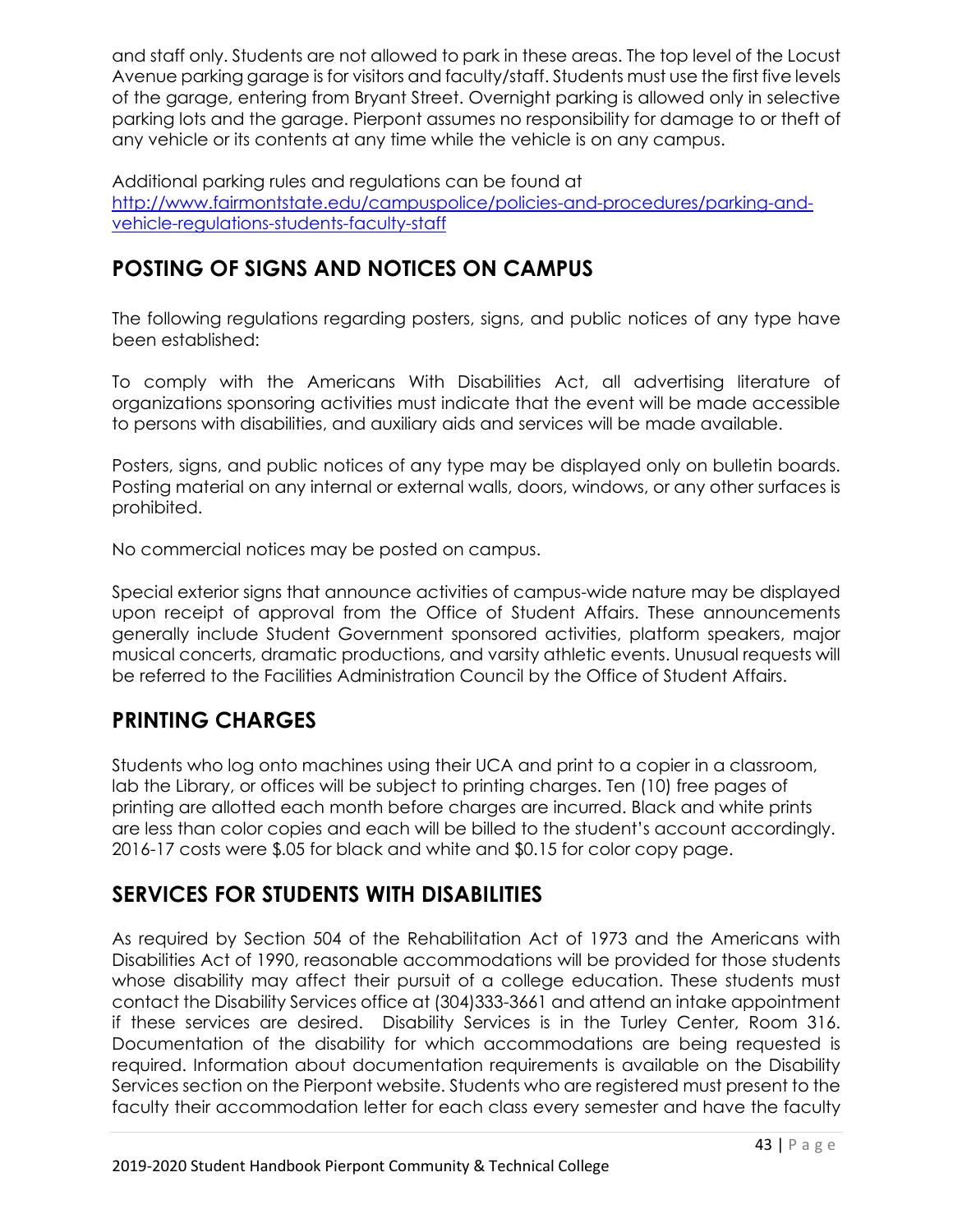sign the letter to receive the accommodations. For additional information contact the coordinator for Disability Services at (304)367-4073 or consult the Disability Services webpage at:

[www.pierpont.edu/studentlife/disabilityservices default.asp.](https://pierpont.edu/current-students/student-services/disability-services) 

# **SEXUAL ASSAULT**

Pierpont will not tolerate, in any manner, any sexual assault on campus or at any campus related facility. Violators will be prosecuted fully of the law. Pierpont provides counseling free of charge to students who are sexual assault survivors. Appointments are made by phone (304) 333-3661 or in person at the Counseling Center during regular hours of operation (M-F, 8-4). If crisis counseling is required after hours, an individual can contact:

- Hope Inc.: Domestic Violence Center in Fairmont at (304)367-1100.
- Rape, Abuse, and Incest National Network Hotline at (1800)-656-HOPE (4673). It is a national 24-hour hotline that can be accessed anywhere in the United States.
- WV Foundation for Rape Information & Services: <http://www.fris.org/CrisisCenters/WVCrisisCenters.html>

See the Title IX Web page and BOG policy 9 for additional information. <https://www.pierpont.edu/faculty-staff/shared-administration/human-resources/title-ix> [https://www.pierpont.edu/sites/default/files/BOG\\_P09.pdf](https://www.pierpont.edu/sites/default/files/BOG_P09.pdf)

In accordance with Title IX regulations, the institution has designated Lyla Grandstaff VP Student Services and Enrollment Management as Title IX Coordinator. She is charged with monitoring compliance with these regulations. Questions regarding Title IX, as well as concerns and complaints of non-compliance, may be directed to her at (304)367- 4907.

The Title IX Coordinator oversees the dissemination of information regarding Title IX to students, staff and faculty; coordinates training for employees; maintains Title IX grievance/complaint files; monitors Title IX Deputies in the investigation and disposition of complaints; and answers inquiries from college and community members.

Title IX deputies, including Amy Cunningham, Jillian Sole and Steve Leach at Pierpont field inquiries from students, faculty, staff and administrators regarding their rights and responsibilities under Title IX; help to investigate cases of alleged discrimination; and assist the Title IX Coordinator in oversight and implementation of Title IX compliance and training efforts.

In addition, the Counseling Center offers counseling to sexual assault victims as well as family and friends. Counseling services are free of charge and appointments may be made by phone at (304) 333-3661.

# **SMOKING**

Policy Statement: Research demonstrates that cigarette smoking is a clear and present danger to health. Current research also emphasizes the extreme danger to non-smokers from secondary smoke. Therefore, Pierpont Community & Technical College recognizes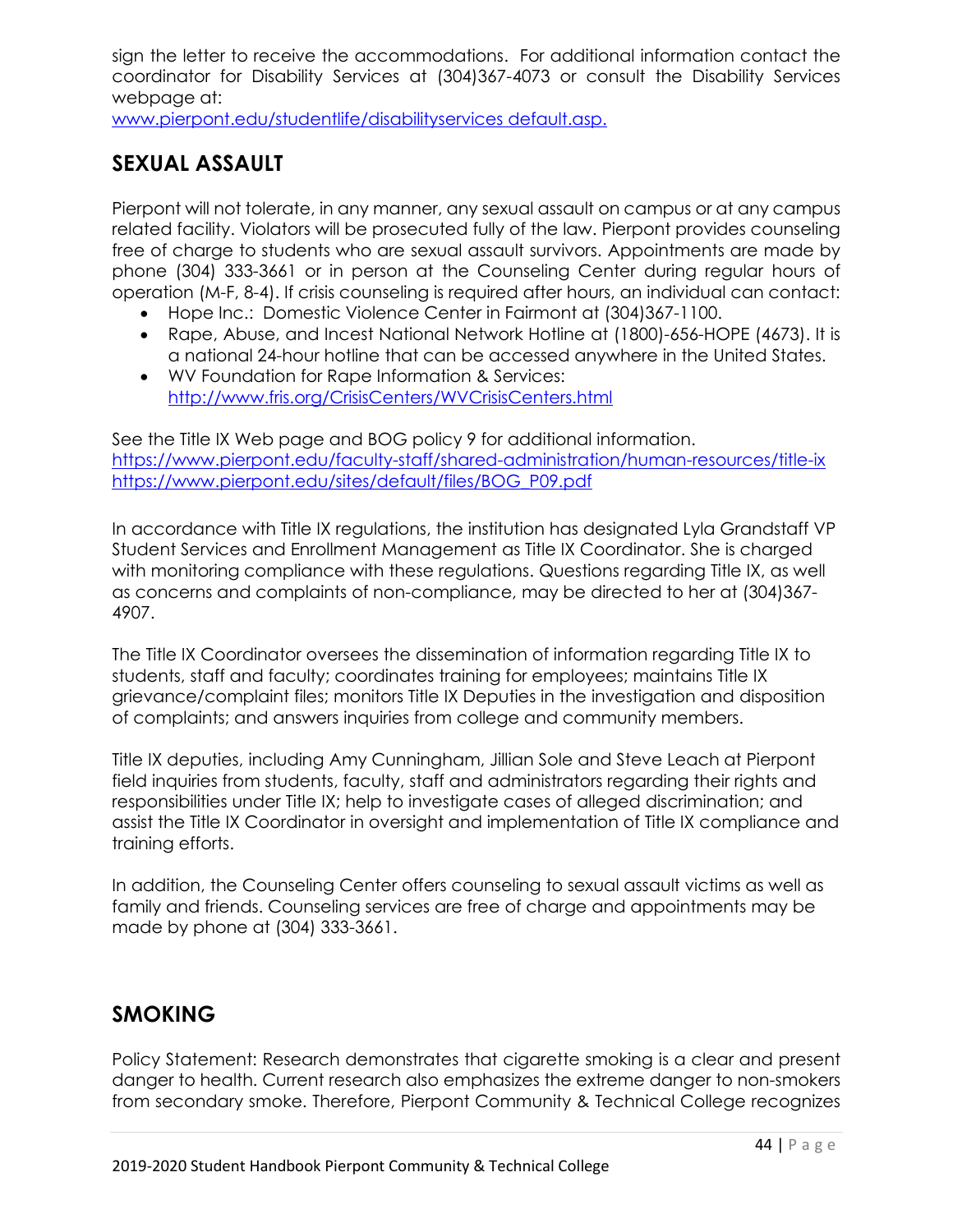its duty to provide a safe and healthy environment and is a tobacco free campus. Smoking and the use of smokeless tobacco will be prohibited on the campuses of Pierpont Community & Technical College, including residence halls. This applies to the Locust Avenue Campus in Fairmont, the Gaston Caperton Center in Clarksburg, the Robert C. Byrd National Aerospace Education Center in Bridgeport, the Merchant Street campus, the North Central Advanced Technology Center and all regional locations. Smoking is also prohibited in any motor vehicle owned, leased, or otherwise operated by Pierpont Community & Technical College. Visitors are expected to comply with this policy. Tobacco products will not be sold on campus. For more information on this policy, please refer to [Board of Governors Policy 60.](http://www.pierpont.edu/sites/default/files/Policy%20No.%20%2060%20-%20Tobacco%20Free%20Campus%20-%20Final%20Approved%20by%20BOG%20on%204-28-2015.pdf)

The success of this policy will require the understanding and cooperation of all smokers and non-smokers, and their acceptance of the responsibility to observe this smoking policy. The Director of Human Resources, in cooperation with the Student Health Service Staff and the Staff Training and Development Committee, will schedule smoking cessation classes for employees and students who wish to avail themselves of the classes. Anyone detecting a violation of this policy should immediately notify the violator.

# **SOCIAL JUSTICE POLICY**

Consistent with its comprehensive mission, and recognizing that the development of human potential is a fundamental goal in as democratic society, the Pierpont Community & Technical College Board of Governors promotes an educational system that values cultural and ethnic diversity and understanding; that provides for the preparation of students for full and meaningful participation in a changing world; and that promotes equitable and fair treatment in every aspect of campus life and employment for all persons, regardless of race, color, national origin, sex, sexual preference, sexual orientation, age, religion, veteran status, or disability. For more information on this policy, please refer to [Board of Governors Policy 8.](http://www.pierpont.edu/files/pierpont/u419/files/pctc_policy_08.pdf)

# **SOCIAL MEDIA**

If you are a Pierpont student that wishes to set up an official social media for your department club or organization, please contact [socialmedia@fairmontstate.edu](mailto:socialmedia@fairmontstate.edu) for approval and to help you plan for the best results.

Social Media Guidelines for Pierpont can be found at:

<https://www.pierpont.edu/webcommunications/socialmedia>

When participating, be upfront and honest about who you are and what you represent. Use common sense before you post or comment and respect the values and etiquette of communities that you join.

- Be transparent about your identity and if you are representing Pierpont.
- Clearly state your roles and goals
- Never conceal your identity
- Ask your supervisor when you need approval to respond directly to users on sites.
- Post accurate and useful information
- Don't self-promote
- Have all the facts before you post
- Fact check before posting
- Cite and link sources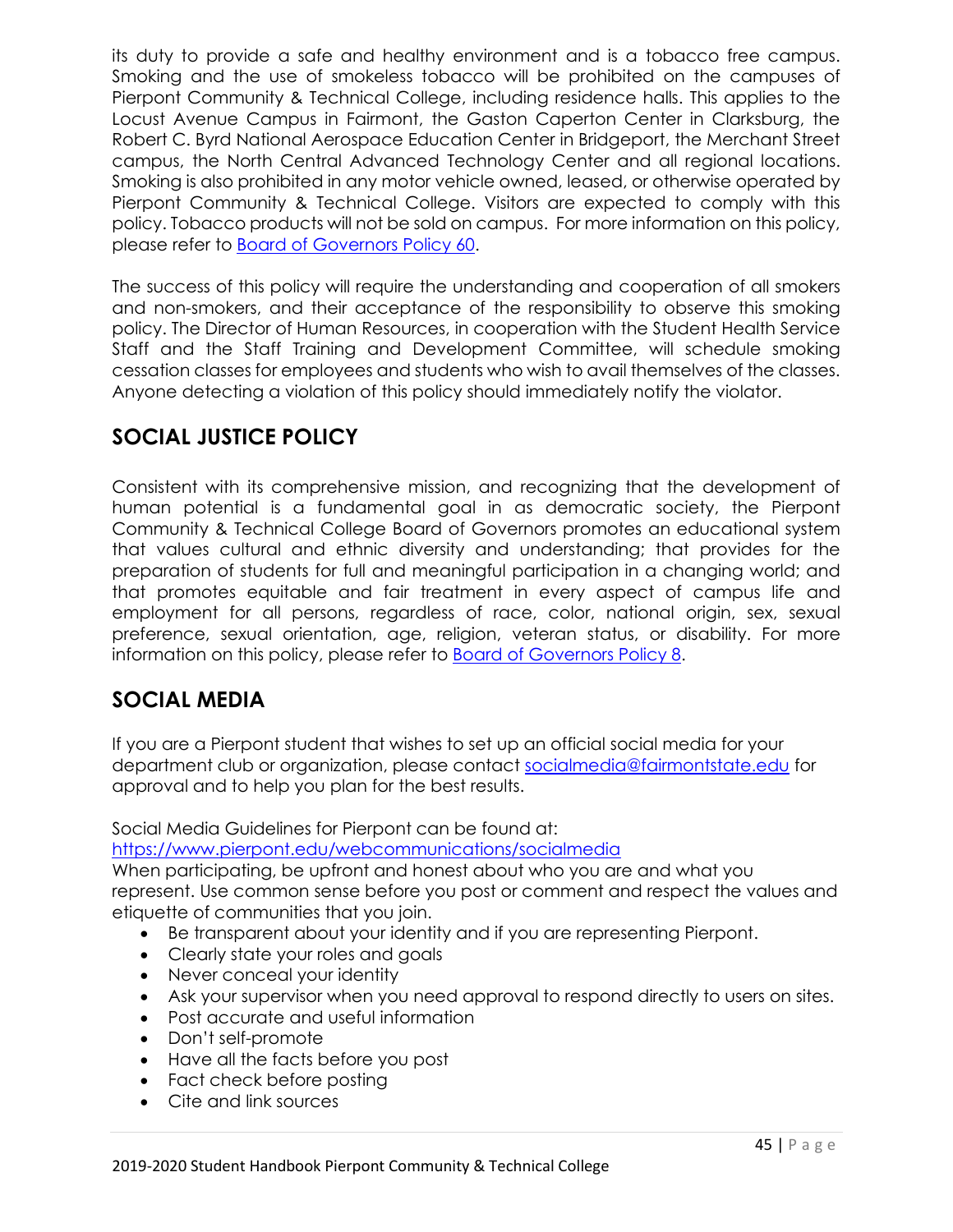- If you have questions about appropriateness, don't post, ask a supervisor
- If you make an error, correct as soon as possible
- Post quick, concise and easy to read posts
- Don't use images or logos you do not have permission to use
- Monitor your sites and update frequently
- Don't spam or make remarks that are off topic
- Maintain confidentiality and data security, don't post confidential or proprietary information
- Don't violate the Freedom of Information and Protection Privacy Act
- Personnel matters regarding employees, and students should not be discussed
- Maintain personal sites on your own time and own computer

Before responding ask yourself:

- Does this comment need a response?
- Am I the right person to respond?
- Do I know the culture of the blog or on-line community?

Tips

- Speak in first person
- Be personable and respectful
- Share links to official sources
- Don't leak confidential information
- Proof read at least three times before posting

# **SOLICITATION**

"All solicitation and selling of products and articles upon property under the jurisdiction of the State System of West Virginia Board of Directors is prohibited except by organizations and groups directly connected with the institution and upon written approval." (SERIES 55 - C)

**On-Campus Sales (General)**: Advance permission of at least two weeks must be obtained from the Office of Student Activities in writing before any recognized campus organization may conduct a sale on campus (excluding food sales). See the Student Organization Handbook for details on permitted fund-raising activities and suggested sources for club funding. Sales are only permitted in: approved residence hall lobbies, designated areas in the Falcon Center, academic building lobbies and approved outdoor locations. Door to door solicitation is prohibited.

**On-Campus Sales (Food Sales)**: Advance permission of at least one week must be obtained from the Office of Student Activities in writing before any recognized campus organization may conduct a food sale. No more than two sales per semester will be granted for any recognized campus organization. Any student group conducting an unauthorized sale will be subject to disciplinary action.

**Off-Campus Sales**: Student organizations wishing to solicit off campus must first consult with the Interim Vice President for Institutional Advancement to review their plans and be oriented to local solicitation regulations. The City of Fairmont requires that all groups seeking solicitation permits in the city must file a registration statement giving the: group's name, national and state or local chapter, address, date established, names of officers and director, a copy of the group's financial statement, a copy of forms establishing the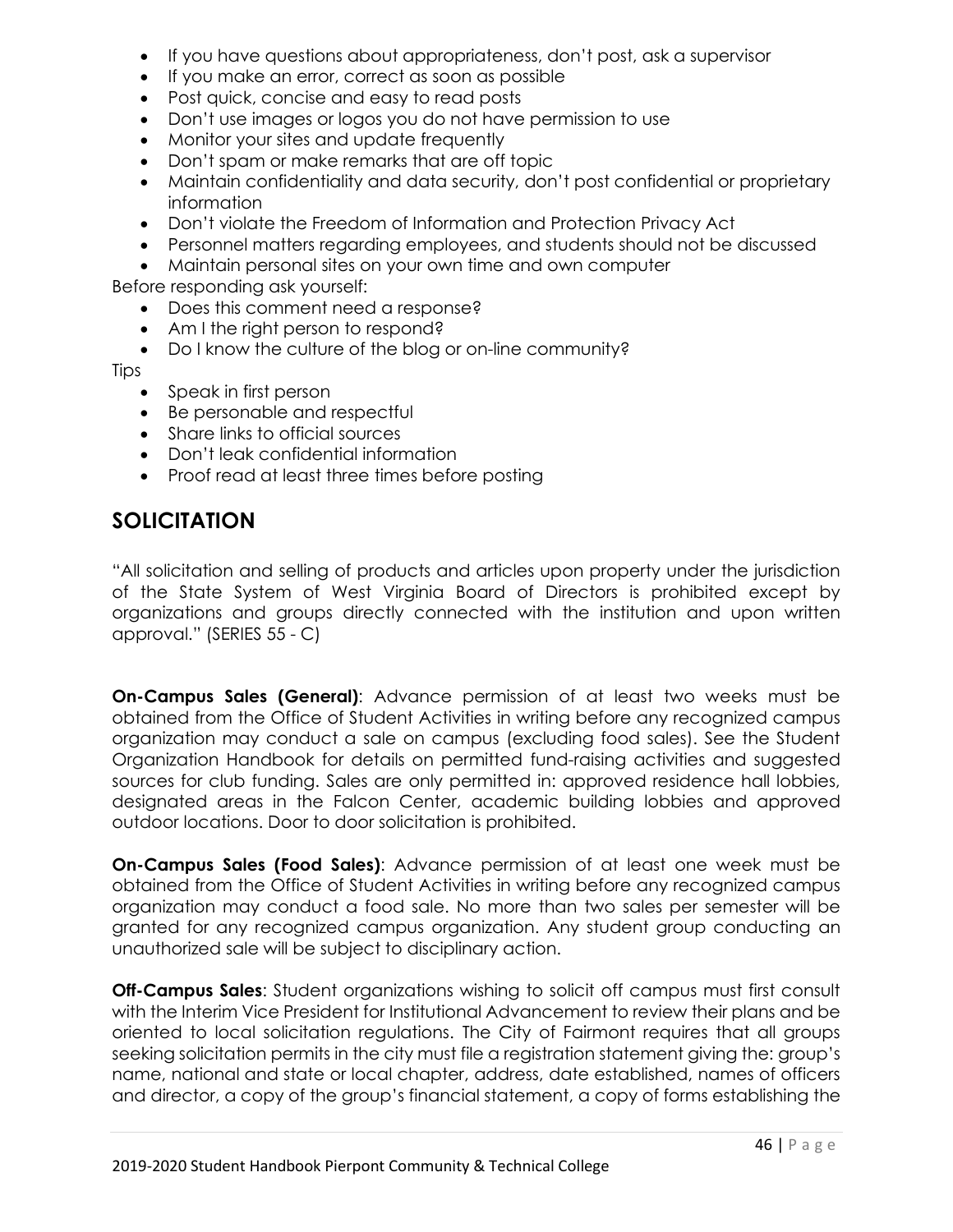group's tax-exempt status, general purpose of the fundraising and the persons in charge of collection and distribution of the proceeds.

Funds and Gifts: No individual, firm, group, organization, or corporation is permitted to solicit funds through sales, services, or donations on any Pierpont Community & Technical College campus for either commercial or charitable purposes without authorization in writing of the Vice President for Organization and Development. No student of Pierpont Community & Technical College has authority to participate in the solicitation of funds by sales or through donations, with intention stated or implied that funds so received are to be used for the benefit of Pierpont or the students of Pierpont without written authorization of the Vice President for Organization and Development. This limitation applies to activities either on or off campus. No individual, firm, group, organization, or other agency has authority to use the name of Pierpont Community & Technical College to secure funds for any purpose, by any means, without the written permission of the Vice President for Organization and Development.

**Lotteries and Raffles**: Raising funds using lotteries, raffles, or any other form of wagering is restricted by West Virginia State law and by Pierpont Community & Technical College regulations. Any on-campus lottery must first be approved by the Office of Student Affairs.

Student organizations contemplating an off-campus lottery should contact the Vice President for Organization and Development. A price charged for an item for sale or for admission to an event must entitle the purchaser to something of full value for their money. The practice of offering for sale some item of little value whereby the holder may participate in a lottery drawing or other game of chance is prohibited. The use of "door prizes" at dances or other social events is legal so long as those paying the price of admission are provided with full value in entertainment for the price paid, and so long as the door prize drawing is incidental and used only as a minor feature of the "Occasion". "Door prizes" may not be solicited from local business firms. Exceptions to this rule must be cleared through the Office of Student Affairs in conjunction with the Vice President for Organization and Development where an unusual campus-wide event necessitates community involvement.

# **STUDENT EMPLOYMENT**

The Office of Student Employment serves Pierpont students wanting a part-time job on campus or a part-time community service job off-campus. Student employment jobs give students the opportunity to earn extra money, learn valuable skills and experience to take with them when they graduate, and build valuable relationships with faculty, staff, supervisors and other students.

Federal Work Study and Auxiliary Student Workers Programs are available for employment. Federal Work Study is funded through the federal government and Pierpont. Awards are given on financial need basis. The Auxiliary Student Worker program is funded directly by the institution, and is not needs based.

# **WEAPONS**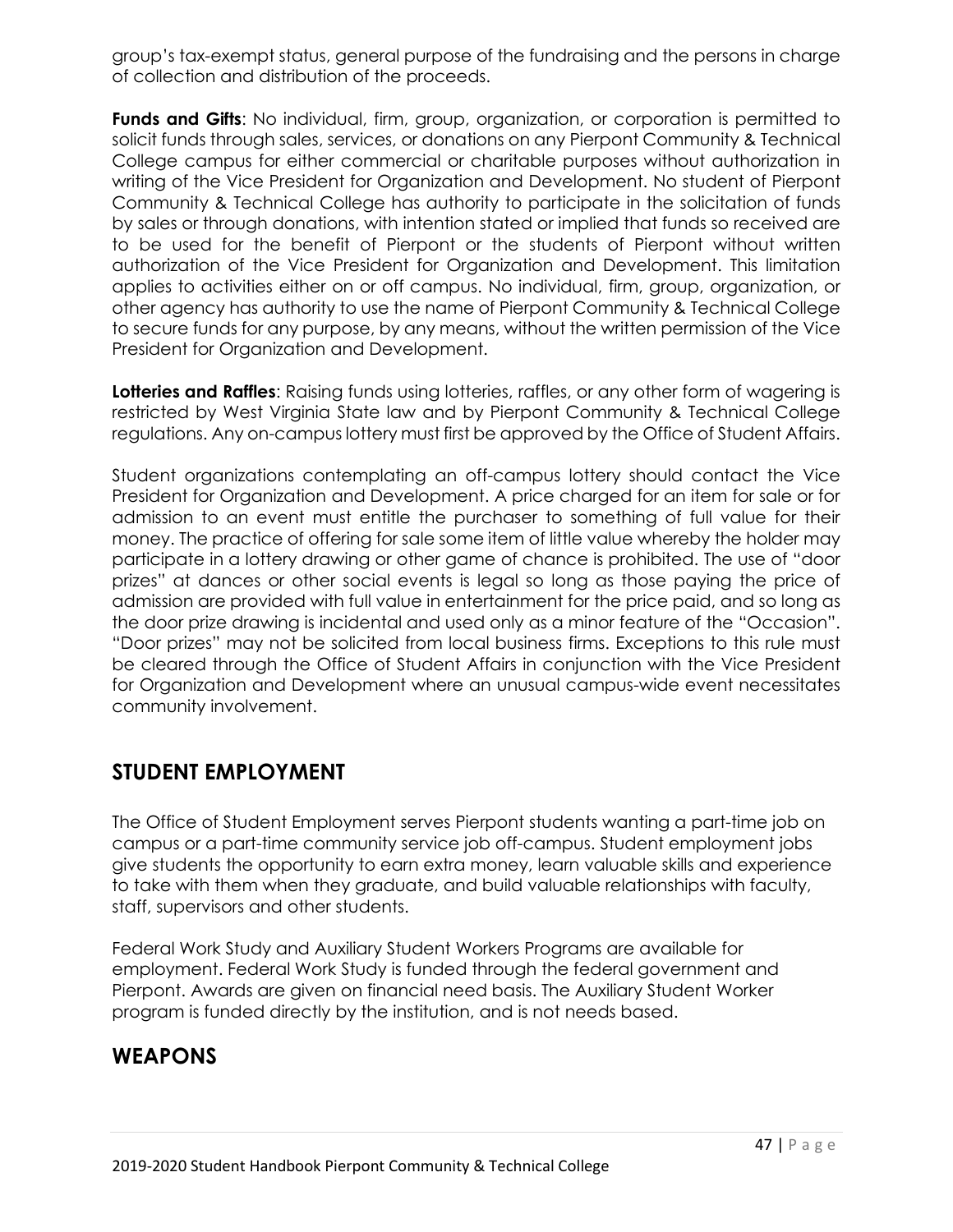It is prohibited to possess weapons including firearms on property owned or controlled by Pierpont Community & Technical College or Fairmont State University at any College/University sponsored event without the explicit authorization of the Campus Chief of Police, whether or not a federal or state license to possess the same has been issued to the possessor.

#### **Exceptions**

The only exceptions to this policy are as follows:

- Law enforcement officers
- Military personnel in performance of their official
- University sanctioned classes, groups or events where a particular weapon(s) is required and regularly used as a part of the curriculum or activity, i.e. various Criminal Justice courses, martial arts classes, clubs, theatrical events, etc.

#### **Violation**

Violation of this policy shall be charged with a misdemeanor Upon conviction thereof shall be fined not more than one thousand dollars or confined in the regional jail not more than six months, or both. (§61-7-14 WV Code). Exceptions to this policy may be requested in writing to the Campus Chief of Police.

#### **Definitions**

Firearm: Any device that shoots a bullet, pellet, flare, tranquilizer, spear dart, paintball or other projectile, whether loaded or unloaded, including those powered by CO2. This includes, but is not limited to, guns, air guns, dart guns, pistols, revolvers, rifles, cannons, etc., and any ammunition for any such device.

Weapon: Any device that is designed to or traditionally used to inflict harm. This includes, but is not limited to firearms, slingshots, switchblades, daggers, blackjacks, brass knuckles, bows and arrows, hand grenades, hunting knives, nun-chucks, throwing stars, etc.; any object that could be reasonably construed as a weapon; or any object legally controlled as a weapon or treated as a weapon under the laws of the State of West Virginia.

Explosives: Any chemical compound or mechanical mixture that contains any oxidizing and combustible units, or other ingredients, in such proportion, quantities or packing that an ignition by fire, friction, concussion, percussion, or detonator, or any part of the compound or mixture, may cause a sudden generation of highly heated gases that results in gaseous pressures capable of producing destructive efforts on contiguous objects or of destroying life or limb. This includes, but is not limited to, firecrackers, black powder, dynamite, etc. as well as detonating devices such as detonators, blasting caps, timers, incendiary wire and the like.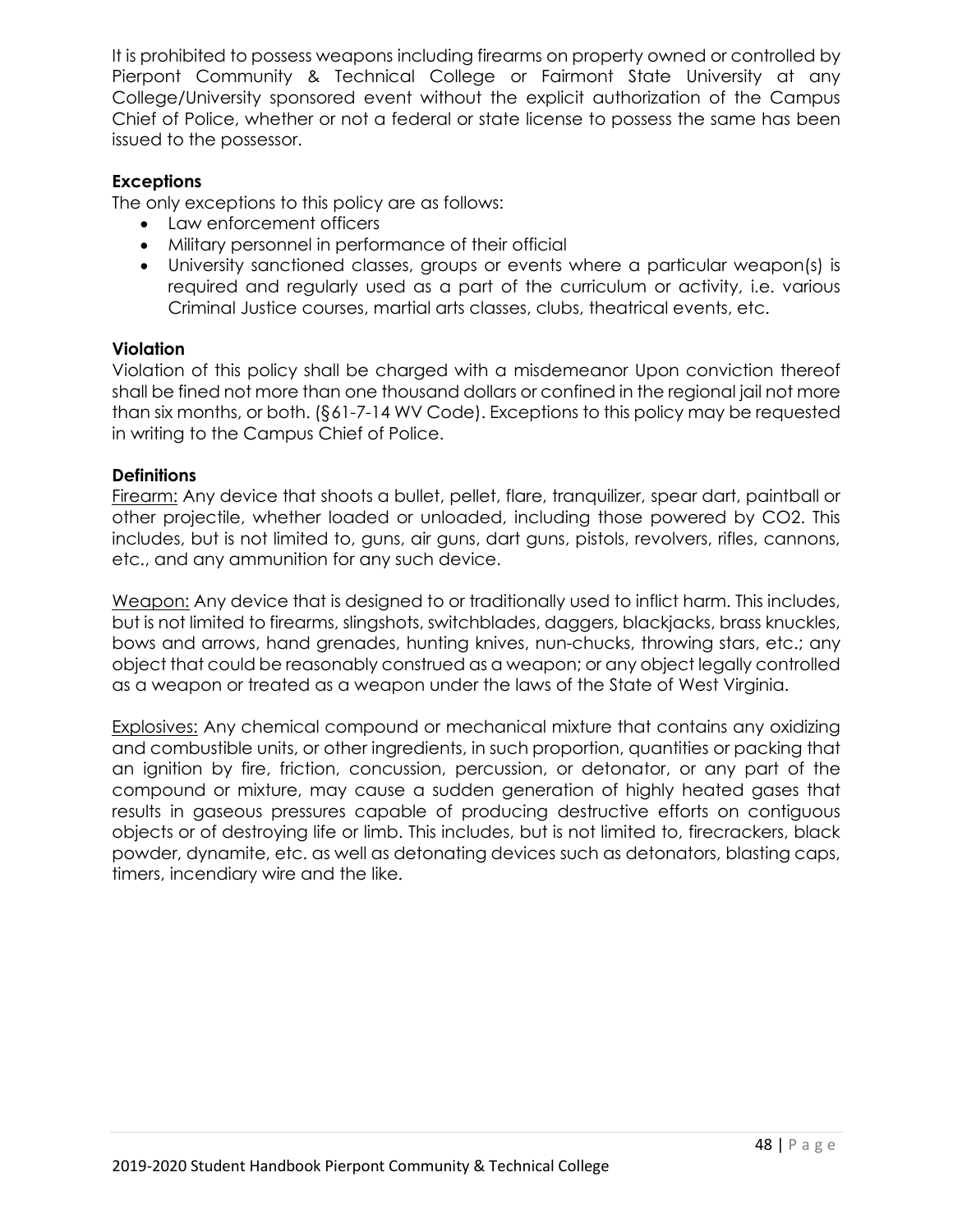# **PIERPONT COMMUNITY & TECHNICAL COLLEGE**



# **STUDENT CONDUCT CODE**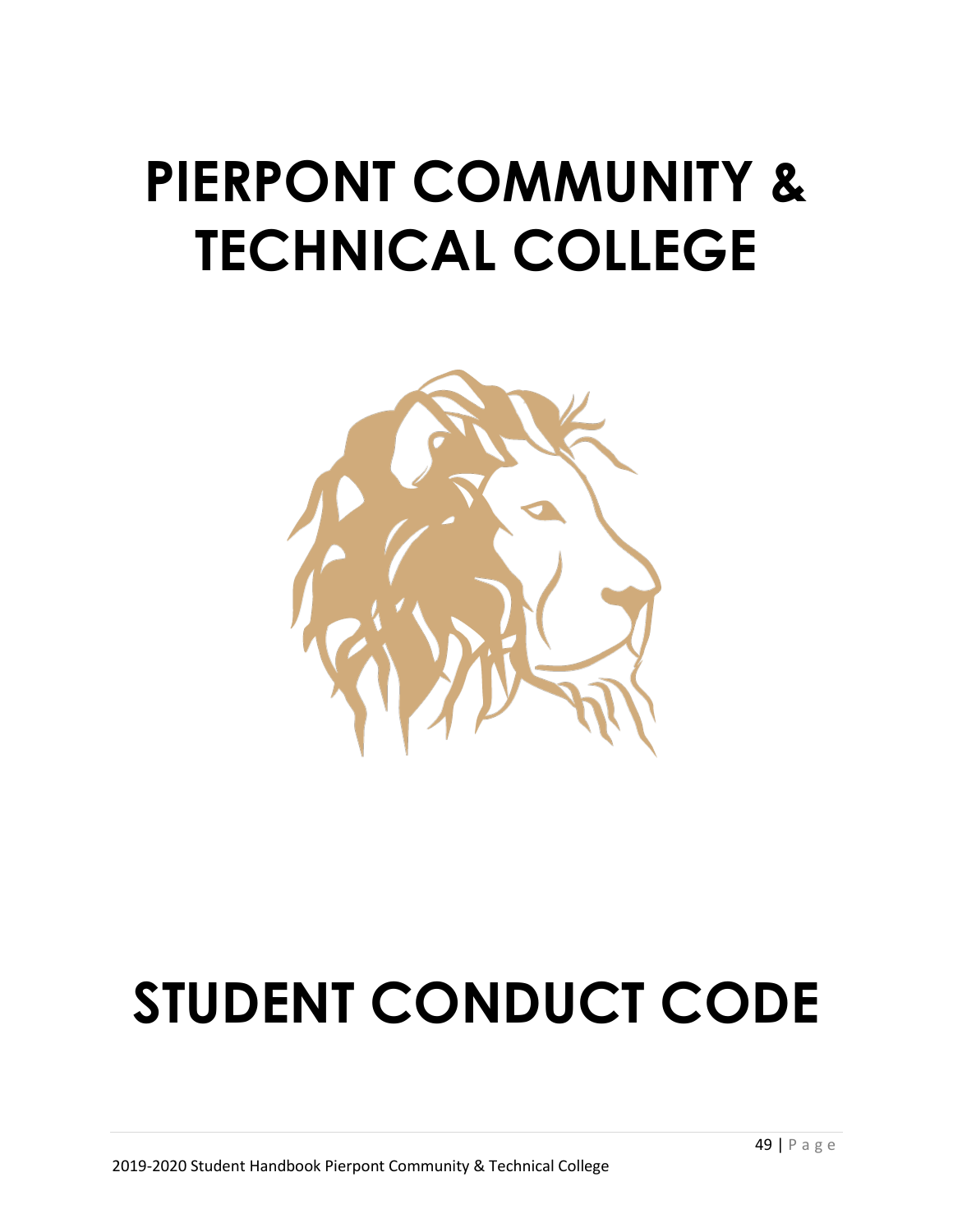#### **Who can report an incident?**

You. Not only can you report an incident, but any member of the campus community can report inappropriate behavior by our students. Any student, faculty member, staff member, administrator, or a concerned party may bring a complaint to the attention of the Pierpont Chief Judicial Officer (CJO). Persons who plan to bring a complaint against a student should notify the offices as quickly as possible.

#### **How do I report an incident?**

You may file a report with Campus Police(304) 367-4157), through Pierpont's Chief Judicial Officer by contacting 248 Hardway Hall (304)367-4907.

The written report should include date; times; student(s) involved; witness(es); a factual account of what occurred (no opinions); and a signature.

Once a report is received, it will be investigated and appropriate action(s) will be taken. If the student is deemed to be an immediate threat to an individual or the campus community, s/he will be removed from campus pending the completion of the investigation. The student has the right to appeal.

#### **The Judicial Process: The Nuts and Bolts**

Below is the abbreviated version of the judicial process.

#### **Student Conduct Hearing:**

Off-Campus, On-Campus (not in Residential Housing), or Magistrate/City Police Involvement:

When a Pierpont student violates a student conduct policy off-campus, oncampus (but not in the residence halls), or receives a Magistrate Citation, s/he first is scheduled to attend a Student Conduct Hearing conducted by the Pierpont Chief Judicial Officer (CJO);

- 1) During this hearing, the CJO reviews the initial report, police report, and witness statement(s). The conduct officer will talk directly to the alleged offending person. After this student conduct hearing, the student will plea responsible or not responsible for his/her action(s).
	- a) If s/he accepts responsibility, the CJO will decide on any sanctioning or follow up to occur
	- b) If s/he denies being involved in the alleged incident, the CJO would continue his/her investigation. Once the hearing officer has decided based on all aspects of the case, the hearing officer will render an informed decision based off all information provided. Decisions are made under preponderance of the evidence. "Preponderance of the evidence" means evidence which is of greater weight or more convincing than the evidence which is offered in opposition to it; that is, evidence which shows that the facts sought to be proved is more probable than not.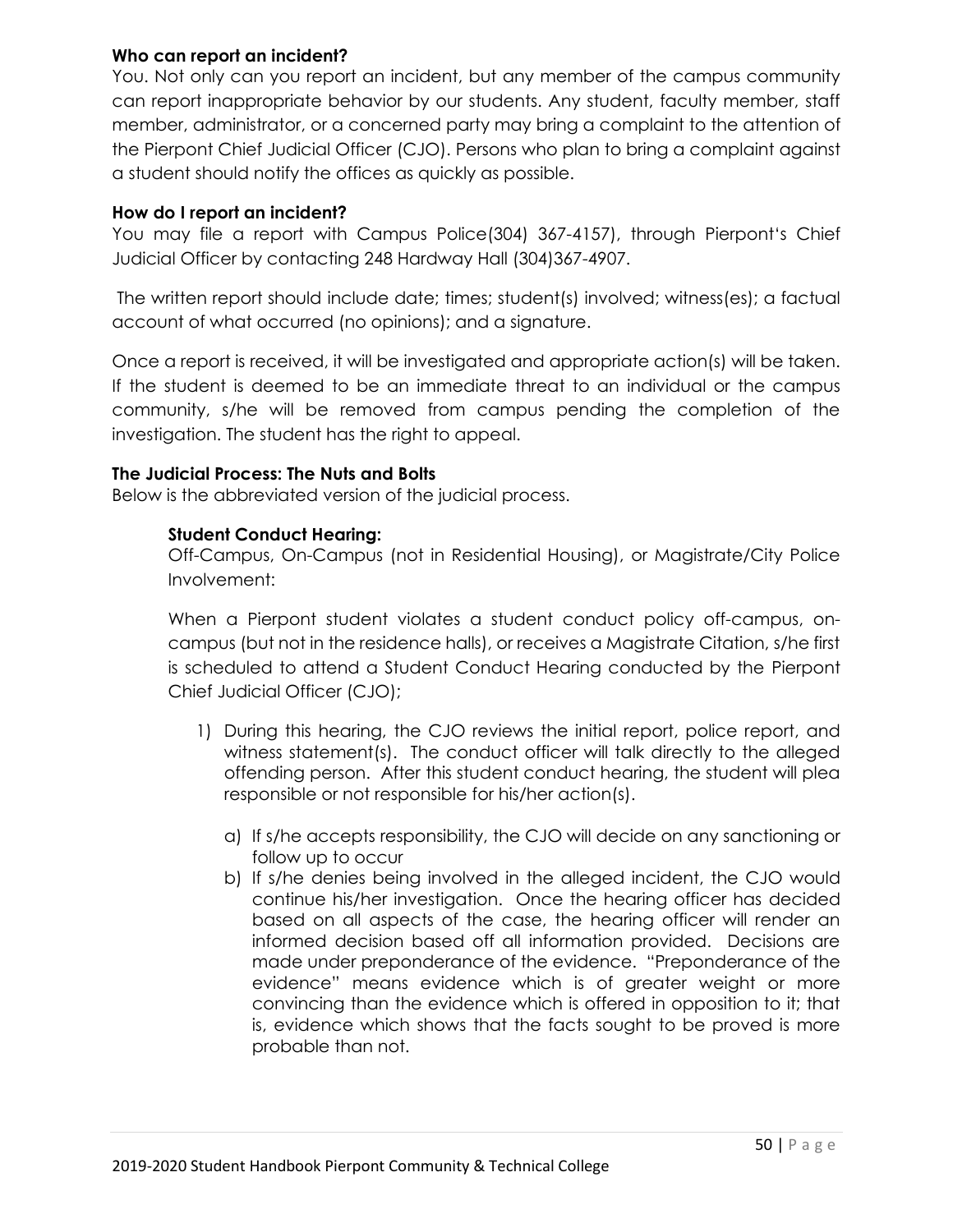#### **The Grounds to Appeal**

#### **Primary judicial authority resides with the CJO. Appeals of CJOs decisions may be referred to Student Hearing Board (SHB).**

In cases involving student conduct sanctioning, the student has five business days from the date the outcome letter was sent to submit a written appeal to the Pierpont CJO. If an outcome was determined by the CJO of Fairmont State as related to housing matters, and response should be forwarded to the Fairmont State CJO.

- a) The written appeal should include any supporting documents, videos, or witness statements.
- b) Sanctions originally imposed will stay until an outcome has been determined. If a student has been removed from the residence halls or from the college this may remain in place until the appeal process is complete, especially when there is perceived danger.
- c) The appropriate CJO will review the records and supporting documents to consider the following:
	- a. Affirm the finding of responsibility
	- b. Affirm the finding of responsibility and reduce but not eliminate the sanction(s) or
	- c. Remand the case to the same or a new Hearing Officer

Grounds for an appeal are considered if any of the following are met:

- 1) New evidence is available that was not present at the time of the original hearing.
- 2) A violation of due process or material deviation from substantive and procedural standards.

#### **The Student Hearing Board**

The Student Hearing Board hears all appeals. The SHB is composed of faculty members elected by Pierpont Faculty Senate. The Board hears cases as directed by the CJO (see grounds to appeal). The CJO will notify the chairperson of the SCAB.

The SHB shall consist of eight faculty members from Pierpont. For the appeals proceeding, the SHB hearing cases shall be constituted with:

A chairperson, two faculty members from the SHB, and two appointed students. The SHB will annually elect a chairperson who will not have a vote when hearing cases.

After hearing all related evidence, the panel by secret ballot shall render a decision regarding the academic appeal.

The final review of the SHB hearings and discussions shall reside with the Office of Academic Affairs/Provost Office.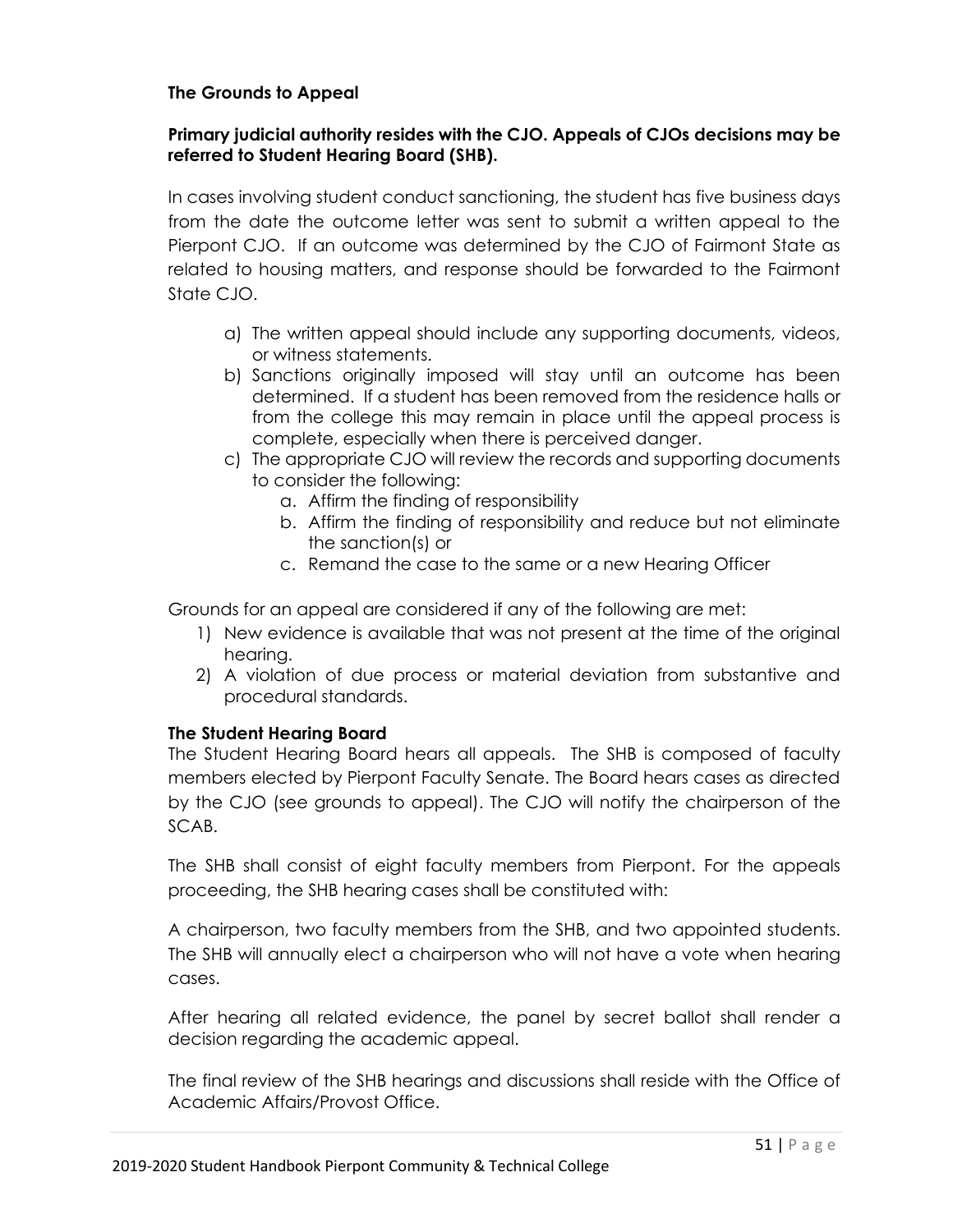#### **The Student Hearing Board Proceedings**

Below is a synapse of a SHB hearing:

- 1) During hearing(s), no party present shall be accompanied by legal counsel. The student may be accompanied by an advisor who may be a parent, legal guardian, another student, faculty, or staff member. If that person happens to be an attorney, that person may not act as attorney during the hearing.
- 2) Both parties may present witnesses.
- 3) During the hearing(s), the SHB may hear and consider any relevant information. The determination of what is and is not relevant rests solely with the Pierpont CJO.
- 4) After reviewing all information, the SHB will convene to decide the case. This discussion will not be recorded and must be confidential. They may render one of the following decisions:
	- a) Impose appropriate sanctions which may be disciplinary suspension from classes and being banned from campus, or
	- b) Grant the appeal and dismiss the case, or
	- c) Public Safety must a conduct further investigation.

#### **THE FINAL APPEAL**

If the student desires, s/he may submit a written appeal to the Vice President of Academic Affairs/Provost (academicaffairs@pierpont.edu). Based upon the written documentation, he/she may uphold the original decision or reverse the decision.

#### **THE VIOLATIONS**

A student that commits any of the following acts is subject to sanction:

#### **1-Abusive Conduct**

Physical abuse, verbal abuse, threats, intimidation, coercion and/or other conduct which threatens or endangers the health or safety of any person.

#### **2-Alcohol**

Use, possession, manufacturing, furnishing, or distribution of alcoholic beverages (except as expressly permitted by University/College regulations), or public intoxication. Students may not furnish alcohol to a person under the age of twentyone. Students may not operate a motor vehicle under the influence of alcohol or while impaired by the consumption of alcohol.

#### **3-Disorderly Conduct**

Conduct which is disorderly, lewd, or indecent; breach of peace.

#### **4-Disruption of Activities**

Disruption or obstruction of, or leading or inciting others to disrupt or obstruct, teaching, research, administration, disciplinary proceedings, or other University/College activities.

#### **5-Drug Possession/Use**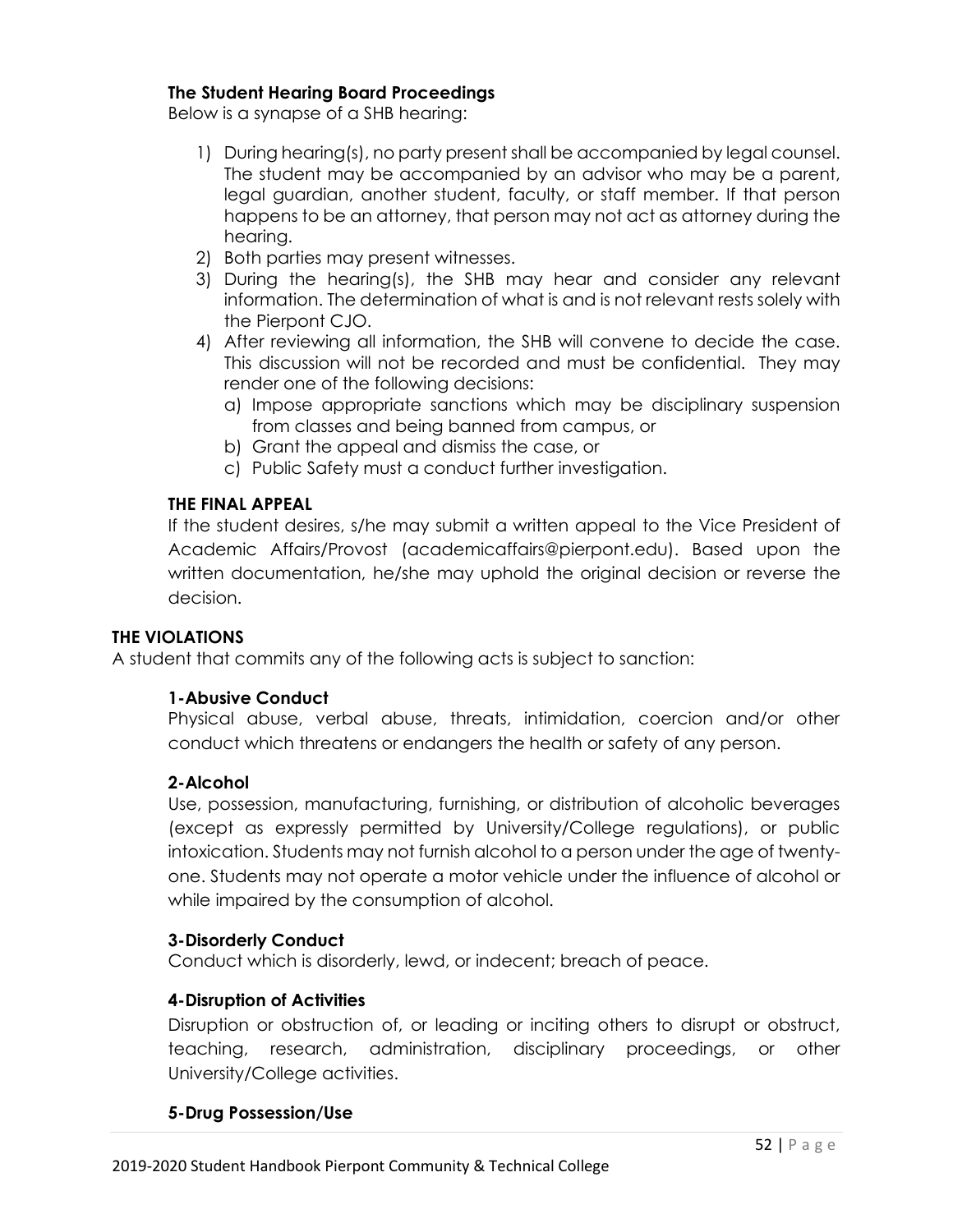Students may not possess, use, or distribute controlled substances. Students may not possess or use drug paraphernalia. Students may not use any prescribed drug in a manner inconsistent with the prescription, nor may a student distribute drugs to others. Students may not intentionally or recklessly inhale or ingest substances (e.g., nitrous oxide, glue, paint, etc.) that will alter one's mental state, or use products in a manner inconsistent with their intended and lawful use.

**Narcotics -** Use, possession, or distribution of narcotic or other controlled substances except as expressly permitted by law is prohibited.

#### **6-Tobacco Use (Pierpont BOG Policy 60)**

The use of tobacco and tobacco related products is prohibited on all premises owned, operated, leased or occupied by Pierpont Community & Technical College, or any street, road or thoroughfare passing through Pierpont owned property. This definition includes regional campuses.

Prohibited tobacco and tobacco related products include, but are not limited to, cigarettes, e-cigarettes, chewing tobacco, dip, pipes, cigars, cigarillos, hookah or waterpipe smoking, snus and snuff. This policy applies to faculty, staff, students, contractors, vendors, and visitors, and it applies to all indoor and outdoor events.

There shall be no advertising, sale or free sampling of tobacco or tobacco related products on Pierpont Campuses. Littering the campus with the remains of tobacco, tobacco related products or other related waste products are prohibited. All members of the College community and visitors must comply with this policy. Violation of the policy by employees, students and visitors may be subject to fines and/or disciplinary action. The President's designees are responsible for the enforcement of this policy.

#### **7-Misuse of Student ID Card/Keys**

Unauthorized possession, duplication or use of keys to any University/College premises or unauthorized entry to or use of University/College premises.

#### **8-Failure to Comply/Uncooperative Behavior**

Failure to comply with directions of University/College officials or law enforcement officers acting in performance of their duties and/or failure to identify oneself to these persons when requested to do so.

#### **9-Firearms/Weapons**

Using, possessing, or storing of firearms, explosives, other weapons, or dangerous chemicals on any campus property.

#### **10-Fire Violations**

Actions which cause or attempts to cause a fire or explosion, falsely reporting a fire, explosion or an explosive device, tampering with fire safety equipment or intentionally failing to evacuate university buildings during a fire alarm.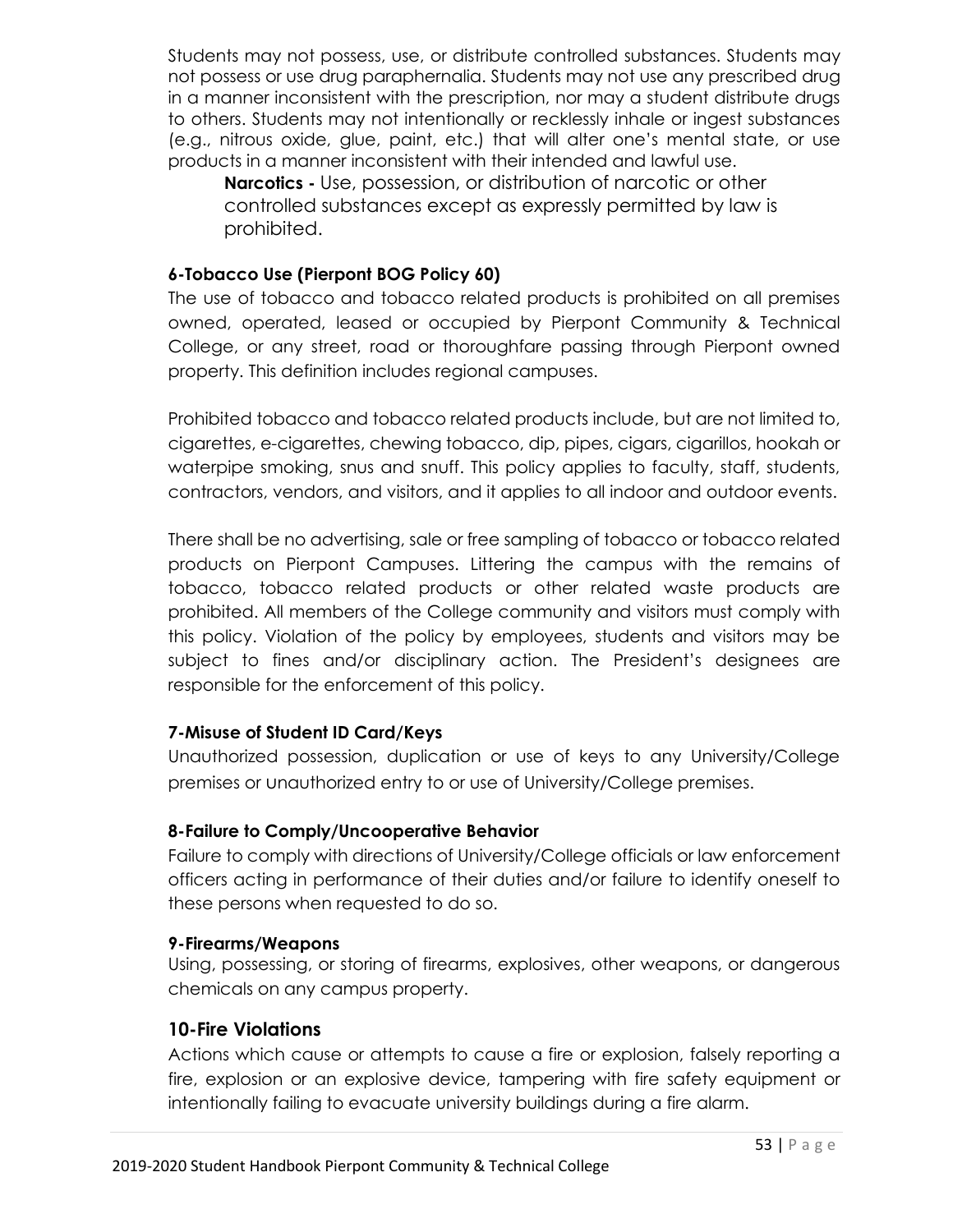#### **11-Forgery, Misrepresentation, or Fraud**

- Forging or altering, or causing to be altered, the record of any grade in a grade book or other educational record;
- Use of university documents or instruments of identification with intent to defraud;
- Presenting false data or intentionally misrepresenting one's records for admission, registration, or withdrawal from the university or from a university course;
- Knowingly presenting false data or intentionally misrepresenting one's records for personal gain;
- Knowingly furnishing the results of research projects or experiments for the inclusion in another's work without proper citation;
- Knowingly furnishing false statements in any university academic proceeding.

#### **12-Harassment**

Harassment is repeated, unwelcomed, verbal, written, physical, or any other conduct that disrupts or interferes with a student's rights to a healthy environment.

#### **13-Hazing**

No student shall, individually or by joining with one or more other persons, engage in any act of hazing involving another member of the institutional community.

Hazing may be defined as follows:

- To subject to cruel horseplay
- To harass or punish by the imposition of disagreeable tasks
- To frighten, scold, beat, or annoy by playing abusive tricks upon an individual

Pierpont Community & Technical College prohibit any action, which subjects a new member, initiate, or member of a student organization to activities, which are personally demeaning or involve a substantial risk of physical injury. This includes both organized rites of initiations, and informal activities.

Hazing may also include but is not limited to any brutality such as:

- paddling
- whipping
- forced calisthenics
- exposure to the elements
- forced consumption of any food, liquor, or other substance
- or any other forced physical activity which could adversely affect the physical
- health or safety of the individual
- and shall include any activity which would subject the individual to extreme mental stress such as:
	- **•** sleep deprivation
	- forced exclusion from social contact
	- forced conduct which could result in extreme embarrassment or adverse effect

Students involved in hazing activities are subject to institutional disciplinary action and criminal prosecution.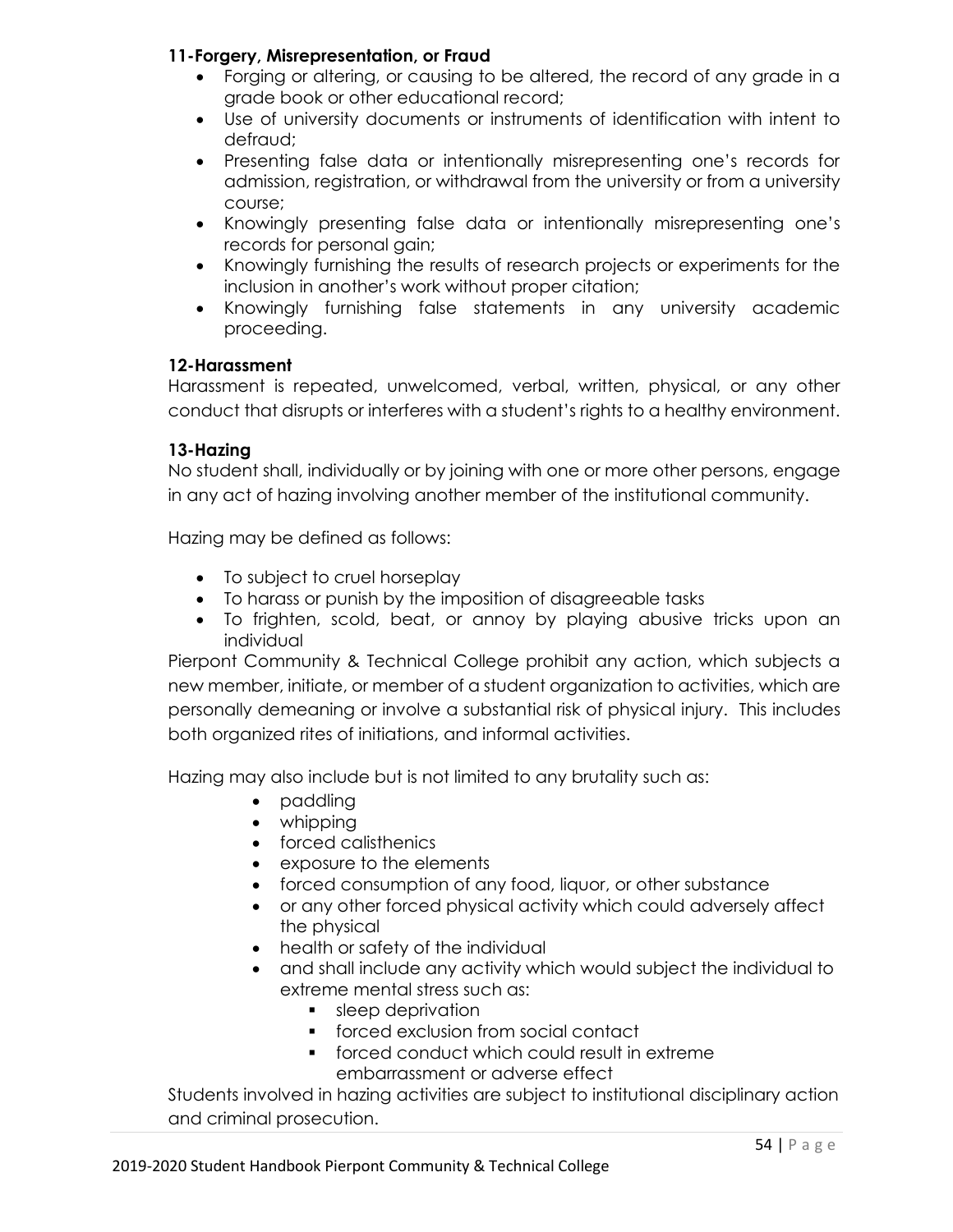#### **14-Federal, State, or Local Law Violations**

Federal, State and local law violations include a violation of any federal, state, or local law.

#### **15-Plagiarism**

Plagiarism is defined in terms of prohibited acts. Students are expected to understand that such practices constitute academic dishonesty regardless of motive. Those who deny deceitful intent, claim not to have known that the act constituted plagiarism, or maintain that what they did was inadvertent are nevertheless subject to penalties when plagiarism has been confirmed. Plagiarism includes, but is not limited to, the following:

- 1) Submitting as one's own work the product of someone else's research, writing, artistic conception, invention, or design; that is, submitting as one's own work any report, notebook, speech, outline, theme, thesis, dissertation, commercially prepared paper, musical piece or other written, visual, oral or electronic/computerized material that has been copied in whole or in part from the work of others, whether such source is published or unpublished;
- 2) Incorporating in one's submission, without appropriate acknowledgment and attribution, portions of the works of others; that is, failing to use the conventional marks and symbols to acknowledge the use of verbatim and near-verbatim passages of someone else's work or failing to name the source of words, pictures, graphs, etc., other than one's own, that are incorporated into any work submitted as one's own.
- 3) Cheating and dishonest practices in connection with examinations, papers, and projects including, but not limited to:
	- a. Obtaining help from another student during examinations;
	- b. Knowingly giving help to another student during examinations, taking an examination or doing academic work for another student, or providing one's own work for another student to copy and submit as his/her own;
	- c. The unauthorized use of notes, books, or other sources of information during examinations;
	- d. Obtaining without authorization an examination or any part thereof.

#### **16-Physical Assault or Battery**

The use of physical force against an individual or acts that cause physical injury. Intentionally making physical contact of an insulting or provoking nature with another person or intentionally causing harm to another person.

#### **17-Policy Violations**

Violation of any published University/College policies, rules or regulations in hard copy or available electronically on the University/College websites.

#### **18-Sexual Assault**

Sexual intercourse with, and/or sexual intrusion against, a person capable of giving consent, without such person's consent, or a person incapable of giving consent;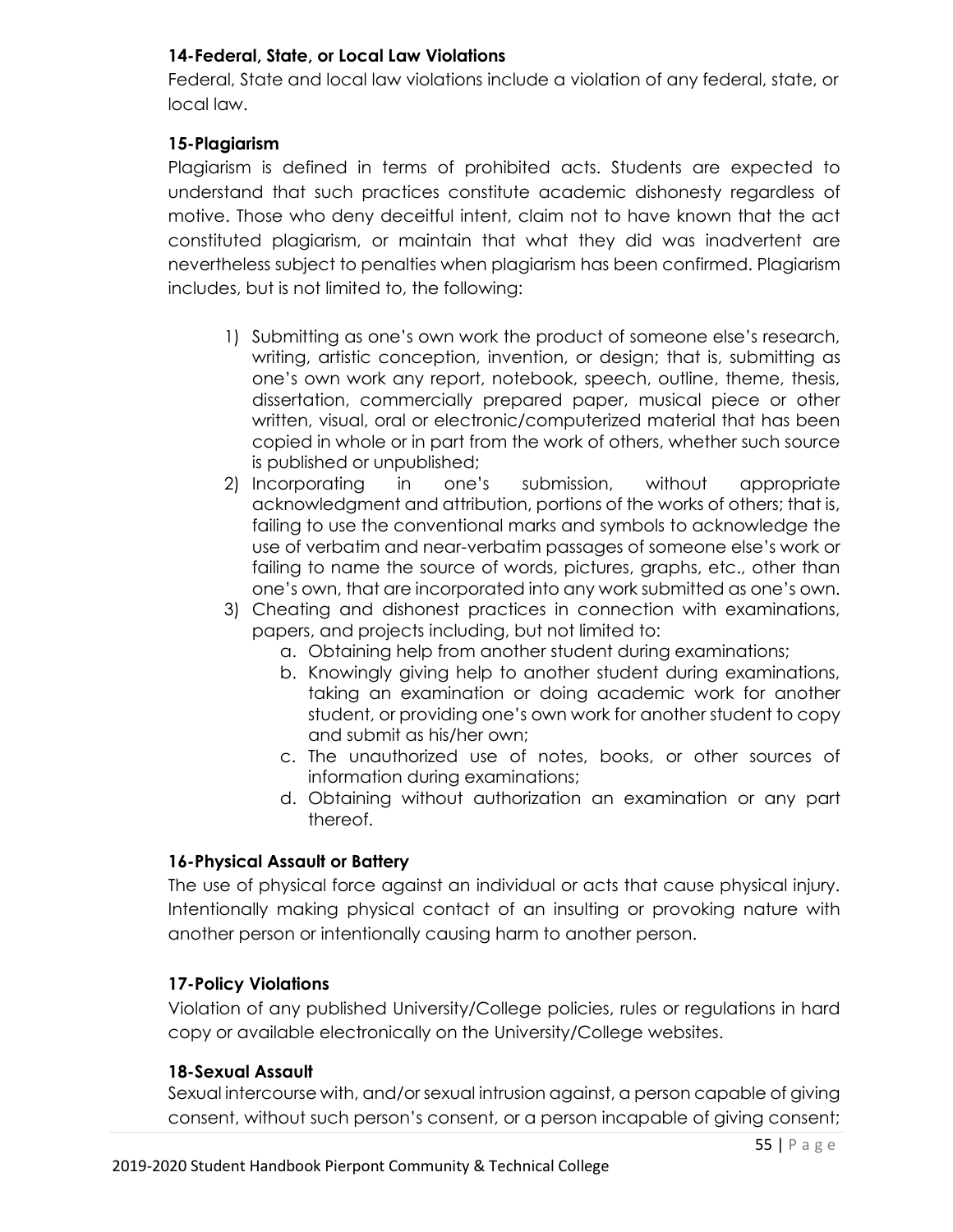a. Sexual assault or abuse, statutory or acquaintance rape, sexual harassment.

#### **19-Sexual Exploitation**

Non-consensual recording or photographing of sexual activity not limited to recordings, photos, or other images of an individual's sexual activity. Allowing third parties to observe sexual activity.

#### **20-Stalking**

Occurs when a person engages in a course of conduct directed at a specific person under a set of circumstances that would cause a person to fear bodily injury or to experience emotional distress.

#### **Department of Justice definition of Stalking:**

Stalking includes, (1)Repeated, unwanted, intrusive, and frightening communications from a perpetrator by phone, mail, or e-mail; (2) Repeatedly leaving or sending victims unwanted items, presents, flowers; (3) Following or waiting for a victim at places such as home, school, work, or place of recreation; (4) Making direct or indirect threats to harm the victim, victim's children, family, or pets; (5) Damaging or threatening to damage the victim's property; and (6) Posting information or spreading rumors about the victim on the internet in a public place or by word of mouth.

#### **21-Student Conduct Violations**

- a. Failure to obey the notice from a Student Conduct Board, College or University official to appear for a meeting or hearing for violations of the College/University Code of Student Conduct.
- b. Falsification, distortion, or misrepresentation of information before a Student Hearing/Conduct Board.
- c. Disruption or interference with the orderly conduct of a judicial proceeding.
- d. Institution of a student conduct code proceeding in bad faith.
- e. Attempting to discourage an individual's proper participation in, or use of, the judicial and other proceedings associated with the College/University Student Code of Conduct.
- f. Attempting to influence the impartiality of a member of a Student Hearing/Conduct Board prior to, and/or during the course of, the judicial proceeding.
- g. Harassment (verbal or physical) and/or intimidation of a member of a Student Hearing/Conduct Board prior to, during, and/or after a judicial proceeding.
- h. Failure to comply with the sanction(s) imposed under the student code.
- i. Influencing or attempting to influence another person to commit an abuse of the judicial system.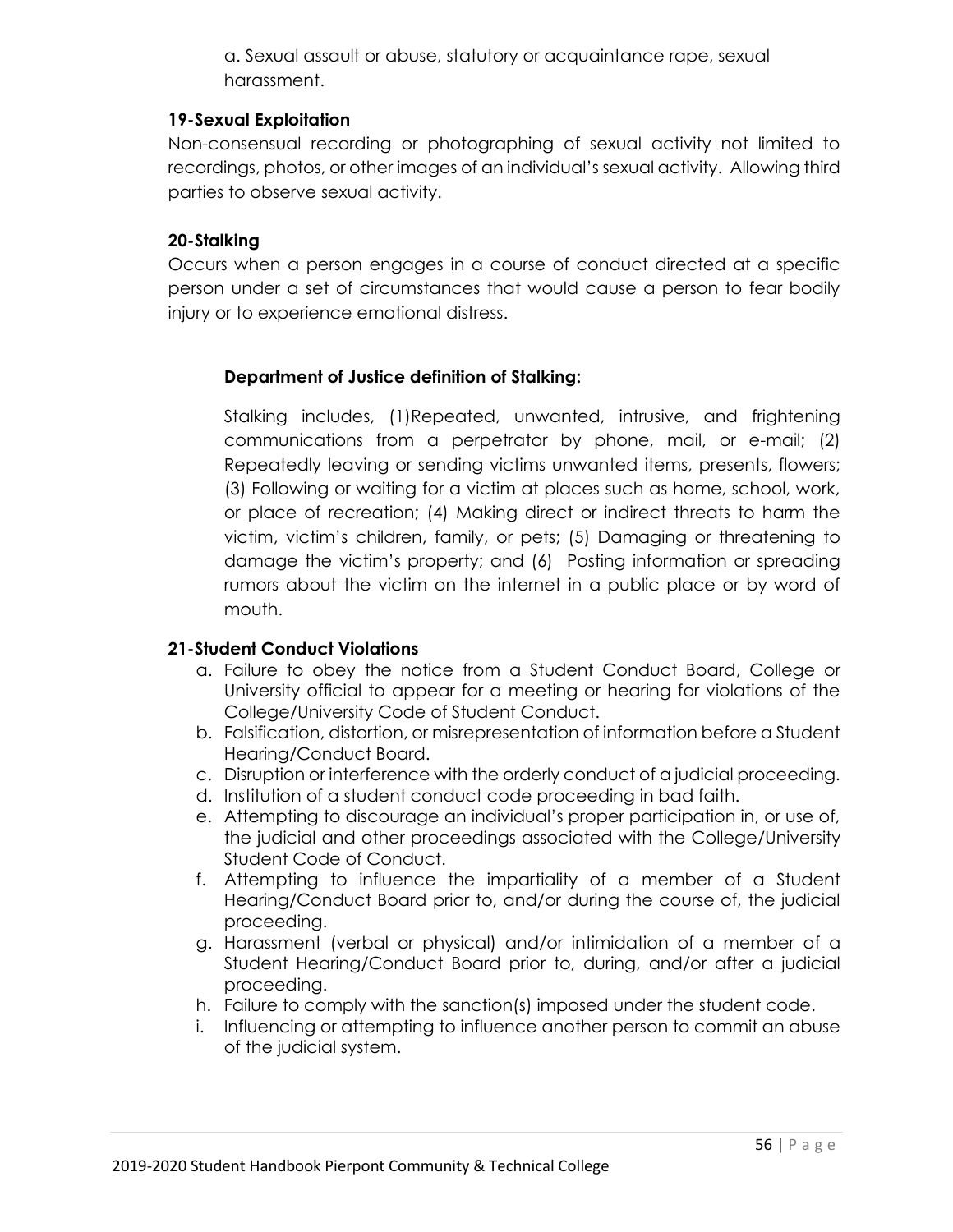#### **22-Technology Violations**

- a. Unauthorized entry into a file, to use, read, or change the contents, or for any other purpose.
- b. Unauthorized transfer of a file.
- c. Unauthorized use of another individual's identification and password.
- d. Use of computing facilities to improperly interfere with the work of another student, faculty member, or University official.
- e. Use of computing facilities to send obscene or abusive messages.
- f. Use of computing facilities to improperly interfere with normal operation of the University or College computing system.
- g. Use of computing facilities and resources in violation of copyright laws.
- h. Any violation of the College/University Computer Use Policy.

#### **23-Theft**

Attempted or actual theft of and/or damage to property.

#### **24-Traffic Obstruction**

Improper obstruction of the free flow of pedestrian or vehicular traffic.

#### **25-Unauthorized Entry/Presence**

Students and their guests may not enter any residence property without permission. This includes but is not limited to occupying any restricted, locked, or closed residence hall or campus facility (including roofs and housekeeper's closets, offices, dining hall, computer labs, mechanical areas, fitness centers, student rooms, or elevators). Students and their guests may not enter the restroom of the opposite sex, enter a residence hall through a residence hall window, or any other unauthorized entrance, and are not permitted to prop or use (except in an emergency situation) an exterior, emergency exit, or alarmed door. Students and their guests are strictly prohibited from entering a construction area or safety zone without authorization. Furthermore, residents may not enter a residence hall or campus property after having been evicted or restricted from a residence hall or campus property, or allow access to others who have been restricted from a residence hall or campus property. Department of Public Safety will be contacted for reported or suspected cases of trespassing. Typical sanctions will be at the discretion of the student conduct officer.

#### **Possible Sanctions:**

**Warning:** A notice in writing to the student that the student is violating or has violated Board of Governors policies, institutional rules and regulations, or the Student Code of Conduct. Any further prohibited conduct could result in more severe disciplinary action.

**Probation I:** An official disciplinary status enacted for a specified duration admonishing a student that any further misconduct during this time may result in suspension. A copy of the notice is sent to the student's Academic Dean and to the student's parent(s)/guardian if he/she is a dependent.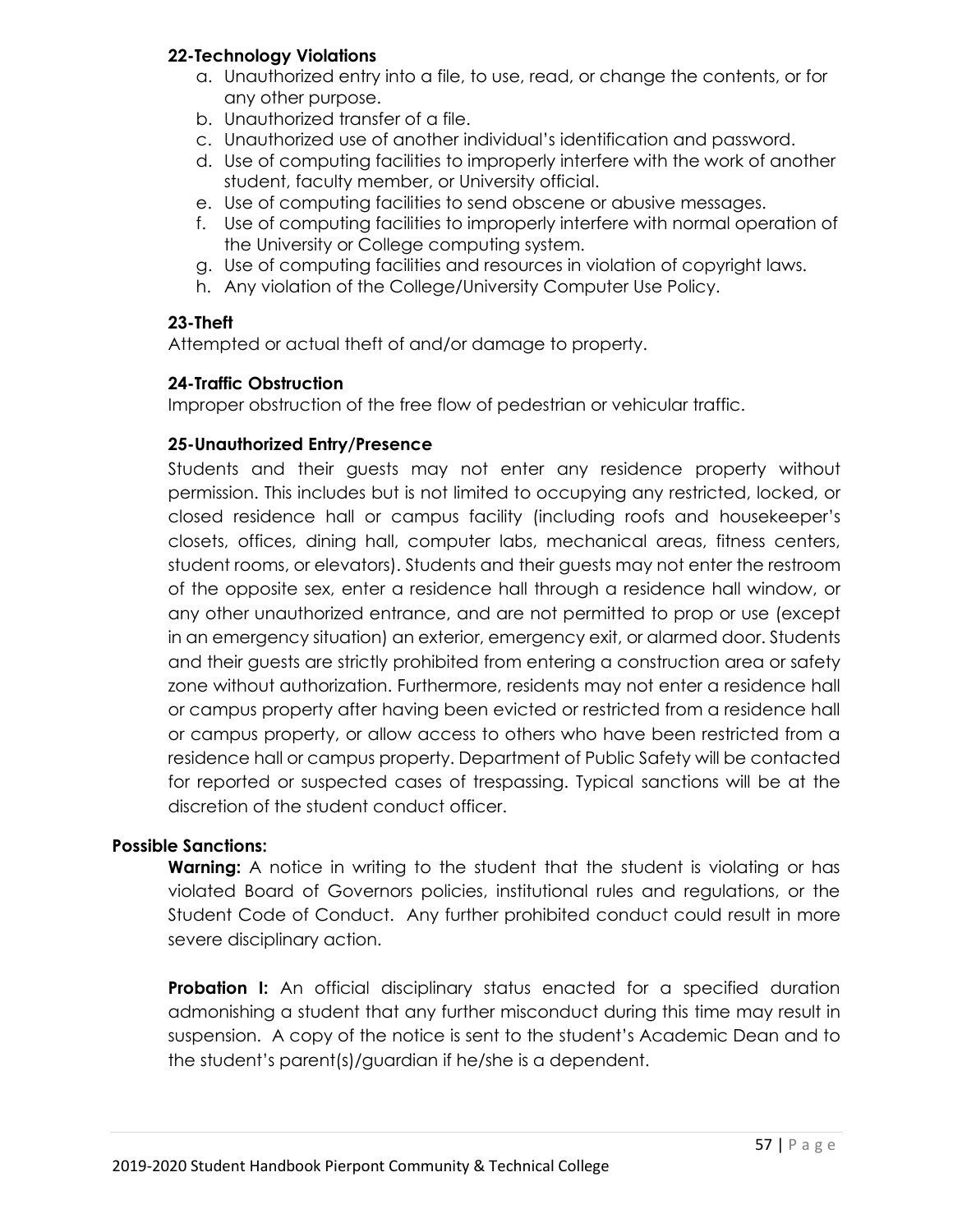**Probation II:** An official disciplinary status enacted for a specified duration stipulating that a student, in lieu of active suspension, is being allowed to remain at the University/College provided that the student adheres to certain conditions, as set by the Judicial Affairs Officer or Student Conduct Hearing/Appeal Board. Failure to meet these conditions will result in automatic suspension from the University/College. The Judicial Affairs Officers or his/her designee shall determine whether the conditions have been satisfied or violated. The student's Academic Dean will be notified that the student is on Disciplinary Probation II, as well as the student's parent(s)/guardian if he/she is a dependent.

**Interim Suspension:** Imposed when a Judicial Affairs Officer or his/her designee has reasonable cause to believe that a student's presence on campus presents a significant risk of substantial harm to the student, other individuals, or property; or an ongoing threat of disrupting the normal operations of the University/College.

- **Suspension:** Complete separation from all University/College activities, grounds, services, or facilities. Upon return to the University/College, the student will be placed, automatically on Disciplinary Probation II for a minimum of one academic year. A suspension shall be noted as a "disciplinary suspension" on student records. A copy of the notice is sent to the student's Academic Dean and to the student's parent(s)/guardian if he/she is a dependent. Suspensions are indicated for a period that may be one semester, one academic year, or two academic years. After he/she completes their suspension the student may reapply to the University/College.
- **Expulsion:** Permanent separation of the student from the University/College. This includes all activities, services, facilities, grounds, as well as any satellite campus, on-line courses, undergraduate, and graduate schools. The student will have a notification of "expulsion" on his/her transcript. Students are not eligible for re-entry to the University/College.
- **Other Sanctions:** Other sanctions may be imposed by the Judicial Affairs Officer or Student Hearing Board. For example, students may be required to complete alcohol or drug counseling, write a reflective paper, complete an online exercise or community service hours, or be placed on a behavioral contract.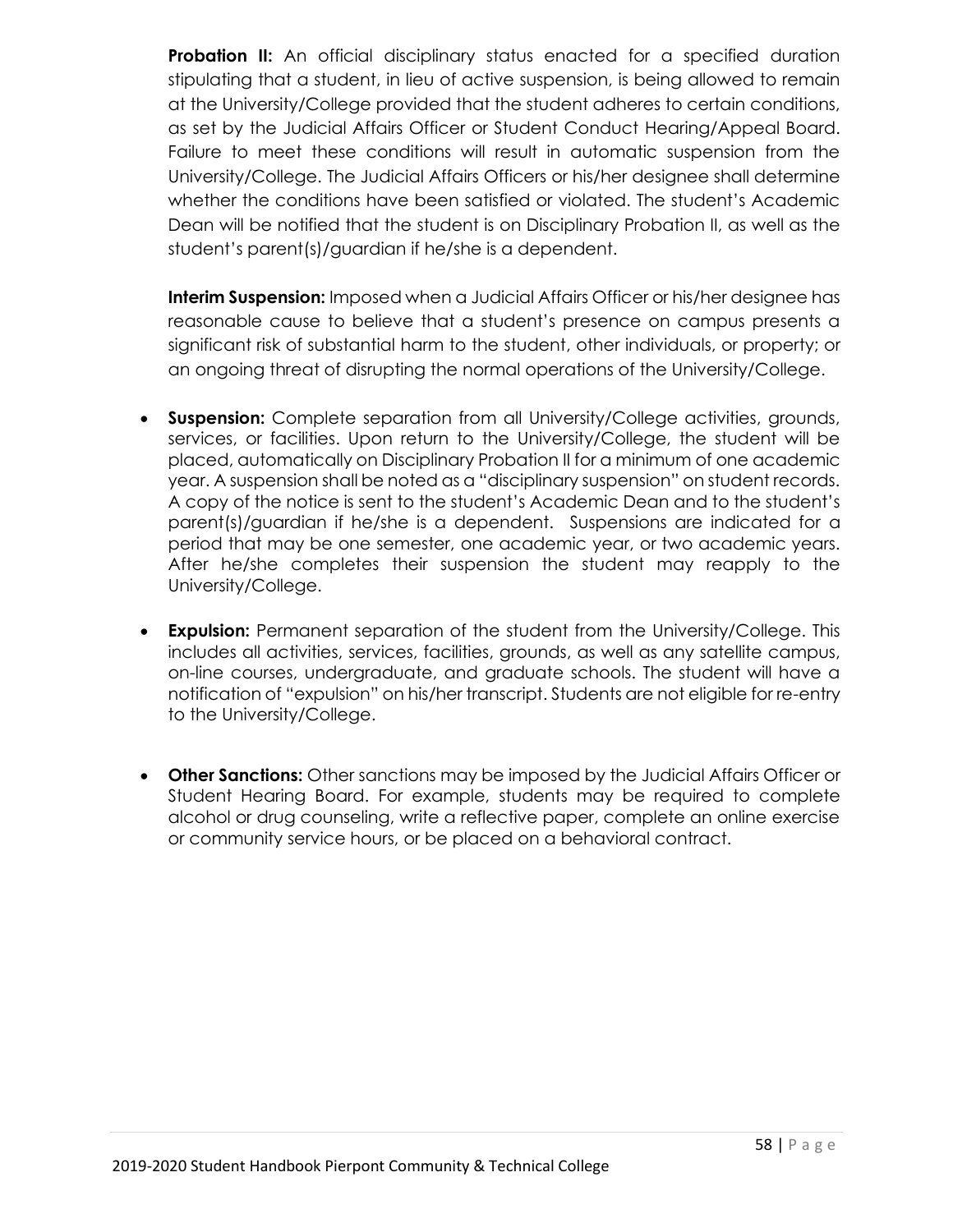

# **RESIDENTIAL FACILITIES**

**Alicia Kalka, Director of Housing and Residence Life, Fairmont State and Housing Judicial Officer 303 Turley Center (304)367-4216**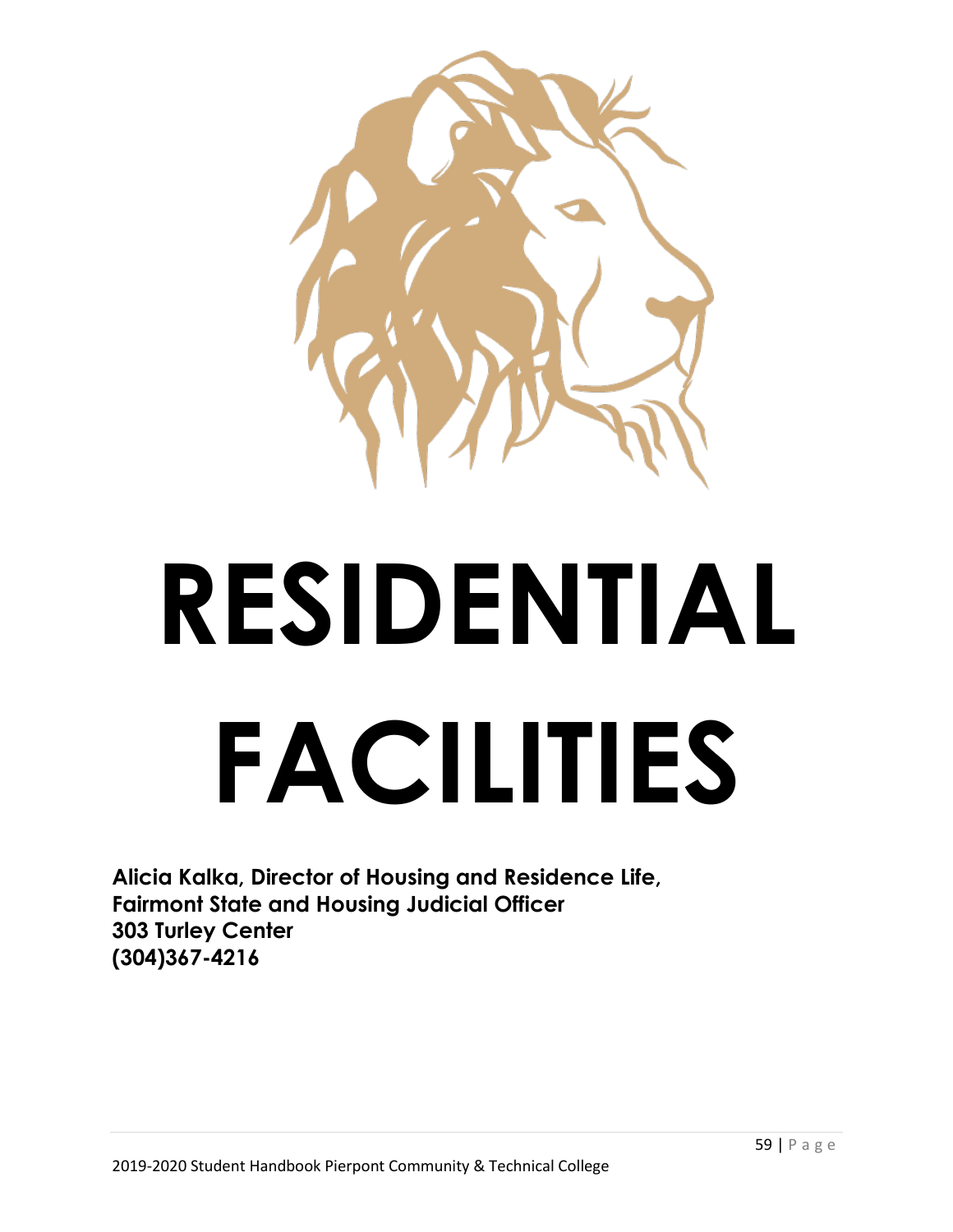#### **Housing Options**

Bryant Place: co-ed by suite, primarily Fairmont upper class students, Morrow Hall: co-ed by floor/wing Pence Hall: co-ed by floor/wing Prichard Hall: coed by floor/wing, Honor's and International learning community University Terrace West: co-ed by semi-suite, freshmen permitted University Terrance East/North & West: studio dingles, double and quad apartments, upper classmen students only (FSU)

#### **Board Requirements**

All students residing in residence halls must participate in a meal plan. Meal plans are also available for apartment or commuter students. Students who have special dietary needs should contact Dining Services for assistance.

#### **Residence/Off-Campus Policy**

**Students attending at least one class on Locust Avenue are required to live on campus their first and second year (four semesters).** Any freshman or sophomore who moves off campus without written approval from the Office of Residence Life will be billed for room and board charges.

Occasionally, the demand for housing may exceed the capacity of our residence halls and apartments. In this event, incoming freshman and transfers may be assigned to temporary accommodations, placed on a waiting list, or given a release to live off campus depending on circumstances. If a student has documented special needs, the Office of Residence Life will make every effort to provide the most appropriate oncampus housing assignment, in consultation with health services, academic support services, counseling center, or other appropriate office.

Exemption requests must be submitted electronically through the housing portal located in Pierpont Portal. Requests must be made no later than 30 days before the first day of class. It is the student's responsibility to provide sufficient documentation to justify the exemption status. Grounds to apply for exemption status:

- 1. You are married and/or are living with your partner.
- 2. You are a parent.
- 3. You have documented medical circumstances that cannot be accommodated on campus (Documentation of your condition must be provided by your physician).
- 4. You are a commuter student who lives within 50-miles of the Locust Avenue campus and are living at the home of a parent or legal guardian.
- 5. You are 21 years of age or older by the start of your enrollment period.

To apply for exemption, visit the web site: [www.fairmontstate.edu/stulife/residence](http://www.fairmontstate.edu/stulife/residence-life/housing-forms)[life/housing-forms](http://www.fairmontstate.edu/stulife/residence-life/housing-forms) under miscellaneous forms on "Campus Exemption Form".

Additional housing information can be found at: <https://www.pierpont.edu/current-students/reslife/application-process> .

#### **The Residence Life Mission**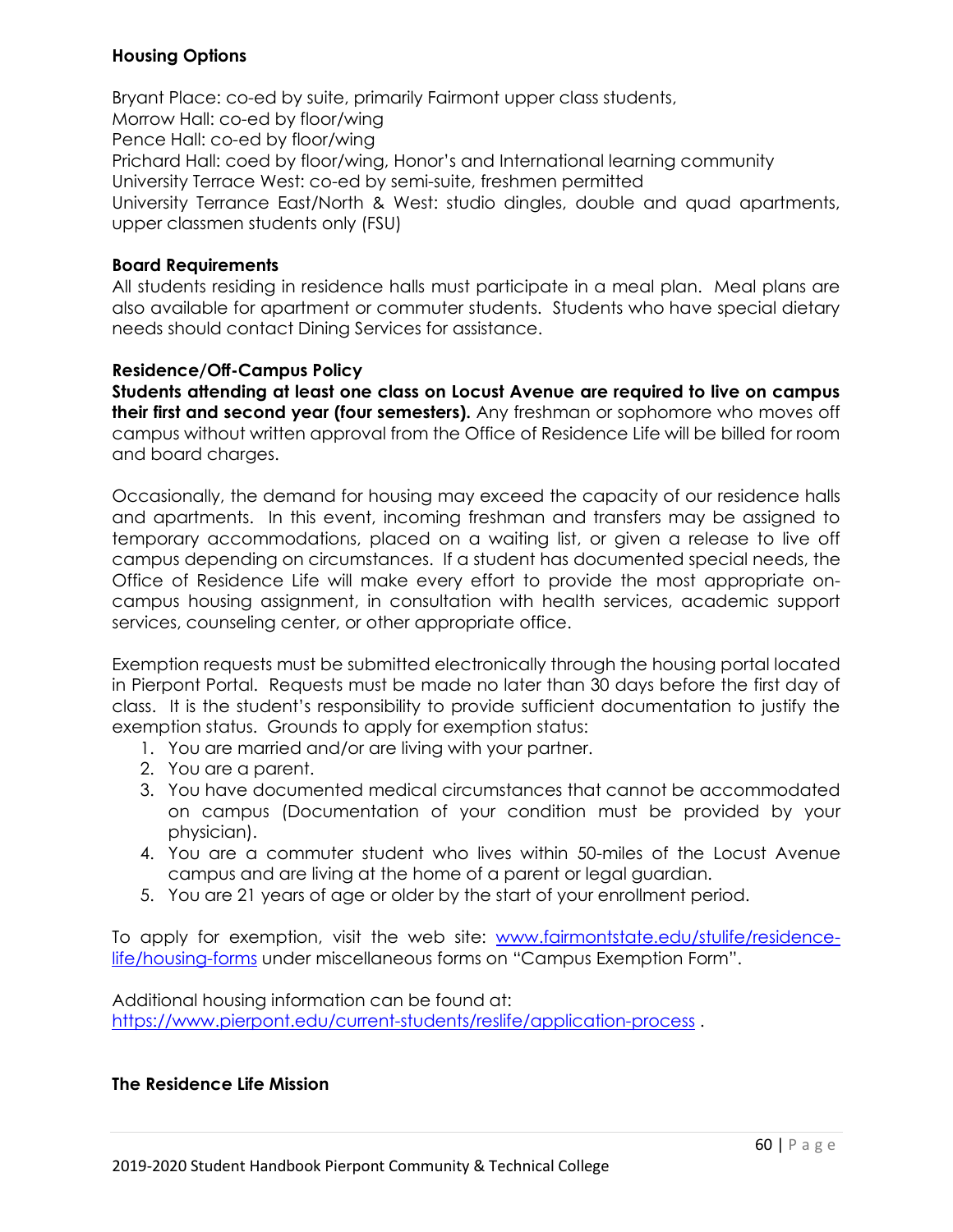Welcome! We are here to provide a living, learning environment for a diverse student population. Our desire is to make your residence hall a refuge encompassed with warmth and respect for everyone who enters through its doors. Ultimately, we strive to provide an essential educational experience by:

- \* Teaching life skills
- \* Encouraging personal growth and development
- \* Fostering cultural awareness and embracing diversity
- \* Promoting a sense of inner self-worth

\*Aiming to develop community consciousness, an idea of citizenship, and leadership skills

\* Recognizing your responsibilities and autonomy as an adult

\* Creating a safe and secure environment

\* Providing a professional staff to assist you in the attainment of your academic, personal, and career aspirations

\* Developing educational, social, recreational, cultural and spiritual programs

#### **General Information**

The residence halls are extensions of the classroom. They are designed to provide rich experiences in group living, as well as promote effective study habits, social skills, and leadership experiences. All freshman and sophomore students are required to live on campus unless they have been released from the requirement in writing. Exception to this policy maybe approved upon presentation of justifiable cause or under extenuating circumstances. Campus housing consists of Bryant Place, Pence, Prichard and Morrow Halls along with the University Terrace Complex. Freshmen are restricted from living in the campus apartments. The residential staff consists of a Residence Director/Apartment Manager who is assisted by carefully selected, responsible, Resident/Community Assistants residing in each area. The Residence Director/Apartment Manager is in charge of room changes and the general care and supervision of his or her area. Resident/Community Assistants work directly with residents to help maintain an atmosphere for learning and to promote the general welfare of each resident.

#### **Housing Applications and Deposits**

Applications for campus housing are available online through Pierpont Portal via the housing link. Look for the house icon to apply. For new applicants, a deposit must accompany the application and can be submitted online. Deposits will be applied to future applications for current students if the deposit is still available. Applications are only considered complete when the application and deposit has been submitted along with a completed application agreement. The deposit is held for the entire year as a damage deposit and returned, if eligible, when you are no longer living in campus housing.

Written notice of cancellation of intent to enroll for the fall term must be received by the Residence Life Office no later than May 31st. For the spring term, written notice of cancellation must be received by the Residence Life Office no later than November 30<sup>th</sup>. Failure to notify Residence Life by the appropriate date will result in the forfeiture of the deposit. Exception is made if the student is not admitted to college. The application is a lease/contract for occupancy and payment of rent for two full semesters or one year (August to May or August to July for apartment agreements). **Also, the contract must be accepted electronically by the student. The students' parent or guardian must mail a signed agreement if the student is under 18 years of age.**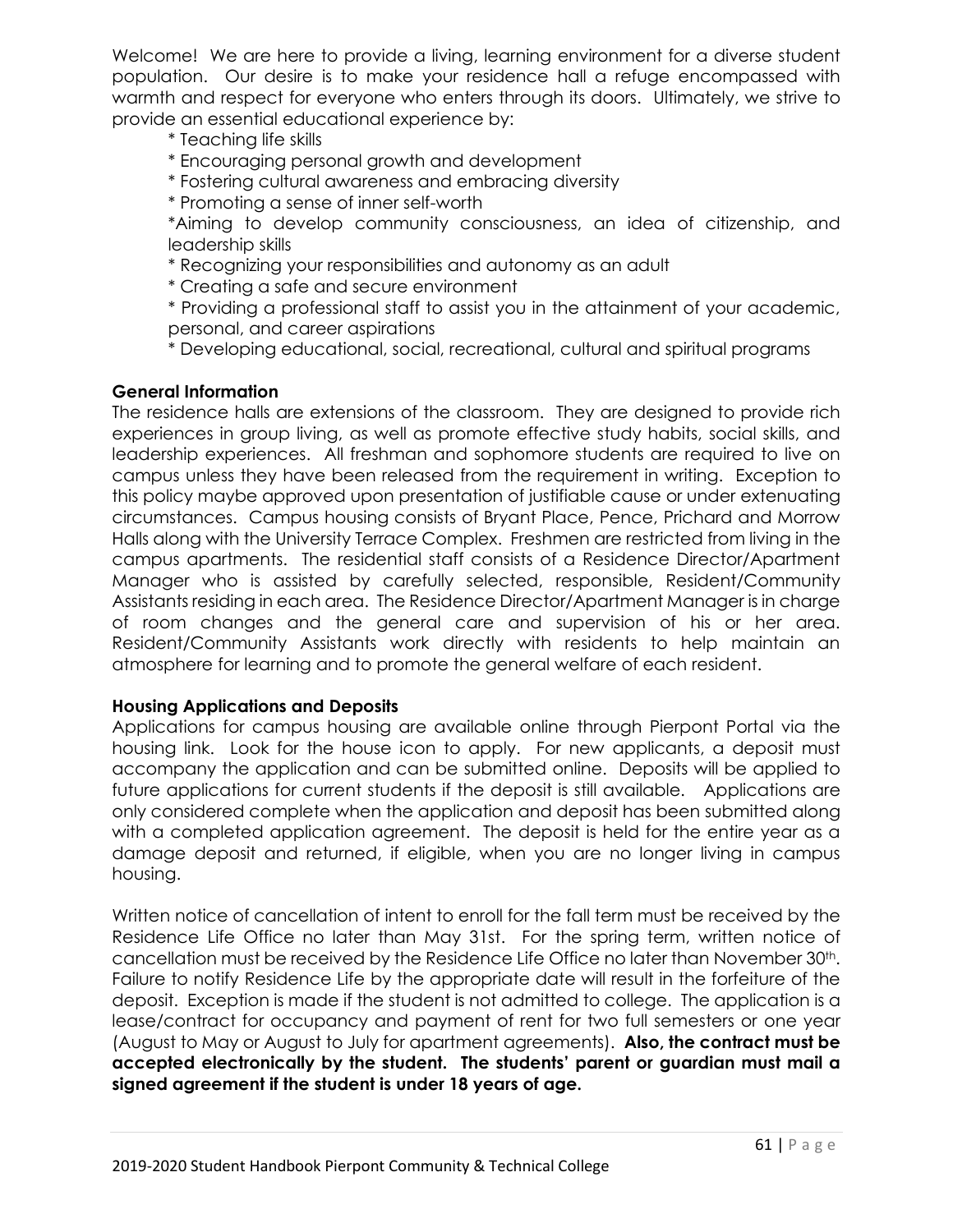No deposit is required when reserving a residence hall space for the summer terms. (Fees are subject and change). Room assignments may be adjusted for students not registered for classes after June 30th for the Fall semester or December 15th for the spring semester. **Room and Board and Meal Plan can be found at <http://www.fairmontstate.edu/stulife/residence-life/housing-meal-plan-rates> .**

Deposit (for the year)is \$ 200.00. This fee will be returned, less any damage, at the end of the school year.

There is no refund of room and board to students who are suspended or removed from housing during the academic year. No deductions in room and board will be allowed for a period of absence from the residence hall during the semester. First time enrollees will have their refunds determined by the Higher Education Act of 1992 and institutional policy.

**All fees are to be paid by the due date provided by the Business Office**. Unless all fees are paid on time, you will be "dropped" from your classes and forfeit your room. A student is not officially registered until all fees are paid.

\*\* These fees are subject to approval and change.

#### **Termination of Housing Application/Agreement**

Any student that has applied for housing has executed a binding agreement with Residence Life and Pierpont Community & Technical College for the provision of housing (and dining services for residence hall applicants) for the entirety of the application period. Applications are valid for the entire academic year for fall semester applicants and for the entire spring semester for students beginning in January. Summer housing applications are excluded from these cancellations expectations.

There are limited extenuating circumstances that will be considered as conditions for termination of a residence hall/apartment agreement. Therefore, it is critical that you are certain of your plans to live on campus. Your status within the housing cycle is a factor in determining the option(s) available to you. Cancellation of the application/agreement is distinct from being released from the application/agreement.

#### Cancellation of the housing application/agreement:

You are eligible to cancel your housing application only under the following conditions:

- You must be cancelling your enrollment with Pierpont Community & Technical College.
- You must **NOT** be enrolled in any classes for the term in which your application/agreement applies. If you have already enrolled in classes, you must withdraw completely according to the procedure and guidelines provided by Enrollment Services.
- You have not yet occupied on-campus housing.
- Written notice of cancellation of your application/agreement must be received by Residence Life by the following dates to be eligible for a refund of your housing deposit. Cancellations for the fall semester must be received by the Residence Life Office by May 31st. Spring semester cancellation notices must be received by November 30th. Failure to notify Residence Life, in writing, by the appropriate date will result in forfeiture of the deposit.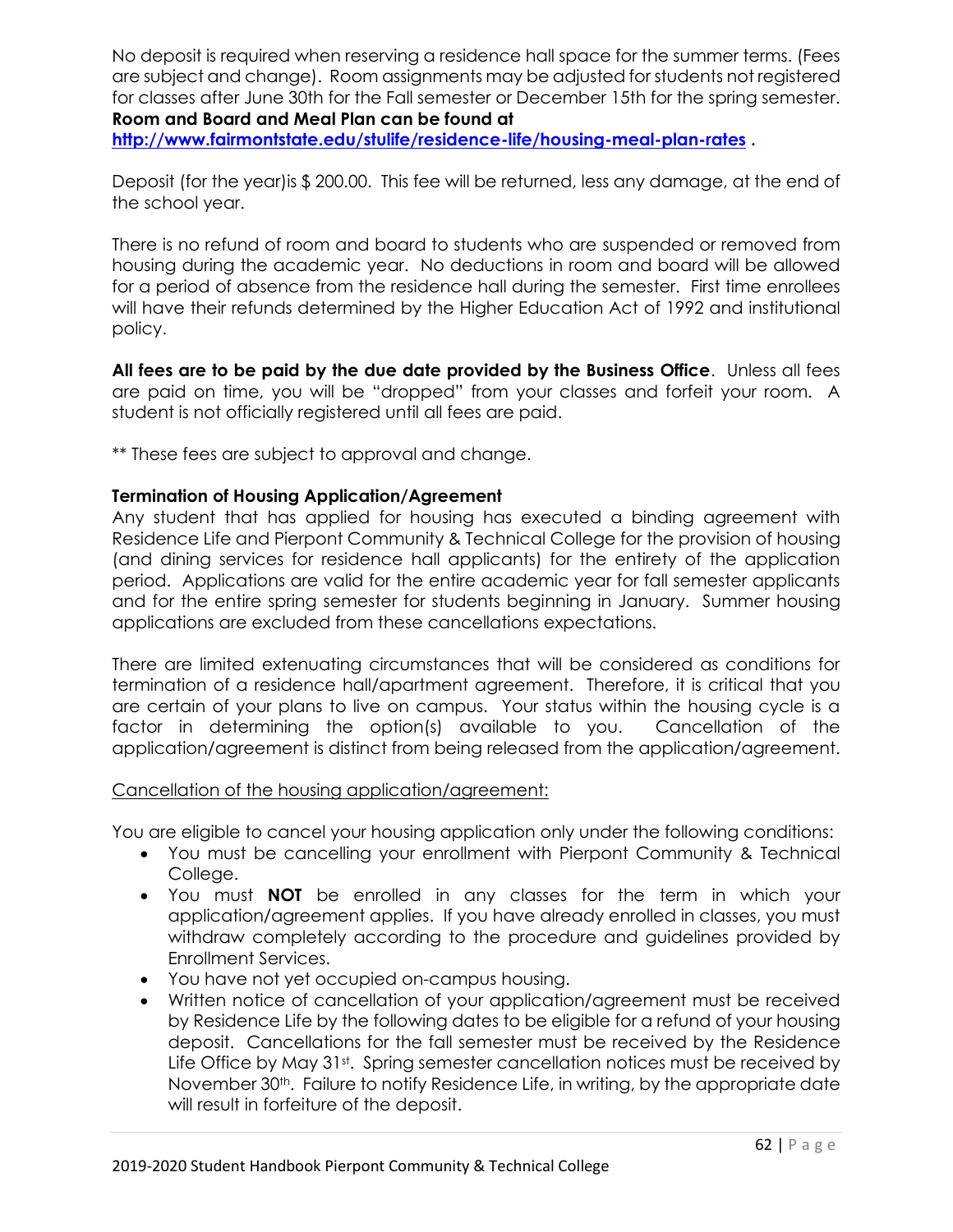• Should the applicant be denied admission, a full refund will be made.

#### Release from housing application/agreement:

You must submit request from the housing application if any of the following conditions apply:

- You are requesting a release from the application/agreement but are enrolled in classes for the term to which your application/agreement applies.
- You are requesting a release from the housing application/agreement and expect to enroll for classes for the term to which your application/agreement applies.
- You have occupied on-campus housing.

Approved reasons to be released from your application/agreement:

- 1. Marriage (verification required).
- 2. Graduation.
- 3. To withdraw from school for the remaining part of the academic year.
- 4. To address health conditions that cannot be accommodated on campus. This request must be supported by\*:
	- a. A medical history by a licensed physician on his/her letterhead stationary (not a prescription pad) and shall be presented showing at least two, preferably three, examinations at no less than weekly intervals and a diagnosis of the impairment and statement of fact or opinion that there has been a positive diagnosis and/or deterioration of the applicant's health.
	- b. A history of any emotional condition that cannot be accommodated on campus, in addition to the above, from at least mid-semester or longer.

\*Students will be required to submit the proper documentation.

\*Release requests will not be approved because your housing plans have changed or you have found a "less expensive" option off-campus. Your application is as a binding agreement with Residence Life.

#### **DO NOT APPLY FOR HOUSING AS A BACKUP PLAN OR LAST RESORT**.

#### **Board Requirements**

All students residing in residence halls must participate in a meal plan. There are four residential meal plan options. Meal plans are also available for apartment residents or commuter students. During a semester, meal plans cannot be changed after the end of the Add-Drop period. Please contact the Residence Life Office regarding any questions you have about residential meal plan selections or changes. Contact Enrollment Services office for commuter meal plan selections.

#### **Food Service**

The validated student identification card must be presented at each meal. Monday through Friday meals will be served three times daily. A brunch and dinner will be served on Saturdays and Sundays.

#### **Meal plan cost can be found at**

**<http://www.fairmontstate.edu/stulife/residence-life/housing-meal-plan-rates> .**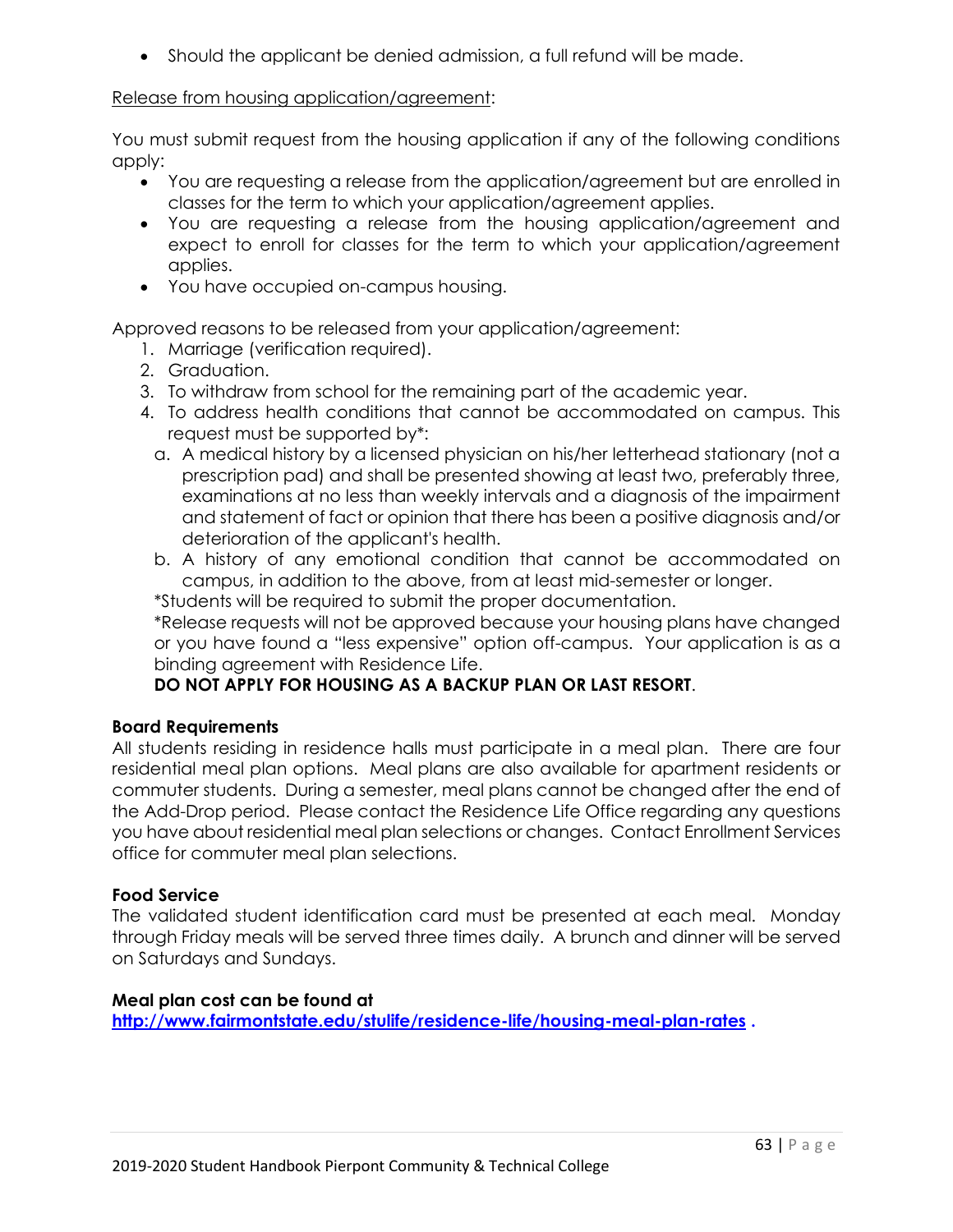#### **A meal plan must be purchased each semester, including the summer terms (Fees are subject to change). See the FOOD SERVICES section for additional information on dining options and hours of operation.**

*NOTE: Students who have schedule conflicts during meal times may decide with the Director of Food Service to pick up a bag lunch in lieu of a lunch or a dinner meal at the Dining Hall. Students requiring selective diets due to medical problems may have special foods prepared by contacting the Director of Food Service. A physician's request may be needed before special meal service is provided. It is the student's responsibility to provide the "special diet" request in a timely manner.*

#### **Room/Apartment Care**

All residents are responsible for cleaning their own living areas. Residents are responsible for disposing of their garbage into the trash bins located outside each building. Student garbage not disposed of properly within the appropriate exterior trash receptacles will be subject to student conduct procedures and assessed a service fee per bag of trash, typically assessed at \$25.00 per bag of trash. Bunk bed arrangements are prohibited except for Residential Life supplied bunk beds. Rooms will be inspected monthly and before each vacation period by the Residence Life staff members. Warnings may be given for untidiness or any hazardous condition created by the resident. Damages may be repaired during the year at the resident's expense if identified during the inspection process. Whenever possible, ample notice should be provided before entering a resident's room. However, the Residence Life Office reserves the right for authorized personnel to enter rooms without notice for the purposes of:

- 1. Improvements and/or renovations.
- 2. Maintenance.

3. Recovery of college/state-owned property which is not authorized for use in the assigned space.

- 4. Fire, health and safety inspection.
- 5. Protection of college or student property.

6. "Reasonable Cause" to believe violations of college/residence life policies are occurring.

7. Perceived emergencies.

The displaying of alcoholic beverage containers, as well as any other item that distracts from the appearance of the residence halls, is not permitted in windows. Safety and health regulations prohibit the use of stand-alone microwave ovens, the burning of candles or incense, use of Christmas trees and electric tree lights. Multiple electric outlets and hot plates are not allowed.

ALL COOKING ITEMS MUST BE USED IN KITCHEN AREAS ONLY – NOT IN RESIDENTS' ROOMS. Food must be stored in tightly covered containers.

Halogen/Touchier lamps are also prohibited. Radios, hair dryers, irons and other small appliances are permitted. Please do not use appliances which require a large amount of electric current.

The possession of pets is strictly prohibited.

Each resident is responsible for the use and care of his/her room and all furniture, etc.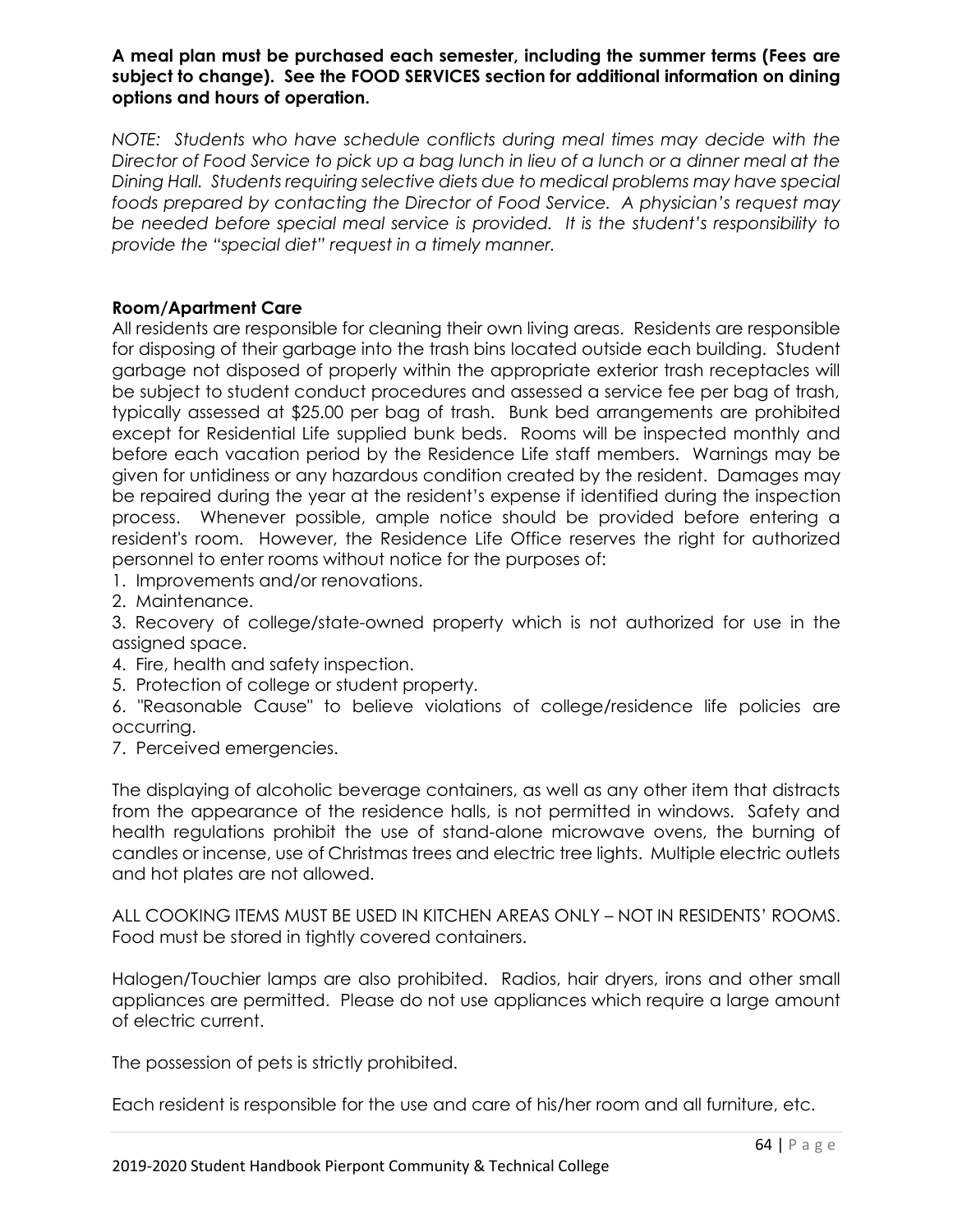Thumbtacks, nails, tape, etc., will damage walls and woodwork. **A plastic mattress cover is recommended.**

#### **Damage to Rooms/Apartments**

The Application deposit is held as a security deposit until the end of the academic year or approved release from the contract. When applicable, deposits are released to the student's account and will offset any housing charges on the account. Residents are not responsible for normal wear and tear to rooms as determined by Residence Life Staff members. Rooms are inspected for damage during break closings and if any damage is identified, the amount will be charged to student's account. Repairs may be completed in the academic year if the damage warrants immediate repair. Also, each resident in a room will be assessed a penalty if window screens are removed. Removal causes damage and maintenance must be called to replace them. An additional assessment will be made for any room left in a dirty or disorderly condition when the resident vacates the room. **When individual responsibility cannot be determined, residents will be held collectively responsible for damage, theft, or special service within/for the public areas, or to state property within their residence hall**. Incurred losses will be divided among all the residents for his/her assigned public areas or wings. Common area damages cannot be appealed by the resident. Residents are to remove all personal items from the room at the end of the agreement period, or when they vacate the room. Items left will not be mailed and will be discarded. The college assumes no responsibility for items left behind by residents. Residents must return their room key before vacating his/her residence. Students who leave and do not return their key may be subject to an assessment of \$175.00 for changing the door lock and mail box locks to assure security for the next occupants. Residents may also be subject to a \$150 unapproved checkout fee. Upon vacating the residence, notify the Residence Life staff to have your unit inspected for cleanliness and to return your keys before your departure. It is each resident's responsibility, and to their financial advantage, to follow these guidelines so that the full damage deposit is recovered. (Fees subject to change)

#### **Housing Assignments**

The Residence Life Office is responsible for all assignments, housing selection processes and assignment changes. New applicants are assigned by Residence Life utilizing the information provided in the housing application. Current students make their own housing arrangements for a future academic year utilizing our online room selection process. Specific information regarding the process is available within the housing portal. When roommates are unhappy together, Residence Life will work with the students to resolve the situation. Students cannot change assignments without Residence Life approval, including bedroom changes within Bryant Place suites. A student must check out before moving from their assigned location. The room key must be returned and the checkout form signed.

Residence Life reserves the right to consolidate students. Residents may be allowed to buyout a vacancy in their room by the Residence Life Office, if the space is available.

#### **Mail Service**

Mail for campus residents will be delivered by the United States Postal Service directly to the individual residence halls or apartments. Off-campus students must have their mail delivered to their off-campus address. Students should not include Pierpont Community & Technical College or the campus address (1201 Locust Ave.) as part their mailing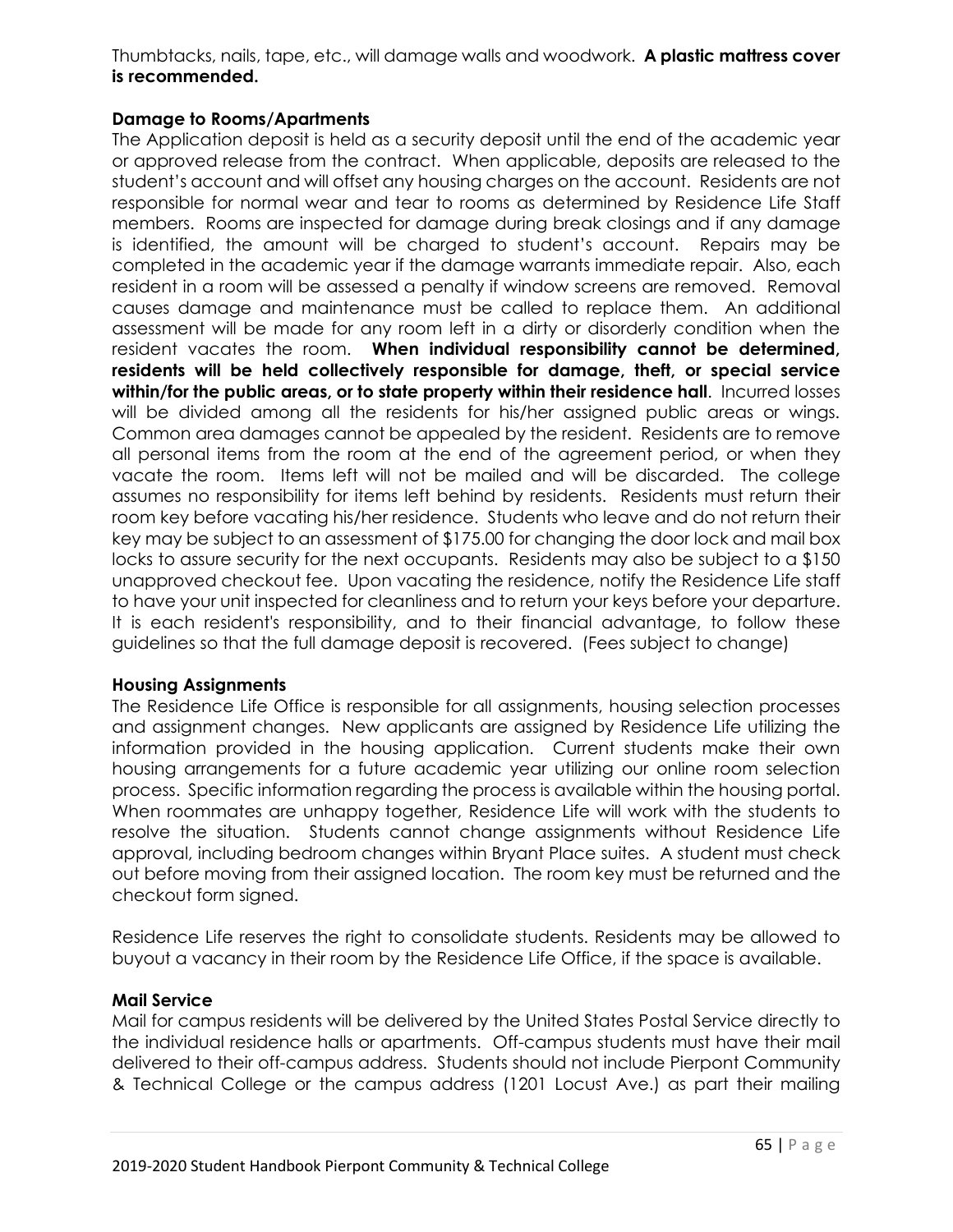address regardless of where they live, either on or off-campus. For additional information, please contact your residence hall director or the mailroom at:

(304)367-4243. First class mail will be forwarded during the summer months for resident hall students. All other mail will be returned to the sender, and periodicals (bulk rate and mail that cannot be forwarded) will be discarded. Notify the publisher of your new address well in advance of vacating the residence hall. Mail will not be forwarded for apartment residents. Packages are delivered directly to the individual residence hall and the apartment mail room. When packages are received, they will be stored in the designated mail room and a slip placed on your mail box. Packages can be retrieved from staff according to the schedule established for each resident hall or apartments. **Please note: Packages delivered by express mail services are occasionally stored at central distribution centers when direct delivery to resident hall or apartments is not available**.

#### **Tobacco Use**

Residence halls are smoke-free. No smoking is permitted in any area of the residential facility, including residents' rooms.

#### **Withdrawal from School and Non-Attendance of Class**

Residents who withdraw from all their classes during a semester are required to vacate the residence hall immediately after the withdrawal is completed. Also, any resident who stops attending classes may have his/her residence hall contract canceled and will be given notice to vacate their housing. All residents must check out properly with Residence Life staff member or be assessed a \$150.00 fine for improper check out. Replacement key costs are also applied if keys are not returned after the move out process. Residents dropping below full time academic status may be removed from housing, but are not automatically required to move out.

#### **Motor Vehicles**

Students will receive a parking decal for display when parking on campus. Should a parking decal be lost or stolen, it will be the individual's responsibility to purchase a new parking decal.

#### **Regulations for Fire Drills**

- 1. When a fire alarm sounds, each resident will:
- a. Dress appropriately.
- b. Close the windows and leave the light on.
- c. Close the door as you leave the room. Doors should be locked.
- d. Walk a safe distance from the building to the designated rally point.
- e. Follow the directions provided by the Residence Life Staff.
- 2. Residents not in their rooms when the alarm sounds should leave by the nearest exit.

3. Upon approval from the Residence Life Staff or authorized personnel, you may re-enter the building.

4. Failure to vacate the residence halls during a fire drill may result in disciplinary action, such as dismissal from the residence hall or a sanction.

5. Pulling an unauthorized fire alarm may result in automatic suspension from the residence hall and/or prosecution by local authorities.

#### **Use of Facilities**

The following facilities are available for the students' use.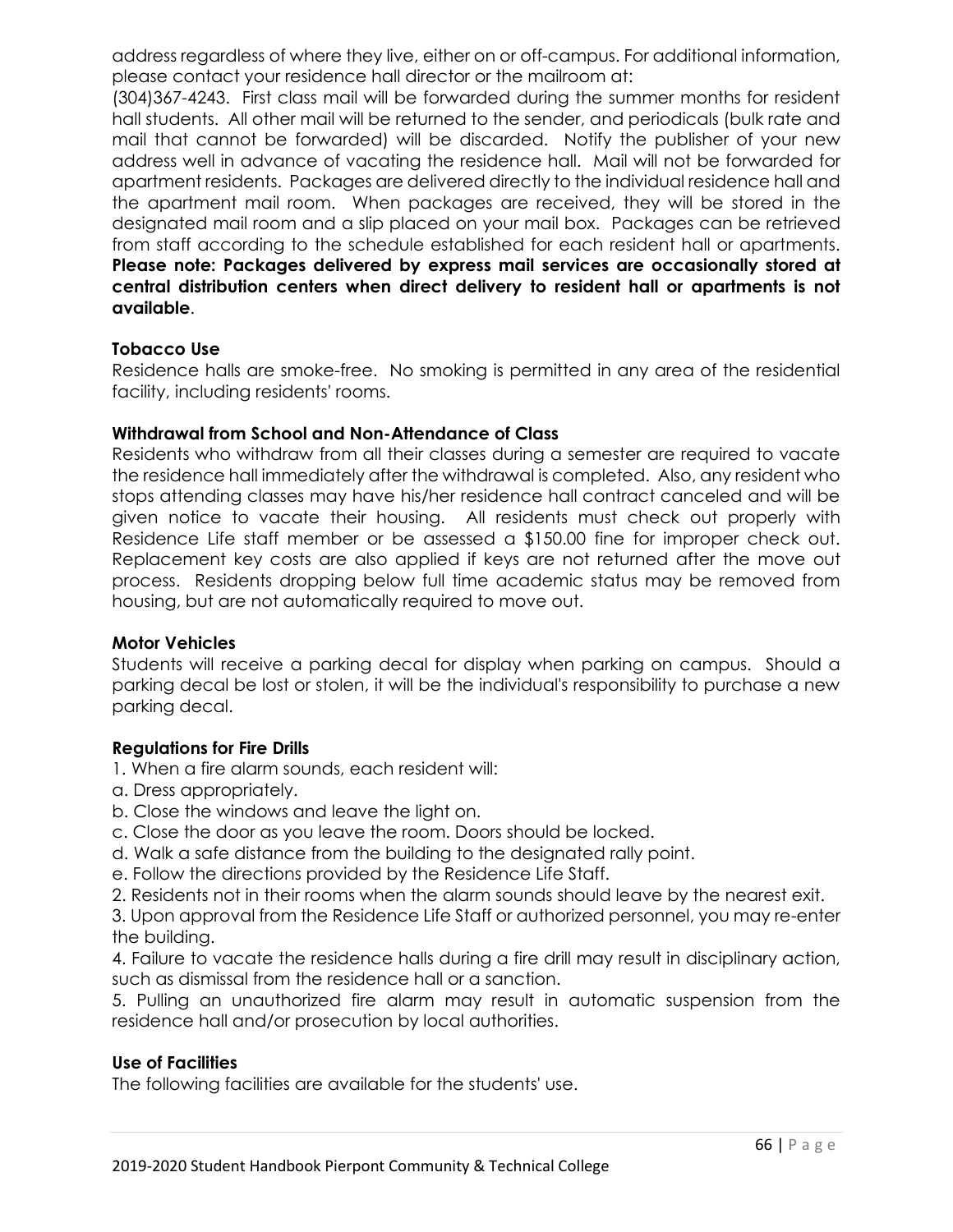1. Laundry - all residence halls and apartment have washers and dryers to be used by residents. Non-residents are not permitted to use these facilities. Garments should not be left unattended in the laundry equipment. Items left unattended for more than 24 hours will be discarded.

2. Telephones – telephone hook-ups are installed in all rooms. All regulations on their use are determined by the telephone company and must be followed. Apartment residence must contact the phone company to activate service at the residence expense.

3. Televisions - televisions are in the residence hall lobbies and lounges. There are no restrictions on viewing except to keep the volume low at all times. Basic TV cable is available in each room and apartment.

4. Internet access is available in each housing location with access available per resident.

Wireless service is available in all halls and is the only service available in the College Park Apartments.

Each resident should observe the following guidelines when using public kitchen facilities: 1. Clean the sink and range after use.

2. Place your name on any food stored in the refrigerator. Use refrigerator for long term storage at your own risk.

3. Use foods promptly to prevent spoilage and to prevent loss by theft.

4. Each resident is required to clean up and dispose of trash properly after using the facility.

5. Dishes left in kitchen areas more than 24 hours will be discarded.

6. Kitchen lounges are expected to be kept clean at all times. Lounges may be locked and privileges revoked at any time without notice if areas are found unkempt. Noise in all lounges should be kept to a minimum. Lounge and study areas are the students' living room. A television set is in the lounge. Appropriate clothing is to be worn in the lounges and study areas at all times.

#### **Computer Use Policies**

Pierpont Community & Technical College's computer network is intended to support the academic efforts of the entire community. Only members of the matriculated student body and college employees are entitled to use it. Computer users are required to properly sign-in and expected to abide by procedures and policies. Disciplinary sanctions will be forthcoming to those that fail to comply with computer room policies. Use of the network to run a business or other type of non-affiliated organization is not permitted along with the use of software to monitor data in the network. The creation or transmission of threatening, indecent, or obscene material in any form is prohibited. Harassment and hate e-mail is illegal and will be subject to disciplinary action.

#### **Vacation Periods**

All Halls close during all vacation periods (i.e. Thanksgiving, Winter, and Spring break) and rooms must be vacated following the last meal served by the Dining Hall. Break housing is offered at additional daily rate cost for students that cannot leave during break periods. Contact the Resident Life Office for directions to request break housing. Students must adhere to the deadlines to request break housing. Apartment residents may reside in apartments during all break periods. We ask that residents notify apartment staff of their break housing plans for safety purposes.

No part of the induction of an associate into a fraternity/sorority may be administered in residence areas. Furthermore, Greeks, as well as other organizations, are not permitted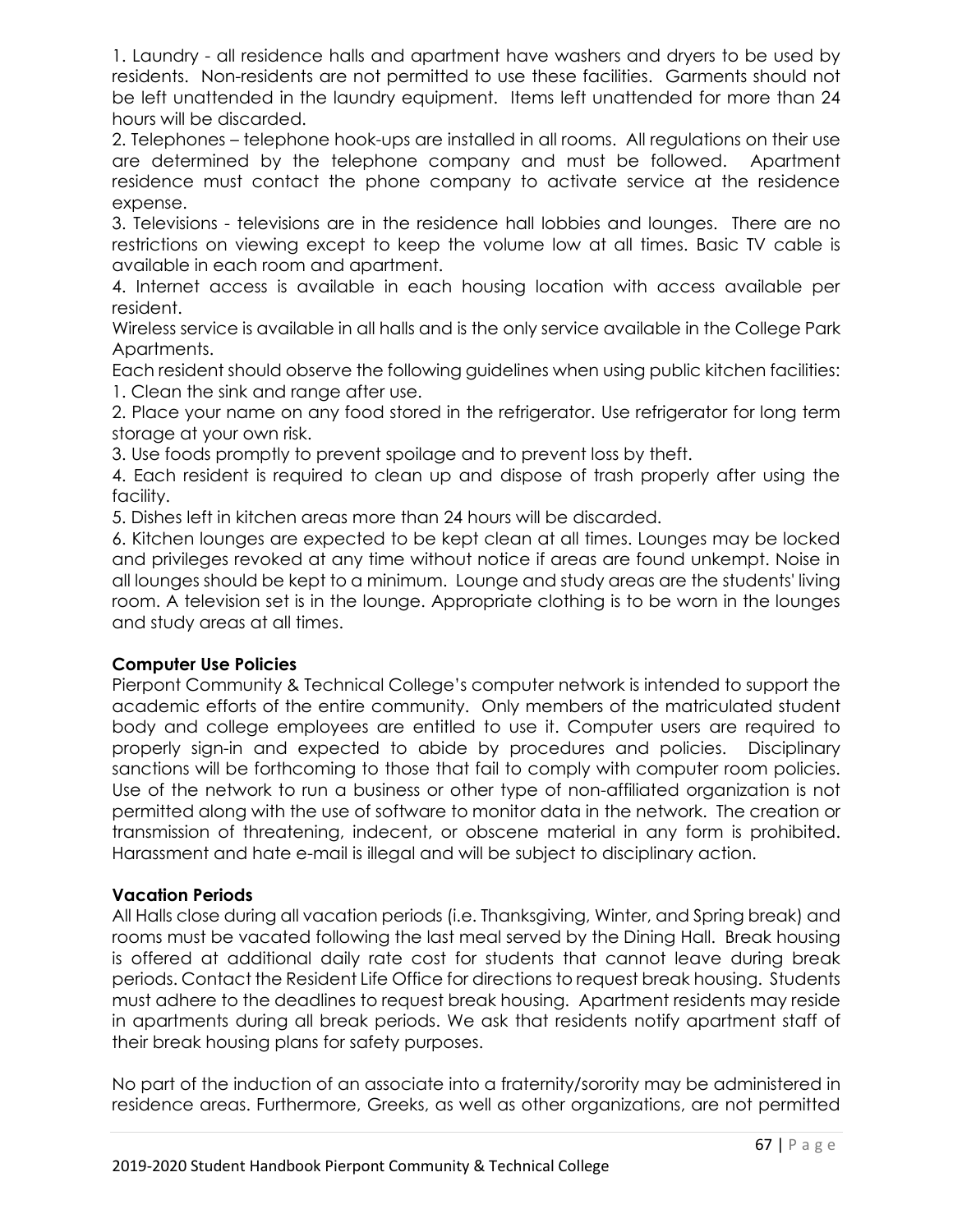to solicit members in the residence areas without the written permission of the Director of Residence Life. All fliers or other advertisements must adhere to the guidelines established by Student Affairs. Also, all organizations must have written permission from the Director of Residence Life prior to conducting meetings or gatherings in the residence halls.

#### **Quiet Hours Policy**

Reasonable noise level is required at all times. This includes the lobby, lounge areas and computer rooms. Residents are not permitted to create disturbances from the windows or by using any audio device in the window area. Stereos are not permitted in the windows (any listening device with two or more speakers). Television or small radio sets in residents' rooms must be kept at a low volume at all times. Residents, who cannot comply and repeatedly violate this policy, will be requested to remove the stereo, TV, or radio from their room for the remainder of the year. Repeat violations may result in judicial action depending upon circumstances.

#### **Residence Hall Safety and Security**

For security reasons, residences must enter and exit the buildings through the main entrance. Emergency exit doors are secured and only intended for use during an emergency. Residence hall entrances will be secured between 11:00 p.m. until 6:00 a.m., daily. The desk monitor in each building will admit residents after the doors have been locked. All residence hall visitors must be registered guests of a resident and checked in at the main lobby desk in each building. Anyone failing to register, or who violates Residence life policies, is subject to disciplinary measures. Apartment residents are responsible for all visitors and their related actions. Apartment visitors are subject to all campus rules and procedures. Security alarms are installed on the emergency doors of each residence hall. Door propping, tampering, and intentionally "setting off" the alarm will be considered a violation and breach of security. Non-approved use of emergency doors is considered a violation. Those involved will be subject to disciplinary sanctions. Revisions to security procedures may be implemented if deemed essential for the safety and security of our residents. Your living area should be locked at all times, including when you are just down the hall, showering, or while you are sleeping. A locked door is the main deterrent to theft. Should a theft occur, report it to a staff member and Department of Public Safety, located in 3rd floor Falcon Center. The institution is not responsible for stolen property.

#### **Hall Meetings**

Residence halls will have regular meetings throughout the semester. These meetings provide residents with valuable information regarding hall policies, programs/activities, accomplishments, etc. Hall meetings will be posted 24 hours in advance, except for emergencies.

#### **Definition of Visitation for Residence Hall Residents**

The following definition of visitation clarifies Residence Life's philosophy toward Residence Hall visitation and the concerns which need to be balanced in the implementation of our visitation policy:

#### **Visitation is**:

\*An organized method by which residents may have friends, relatives, and fellow students visit their primary living areas for studying, relaxing, and socializing.

\* A set of reasonable parameters within which roommates may determine collectively how to balance study, sleep, and social activities within the residence halls.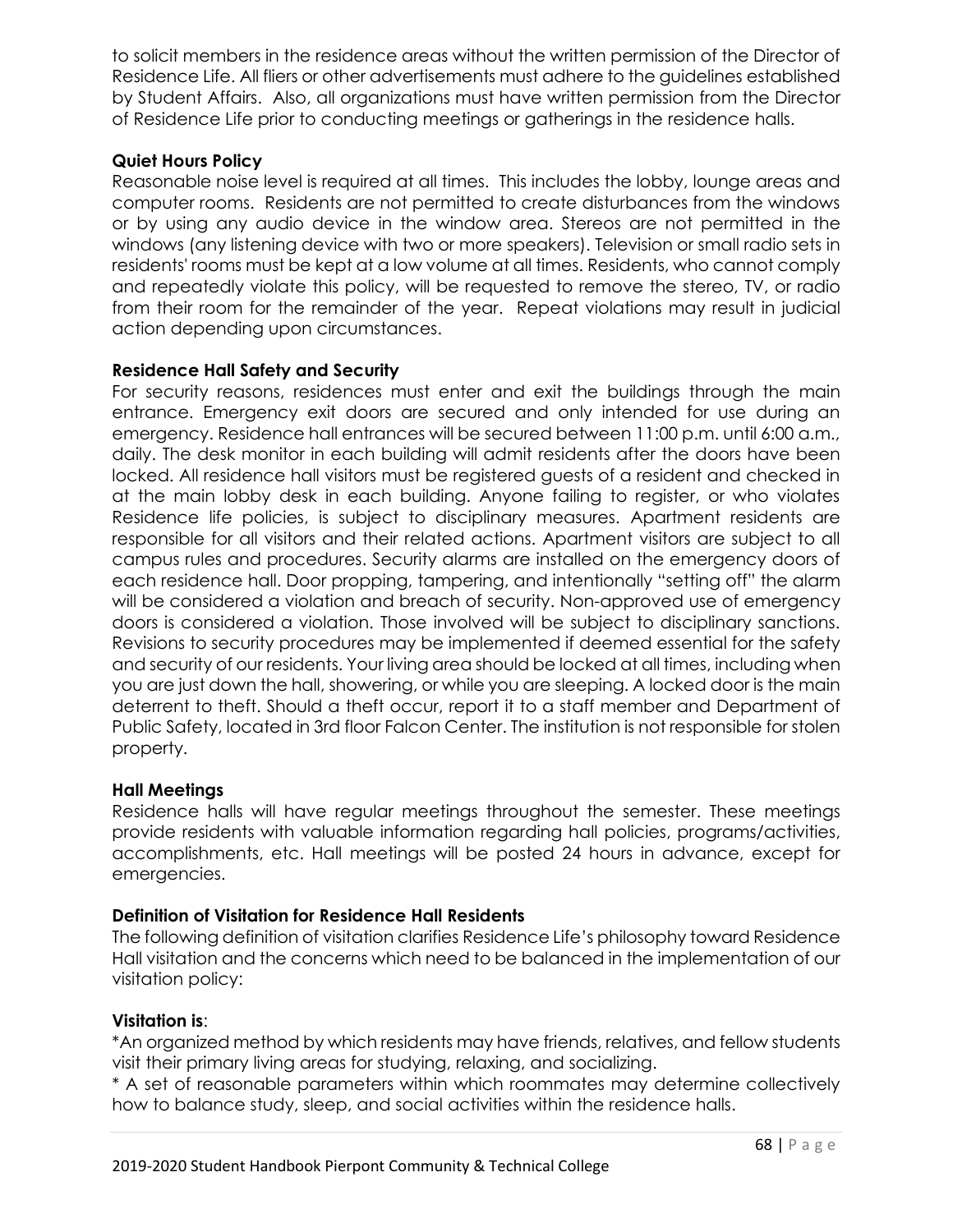\* A privilege extended to adult students living within the residence halls.

\* A means by which college facilitates responsible growth and development among residence hall students to prepare them to handle the freedom they will encounter when choosing to pursue independent living arrangements.

#### **Visitation is not**:

- \* Open access to our residence halls.
- \* Permission to engage in illegal or illicit activities.
- \* Cohabitation.
- \* Pierpont Community & Technical College assuming a parental role with our students.
- \* A means by which a student's privacy is compromised by the presence of a visitor.

\* One student's rights that supersede another student's desire for an academic atmosphere.

**Summary** - Concerns to be balanced relating to visitation:

- \* Security of residents/escorting of guests.
- \* Control of guest; host responsibility for guest.
- \* Access/openness of hall to invited and uninvited visitors.
- \* Rights of roommates to privacy, sleep, and study.
- \* Roommate permission required.
- \* Limit abuse by "freeloaders".
- \* Restroom access for guests.
- \* Gender privacy in restrooms for residents.

#### **Visitation Policy and Guidelines**

Regular visitation will be granted Sundays through Saturdays from 9:00 am until midnight. During these times, guests may be signed-into a residents' room. The following guidelines have been established to ensure the safety and welfare of our residents and their guests:

- 1. A guest is anyone who is visiting a resident of that particular residence hall by his/her invitation. Persons who are not visiting a resident of that hall, or who is not attending and/or participating in an official university function/activity, may be required to leave the building.
- 2. Residents' guests must be 18 years of age or older.

3. Guests who are under 18 years old will be required to present documentation from his/her parent/guardian indicating that they have permission to visit. This note must contain the following information:

- a. Guest's name
- b. Resident's name and residence hall being visited
- c. Date of visitation
- d. Address of parent/guardian
- e. Statement to acknowledge that college is not responsible for guests during their visit
- f. Telephone number where the parent/guardian may be reached to verify approval
- g. Parent/Guardian's name and signature

All underage guests must be signed-into the residence hall by the on-duty Resident Assistant only.

4. All guests that are visiting residents must enter through the main lobby and sign-in at the front desk. Guests must present the on-duty Monitor or Resident Assistant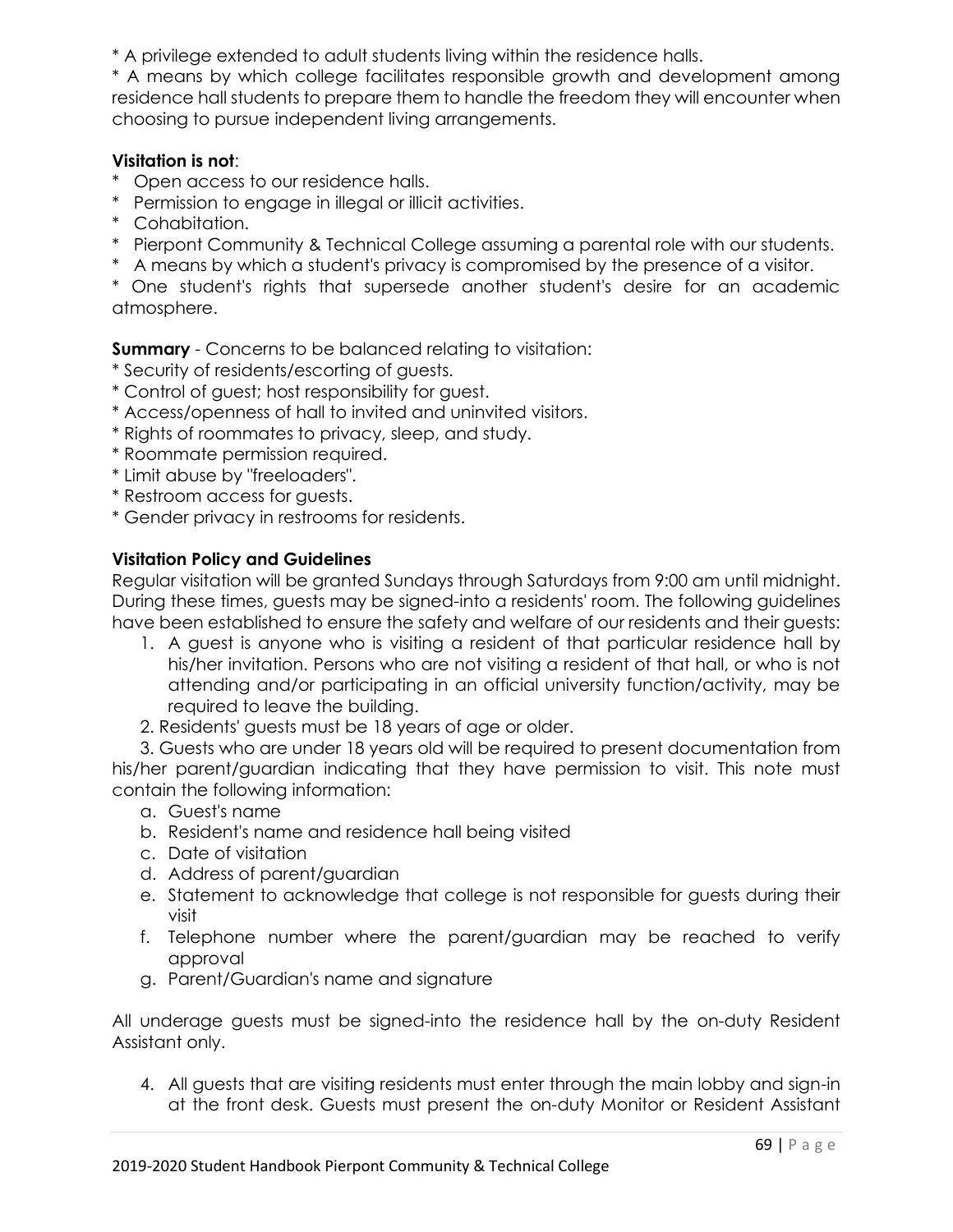with a valid photo identification that exhibits his/her proof of age. Guest must be escorted by the resident at all times.

- 5. Guests are expected to abide by all rules, regulations, and policies during their visit. Residents are ultimately responsible for their guests' behavior and actions. Disciplinary sanctions and fees may be imposed on residents whose guests violate rules, regulations, and policies, or vandalizes institution property.
- 6. Alcoholic beverages are not permitted. Furthermore, persons under the influence will be refused visitation privileges and admittance to the residence hall.
- 7. Guests must vacate the residence hall, including the lobby area, by midnight. Extended visitation allows guests to remain in the residence hall main lobby until 2 a.m.
- 8. Overnight guests are restricted to Friday and Saturday night. For weekends in which the campus is closed on Friday or Monday, an extra night of visitation is permitted. All overnight guests must leave by midnight on Sunday. All roommates must complete on Overnight Visitation Form in the presence of an RA and submit it before the end of the Friday night RA shift (12:00 a.m.). Residents may not have overnight guest in the residence hall more than three consecutive nights and more than twice a month. Parental/guardian permission note must be submitted to the Residence Director if the guest is underage (see 3 for required information). With approval from the Residence Life staff and resident's roommate, family members may visit during the week.
- 9. Visitation privileges may be suspended by the residence life staff for due cause, or to adequately ensure the safety and welfare of our residents.
- 10. All guests must be accompanied/escorted at all times by the resident that signed them in, no exceptions will be tolerated. Guests may not be left unattended in the resident's room while s/he visits elsewhere in the residence hall.
- 11. Noise must be kept to a minimum. Guests who create a disturbance will be required to leave.
- 12. Residents may sign-in more than one guest. However, residents should coordinate this with their roommates to avoid conflicts and other undue hardships.
- 13. Room keys will not be provided to guest. Providing guest with room/building keys, university identification, etc. is considered a security violation and appropriate disciplinary measure will be pursued.
- 14. Guests are required to use the designated restroom facilities. The residence hall will assign appropriate restrooms/showers for visitors.
- 15. Residences are permitted only sign-in one overnight guest per night, excluding immediate family members. Only the Resident Director may grant a resident permission to sign in more than 1 guest overnight.
- 16. Visitation during finals week may be limited or suspended due to insufficient staffing and other safety concerns.
- 17. Complaints by roommates and/or other residents may result in the suspension of a resident's visitation privileges.
- 18. Upon written request, the Director of Campus Life may grant additional visitation privileges for "special occasions."
- 19. Violations of any of the above procedures will result in disciplinary sanctions and possible expulsion from the residence hall.
- 20. The Vice President for Student Affairs and the Resident Life Office retain the right to review, modify, and for cause, suspend visitation privileges. Notice of the modified stipulations and revisions will be posted 24 hours in advance.

#### **Residence Hall Rules, Regulations, Procedures and Judiciary Board**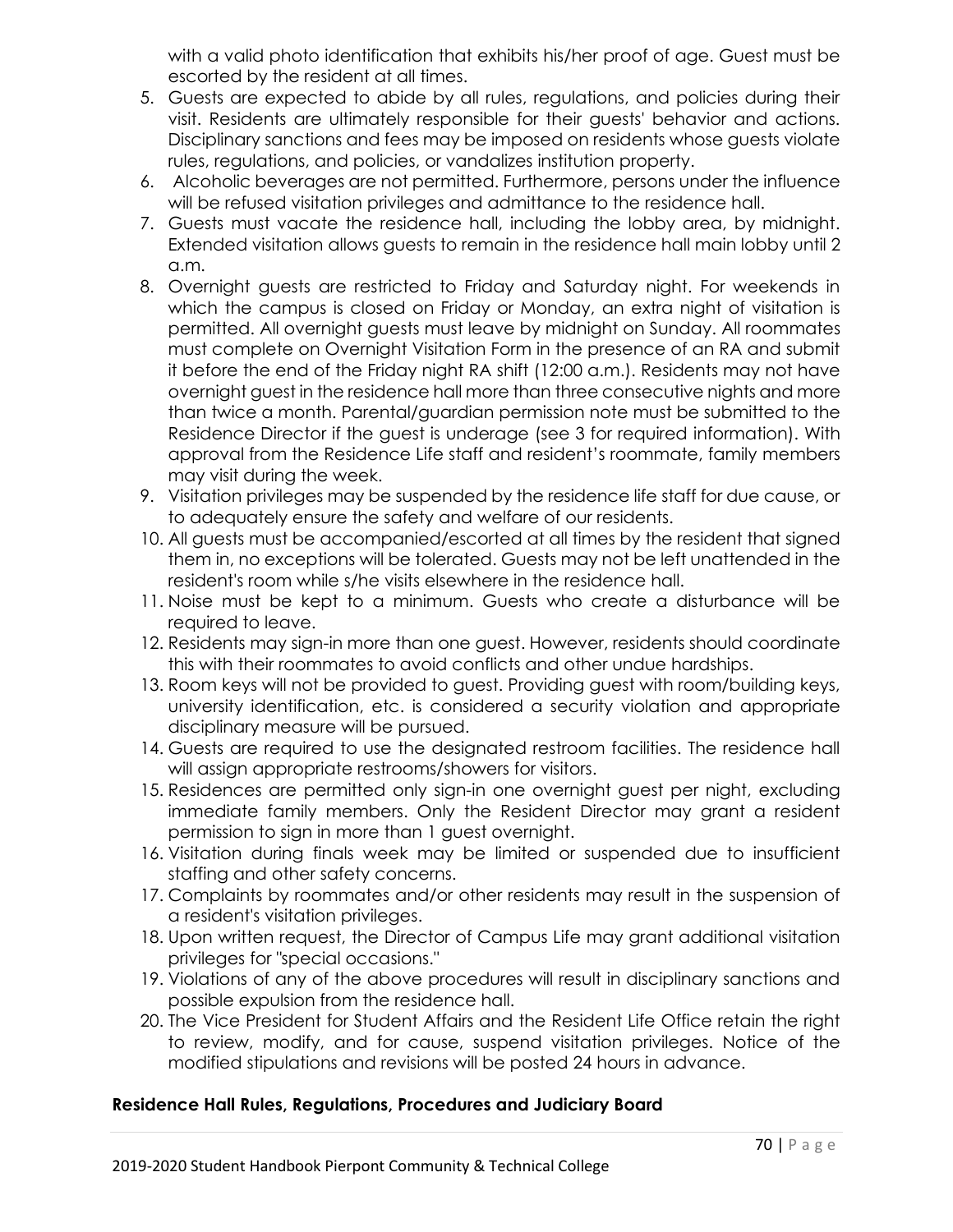The Office of Residents Life is responsible for overseeing the residential judicial system and coordinating all related processes and functions. The office provides proactive programming and educational interventions to foster the development of student responsibility and community. The office is responsible for the interpretation and enforcement of the Student Conduct Code and Residence Life Rules and Regulations related to all alleged acts of student misconduct in residential facilities. The goals of the judicial system are;

1. To provide educational programs and interventions directed at encouraging responsible, community-minded behavior.

2. To establish and enforce reasonable and clear limits designed to protect the community and the rights of its members.

3. To develop and support a positive learning and living environment.

4. To educate students regarding responsibility and accountability for their actions.

5. To encourage and foster self-insight and self-initiated change of behavior.

6. To protect the rights of individuals accused of violating Fairmont State rules and regulations.

7. To provide a fair, supportive and timely hearing process to address instances of alleged violation of campus rules and policies.

8. To offer learning experiences for students, staff, and faculty who participate in the ongoing maintenance and implementation if the process.

The basic philosophy of the Residential Life judicial system is educational in nature.

Judicial policies and processes are designed to encourage students to empower themselves to establish and maintain positive, responsible and supportive communities. Students, staff and faculty are trained to discuss and confront inappropriate behaviors with students in a straight forward, positive manner. Respect for the students, honest dialogue and the objective consideration of all evidence and testimony is critical to the process. The key to effective disciplinary counseling is twofold: to assist the student in understanding the inappropriateness of his/her actions and the ways in which such actions negatively impact other individuals and/or the community; and help the students identify and learn more effective methods of judgment and action in the future. When students are found responsible for any violation, educational interventions such as fees, projects, papers, hall programs, seminars, community service, etc. are a frequent component of the judicial sanction to enhance the learning process. Judicial sanctions are rendered from available information to be educational and impactful.

#### **Judicial Process**

Residence Life staff, Public Safety members, students and faculty can report and alleged policy violation to the residence Life Office. Reports from residence hall staff or residents will be submitted directly to the Residence Life at which time a hearing officer will be determined.

#### **Flow of Community Reports**

The flow of incident reports submitted for judicial action will be as follows:

Step 1: The Community Report is submitted to the Residence Life Office.

Step 2: The Residence Life staff member logs the report and assigns an incident number and determine the appropriate hearing officer.

Step 3: The hearing officer will look up the student's schedule and establish a meeting with the student to identify the specific policies alleged to have been violated and discuss the details of judicial process.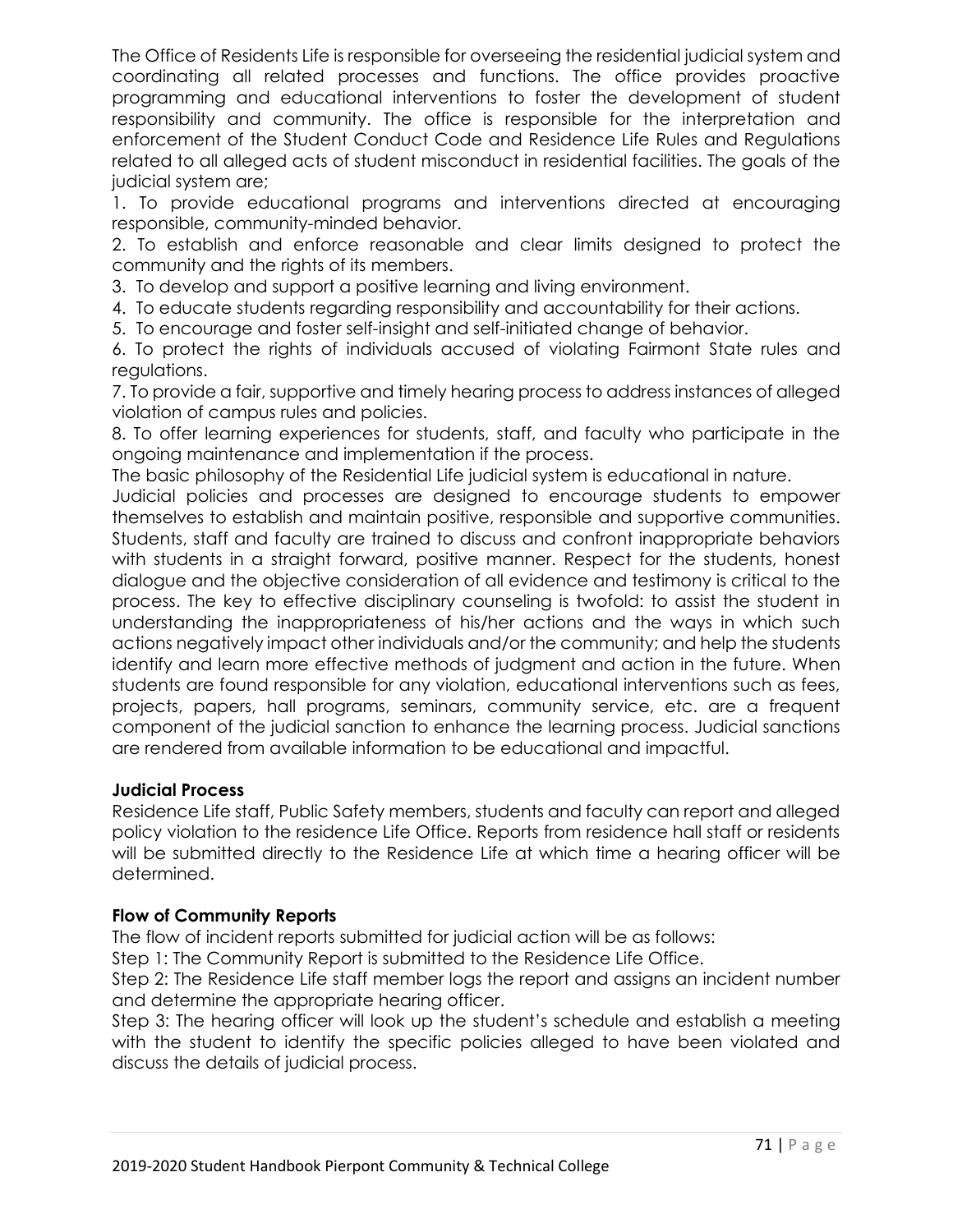Step 4: The hearing officer will meet with the student regarding the charges and the judicial process. The student can choose to immediately hold a hearing officer or to refer the case to the residential judicial board process.

Step 5: The hearing officer will communicate the decision regarding the incident if the student is found responsible for violation(s), there will be appropriate sanctions. This decision is followed up by written sanction letter within two (2) business days.

Step 6: The hearing officer will submit all completed judicial files to the Residence Life Office upon completion of the academic year.

#### Notes:

Residence Life Rules and Regulations that are violated might warrant a non-judicial warning letter including, but may not be limited to:

- Community Responsibility
- Guests (depending on circumstances)
- Quiet Hours
- Various restrictions on what you can have in a residence hall room
- Appliance
- Health and safety, i.e., tapestry on ceiling
- Incense and candles
- Removal of screen

• Playing ball, Frisbee, or any other sports in residence hall rooms/apartments, corridors, or other areas

- Duplicate mail box key
- Amplified musical equipment

#### **Judicial Board**

The Residence Life Judiciary Board was established as an alternative method to adjudicate alleged policy violations. Institutional policies, rules, and regulations must be adhered to uniformly among the residence halls. Likewise, these procedures were formulated to guarantee that due process rights are provided for all residents. As responsible adults, we expect our residents to read and abide by the guidelines that are presented in the Student Handbook. Therefore, the following structure and guidelines have been created to ensure uniform compliance:

#### **Due Process**:

1. The Residence Life Judiciary Council shall be comprised of seven (7) members. Five (5) members must be present to convene for purposes of reviewing a disciplinary hearing.

2. A majority vote will be required to issue any sanction, excluding expulsion from the residence hall. If a tie occurs, the lesser sanction(s) will be pronounced.

3. Two-thirds vote of the council must be ascertained for a resident to be expelled from the residence hall.

4. Leading the judiciary hearing will be the Director of Campus Life or her/his appointed designee. The DCL or designee's role will be to ensure the hearing follows proper protocol and the process is fair and equitable. S/he will also provide input regarding applicable policies, rules, regulations, and laws. When needed, the board advisor may ask appropriate questions that will assist the Judicial Board.

5. The defendant is not required to be present at her/his hearing. If they fail to appear, the hearing will be conducted without them. Regardless, the hearing will be fair and nonbiased. Furthermore, his/her absence will not be construed as admittance of guilt.

6. The defendant will have an opportunity to respond to each alleged offense via pleading guilty or not guilty. Also, s/he will be provided an opportunity to briefly explain each alleged charge.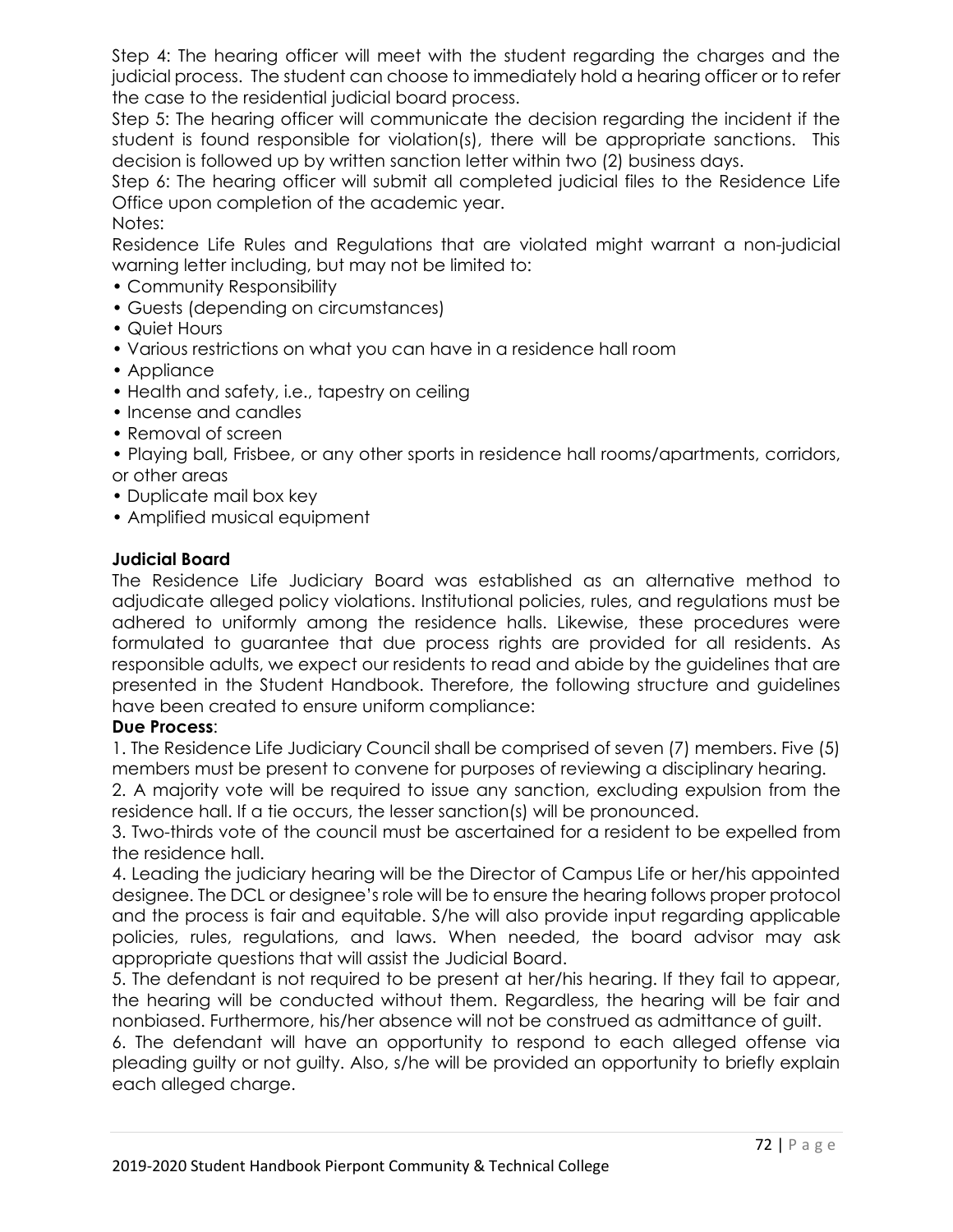7. Members of the council, the defendant, and ex-officio representatives will have adequate time to ask question of the witnesses. Only information relevant to the case is permitted as testimony.

8. One person may accompany the defendant as an advisor, at the defendant's discretion. However, l advisors are not to directly ask questions or address the council. Advisors must consult with the defendant and the defendant will ask questions and address the council. They are only advisors. A residence life judiciary hearing is not a court of law. Decisions are based on the preponderance of evidence available to the council. 9. Parents or legal guardians are not notified of a pending judiciary hearing. Members of the Residence Life Judiciary Council are not permitted to disclose any information to parents, guardians, legal counsel, etc., even with written authorization.

10. The Residence Life Judiciary Council's decision serves as a recommendation to the Director of Campus Life. S/he may uphold the council's findings, or for cause, alter the disciplinary sanction(s). If the Director of Campus life alters the council's recommendation, s/he will provide the council with a written explanation for such modifications.

11. The Director of Campus Life will review any extraneous or major offense that occurs during the last two weeks of a semester in lieu of the Residence Life Judiciary Council.

## **Sanctioning Guidelines:**

1. The Residence Life Hearing Officer or the Judiciary Council must be fair and non-biased in their judgment and decision-making abilities.

2. The Residence Life Hearing Officers or the Judiciary Council has the authority to recommend a variety of sanctions to be implemented, provided they are within residence life guidelines; with expulsion from the residence hall being the most stringent disciplinary recommendation.

3. Sanctions, as well as offenses, are cumulative. Hearings will examine all alleged offenses committed in the residence hall, including violations from previous academic term. Disciplinary actions are progressive (increases) if the resident continues to violate rules, regulations, and/or policies. Furthermore, the hearing officers the council is obligated to review and assess the defendant's residence hall history (i.e., disciplinary offenses) prior to rendering a decision.

4. If a resident is expelled from the residence hall, s/he may be prohibited from entering any residence hall and its surrounding grounds (i.e., parking lot, sidewalks, and grass areas) for up to one (1) year of the hearing date. Failure to comply may result in trespassing charges being pursued, as well as Campus Police and/or local law enforcement agencies being notified. Also, the defendant is not permitted to reside oncampus during this time.

5. In situations where a resident's, or staff member's welfare may be jeopardized (i.e. incidents involving weapons), the Residence Life Judiciary Council may be by-passed and the Student Affairs Review Committee will hear the case. Residence life reserves the right to take immediate administrative action to address community issues related to such incidents. Judicial procedures will follow to determine appropriate judicial action.

6. Residents who are expelled from the residence hall will be charged room rent for the remainder of her/his lease agreement.

## **Appeal Process**:

1. A defendant must have a reason to appeal the decision of the hearing officer or the judiciary council. The following are reasons to challenge a judicial decision:

a. The hearing was unfair. A defendant must justify this in his/her request for an appeal; just stating that the hearing was unfair is not sufficient.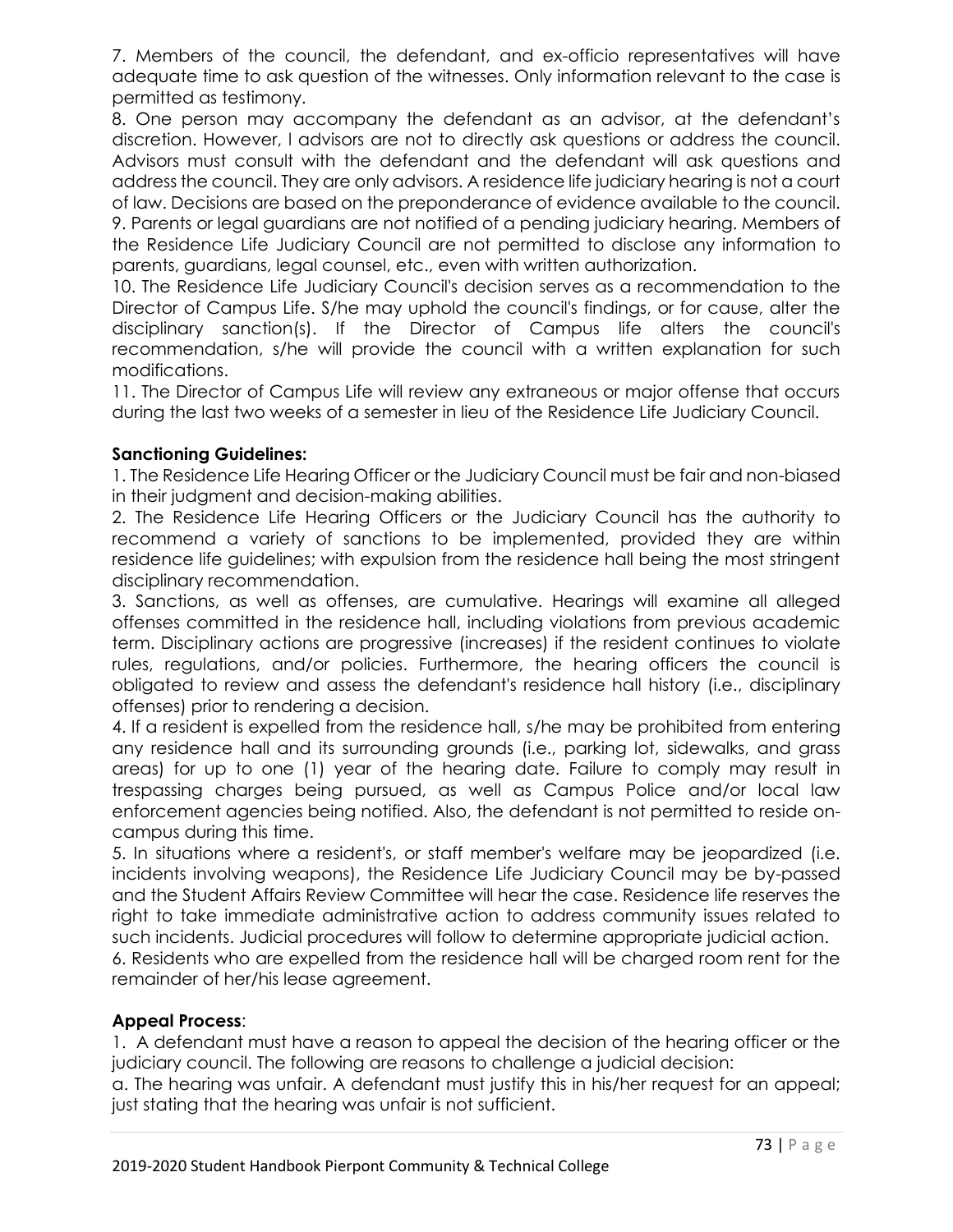b. The discipline was too severe for the offenses committed. If the defendant believes that the disciplinary sanctions were too severe, s/he must provide a suitable alternative for the appeal to be reviewed.

c. New evidence is available. The request for an appeal must contain this evidence in its content. An appeal may be denied if one of the above criteria is not fulfilled. Also, the appeal committees are not required to interview the defendant, witnesses, or council members. Therefore, it is imperative that the request for an appeal be explicit enough to justify a challenge to the Residence Life Judiciary Council's decision.

2. A written appeal must be submitted to the Vice President of Student Affairs or designee within three (3) working days of the receipt of the judicial decision. Appeal instructions will be clearly indicated in the decision letter. The defendant is temporarily resolved of any specific sanction expectations during the appeal process. The defendant should be treated as if the original decision was never rendered. Should additional violations occur during the appeal process, the appeal may be suspended and the terms of the initial decision reinstated while the charges are being adjudicated

3. The Vice President or designee will review the appeal request and the documentation. They will conclude that the sanction should either be upheld or altered. If they select to change the sanction recommendation(s), they must do so in writing to the defendant and the director of campus life within three (3) working days of the appeal notification. Also, if s/he upholds the initial decision, a letter stating their concurrence must be presented to the defendant and the director of Campus Life within five (5) working days of their decision.

4. During any phase of the appeal process, the imposed disciplinary sanctions may be increased or decreased by the Vice President for Student Affairs or the designee, for due cause.

5. All written correspondence will be delivered to the defendant's on-campus mailbox.

Therefore, during the appeal process, the defendant must check his/her on-campus mailbox daily. Any missed deadlines will be the defendant's responsibility and extensions will not be granted.

6. Under extenuating circumstances, timelines may be extended if the Director of Campus Life or Vice President for Student Affairs grants prior approval.

## **Residence Life Policies, Rules and Regulations:**

The three (3) categories of violations are as follows: 1) Extraneous offenses which by-pass the Residence Life Judiciary Council in lieu of the Campus Judicial Council; 2) Major offenses which are grounds for expulsion from the residence hall; and 3) Minor offenses which are not usually grounds for expulsion from residence areas, unless the violations are in conjunction with major offenses.

- 1. The following are examples of extraneous offenses:
- a. Murder
- b. Sexual offenses
- c. Harassment (see the Student Handbook for definitions)
- d. Hazing (see the Student Handbook for a definition)

e. Weapons - weapons are considered any item that may be utilized to inflict harm on any person or group (i.e. knives of any size or style, guns of any type, BB gun, explosive devises of any type including fire crackers, baseball bats, archery (bows and arrows) equipment, billiard sticks and balls, clubs, forks, whips, flash lights, aerosol spray cans, as well as other items that may cause harm toward another); this includes use, possession, and/or sale)

f. Illegal drugs – Possession of large quantities, distribution or possession with the intent to distribute controlled substances.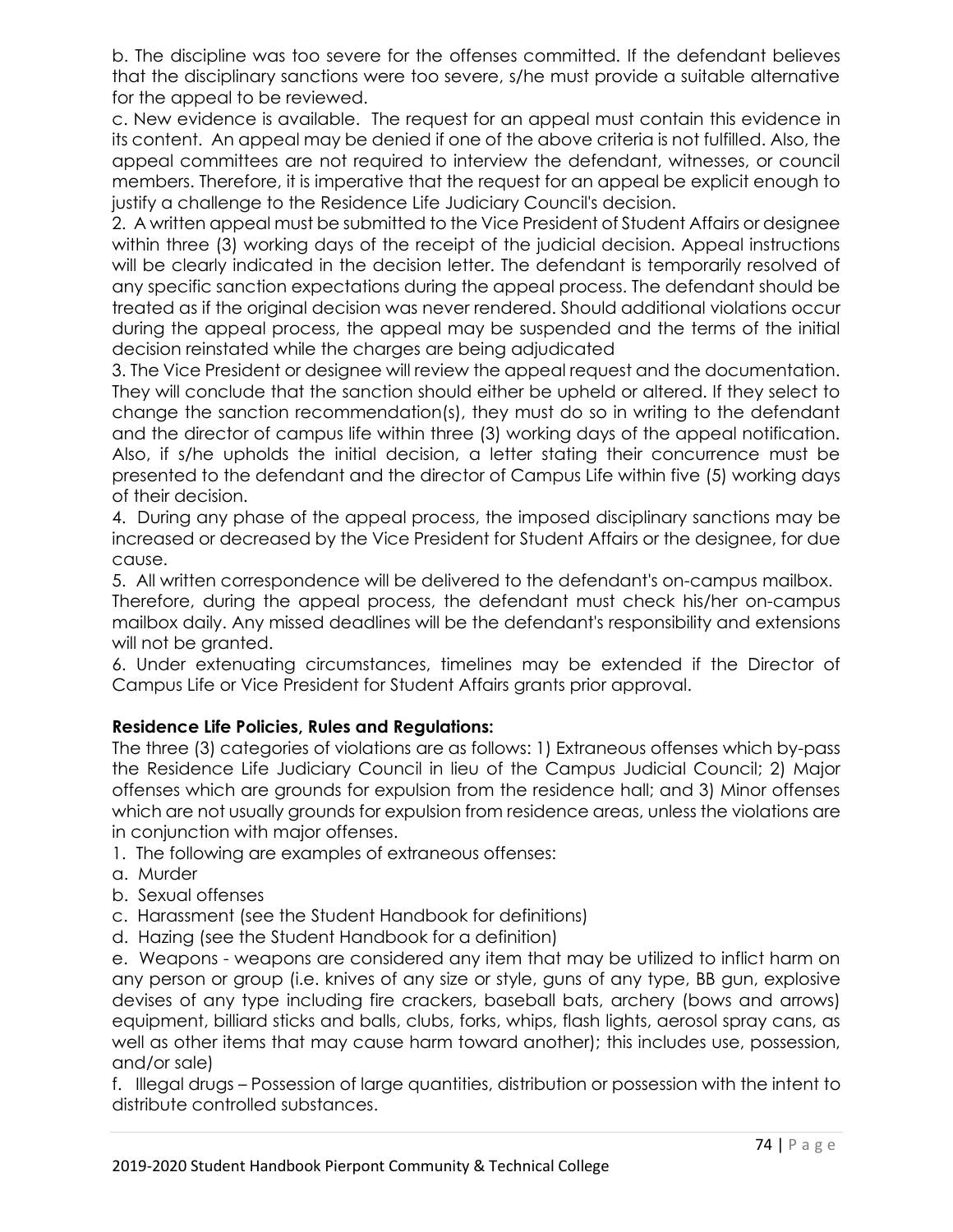- g. Theft of property valued at \$500 or over
- h. Computer harassment or illegal use (see the Student Handbook for definitions).
- i. Vandalism that results in extensive property damage.
- j. Bomb threats.

k. Violation of federal, state, or local laws that are not mentioned among the extraneous, major, or minor offenses.

l. Any incident that may result in immediate harm to another or oneself.

Extraneous offenses proceed to the Student Affairs Review Committee for review. Usually, the first time a student commits an extraneous offense, it may warrant expulsion from the residence hall. Also, any extraneous offense that occurs during the last two weeks of the semester may by-pass the Campus Judicial Council and be reviewed by the Vice President of Student Affairs.

2. Major offenses are as follows:

i. Alcohol (possession, consumption, sale, distribution, or being under the influence of alcohol)

ii. Visitation (failure to abide by the visitation policy, i.e., not following proper sign-in procedures, unescorted guests, not using designated restrooms)

iii. Illegal drug paraphernalia

iv. Illegal drugs (possession of personal use quantity, use or detection via senses by residence hall staff member)

v. Contributing to the delinquency of a minor (providing alcohol to someone who is under

21 years of age)

vi. Smoking

vii. Gambling

viii. Fighting (assaults) and/or threats to residents, guests or staff

ix. "Prank or obscene" telephone calls

x. False reporting of an emergency

xi. Unauthorized entry

xii. Littering

xiii. Theft of property under \$500

xiv. Failure to evacuate during fire alarms

xv. Burning candles or incense

xvi. Any violation that involves mail delivery

xvii. Trespassing

xviii. Security or safety violation (i.e., exiting through an alarmed door; propping open a secured door; storing unauthorized items; providing room/hall key to an unauthorized person).

xix. Interference, obstruction, and/or failure to abide by college officials in the performance of his/her duties

xx. Indecent exposure (i.e., wearing inappropriate clothing, exposing oneself in public areas).

xxi. Misrepresentation of the facts during an official investigation (i.e., submitting false reports to Campus Police and/or a member of the residence life staff)

Any combination of the above warrants a hearing. In most cases, only three major offenses are required for a defendant to be expelled from the residence hall. Although, certain offenses (possession of drug paraphernalia, illegal drugs, indecent exposure, fighting and/or threats to residents, guests, or staff, false reporting of an emergency, etc.) may result in an immediate hearing and possible expulsion from the residence hall after the first offense. Some offenses may result in a judiciary hearing. Due to the creativity of students, it is impossible to predict every inappropriate action that may occur. Any major